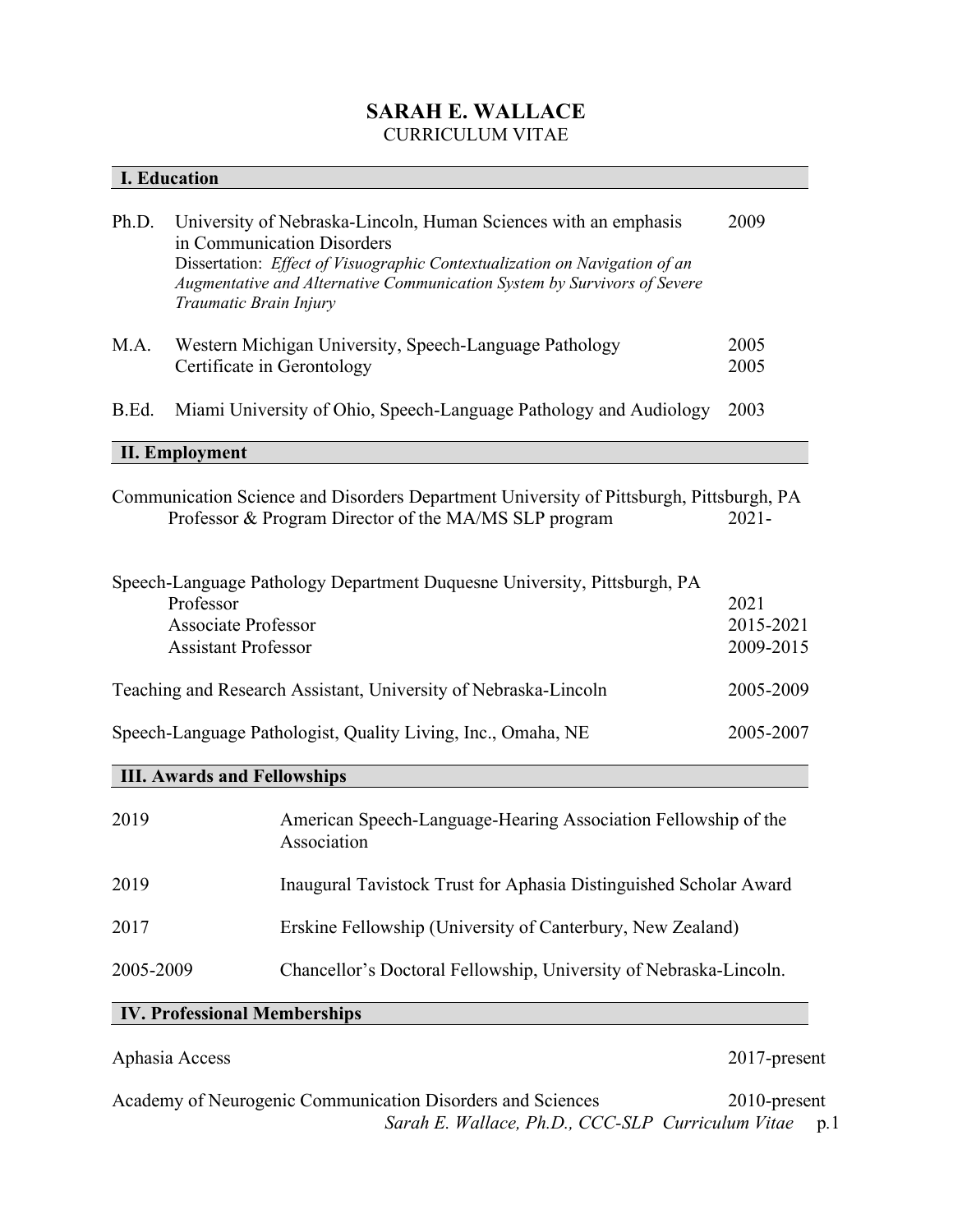| American Congress of Rehabilitation Medicine                                                                                           | 2010-present                                         |
|----------------------------------------------------------------------------------------------------------------------------------------|------------------------------------------------------|
| Pennsylvania Speech-Language and Hearing Association                                                                                   | 2009-present                                         |
| American Speech-Language and Hearing Association<br>Special Interest Group 2<br>Special Interest Group 12<br>Special Interest Group 15 | $2007$ -present<br>2007-present<br>2007-2019<br>2015 |
| International Society of Augmentative and Alternative Communication                                                                    | 2011-2013                                            |
| Nebraska Speech-Language and Hearing Association                                                                                       | 2006-2009                                            |
| National Student Speech-Language and Hearing Association                                                                               | 2003-2007                                            |
| Michigan Speech-Language and Hearing Association                                                                                       | 2003-2006                                            |
| Kalamazoo Aphasia Think Tank                                                                                                           | 2003-2005                                            |
| Kalamazoo Aphasia Advocacy Group                                                                                                       | 2003-2005                                            |

#### **V. Licensure & Certification**

| <b>Type</b><br>Speech-Language Pathology | <b>Certifying Board</b><br>State Board of Examiners in Speech-<br>Language & Hearing, Commonwealth of<br>Pennsylvania | 2009-present |
|------------------------------------------|-----------------------------------------------------------------------------------------------------------------------|--------------|
| Certificate of Clinical<br>Competence    | American Speech-Language and Hearing<br>Association                                                                   | 2007-present |
| Speech-Language Pathology                | State Board of Examiners in Speech-<br>Language & Hearing, Nebraska                                                   | 2005-2008    |

#### **VI. Scholarship**

#### **A. Research Agenda**

My clinical research agenda demonstrates a programmatic approach to improving communication effectiveness for people with aphasia. My program of research includes multisite, interprofessional, and student collaborations.

*Student authors supervised or co-supervised are noted with an asterisk (\*).*

#### **B. Peer-Reviewed Publications**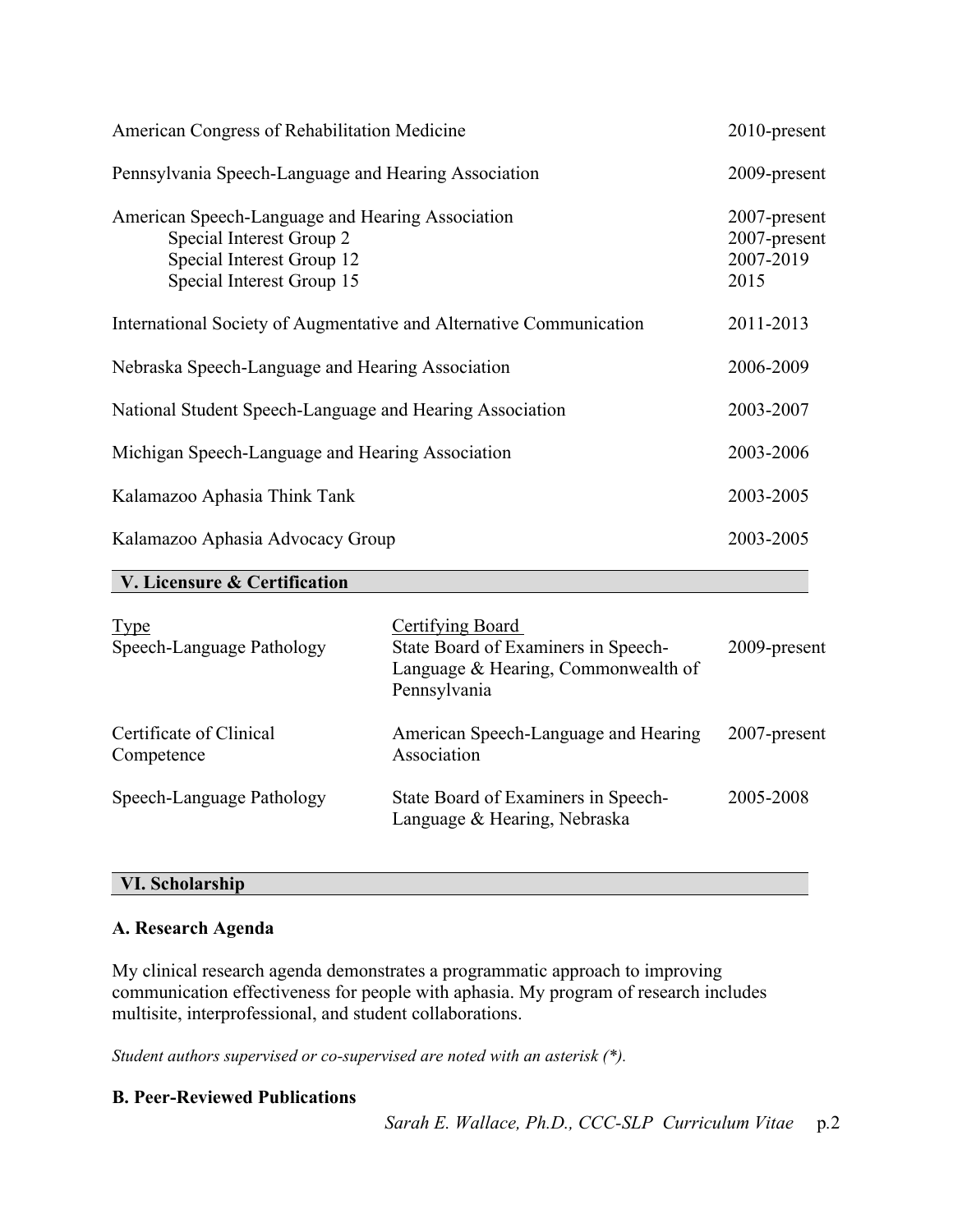- 1. Donoso Brown, E.V., **Wallace, S.E.,** & Liu, Q. (in press). Speech-language pathologists' practice patterns in home practice program prospection for persons with aphasia: A survey. *American Journal of Speech-Language Pathology.*
- 2. Kersey, J., Evans, W., Mullen, K., Askren, A., Cavanaugh, R., **Wallace, S.E.,** Hula, W., Walsh Dickey, M., Terhorst, L., & Skidmore, E. (in press). Metacognitive strategy training is feasible for people with aphasia. *OTJR: Occupation, Participation, and Health.*
- 3. Wollersheim, M., Brown, J.A., Hux, K., Knollman-Porter, K., & **Wallace, S.E.** (in press). Efforts of reported exposure to synthetic and digitized natural speech by individuals with aphasia. *Perspectives of the ASHA Special Interest Groups.*
- 4. Therrien, M., Madden, E.B., Bislick, L., & **Wallace, S.E.** (in press). Aphasia and friendship. The role and perspectives of speech-language pathologists. *American Journal of Speech-Language Pathology.*
- 5. de Castro, K.N., Donoso Brown, E.V., Miller Neilan, R., & **Wallace, S.E.** (in press). Feasibility of using commercially available accelerometers to monitor upper extremity home practice with persons post-stroke: A secondary data analysis. *Frontiers in Virtual Reality.* <https://doi.org/10.3389/frvir.2021.642434>
- 6. **Wallace, S.E.,** Hux, K., Knollman-Porter, K., Brown. J.A., \*Parisi, E., & \*Cain, R. (in press). Reading behaviors and text-to-speech technology perceptions of people with aphasia. *Assistive Technology.* doi: 10.1080/10400435.2021.1904306
- 7. Hux, K., **Wallace, S.E.,** Brown, J.A., & Knollman-Porter, K. (in press). Perceptions of people with aphasia about supported reading with text-to-speech technology: A convergent mixed methods study. *Journal of Communication Disorders.* doi: 10.1016/j.jcomdis.2021.106098
- 8. \*Saylor, A., **Wallace, S.E.,** Donoso Brown, E.V., & Schreiber, J. (in press). Aphasiafriendly medication instructions: Effects on comprehension in persons with and without aphasia. *Aphasiology.* [http://dx.doi.org/10.1080/02687038.2021.1873907](https://nam02.safelinks.protection.outlook.com/?url=http%3A%2F%2Fdx.doi.org%2F10.1080%2F02687038.2021.1873907&data=04%7C01%7Cwallaces%40duq.edu%7C6c039f6931124d3e0dee08d8b6fb9b99%7C12c44311cf844e4195c38df690b1eb61%7C0%7C0%7C637460539055634126%7CUnknown%7CTWFpbGZsb3d8eyJWIjoiMC4wLjAwMDAiLCJQIjoiV2luMzIiLCJBTiI6Ik1haWwiLCJXVCI6Mn0%3D%7C1000&sdata=lP0VDjaeNdqKxDzC0OZmi6f206LZuTQ8W08nDKYcG%2Bc%3D&reserved=0)
- 9. \*Lanzi, A., **Wallace, S.E.,** Cohen, M., & Bourgeois, M. (in press). Structured external memory aid treatment (SEMAT) for older adults with Mild Cognitive Impairment: Long term adherence and subjective experiences of treatment. *Aphasiology.* <https://doi.org/10.1080/02687038.2020.1868395>
- 10. Donoso Brown, E.V., \*Eskander, J., **Wallace, S.E.,** & Mull, J. (in press). Effects of preferred music listening on adherence to upper extremity home programs. *Physical & Occupational Therapy in Geriatrics.* <https://doi.org/10.1080/02703181.2020.1865500>
- *Sarah E. Wallace, Ph.D., CCC-SLP Curriculum Vitae* p*.*3 11. \*Davidson, C.S., & **Wallace, S.E.** (2021). Information needs for carers following a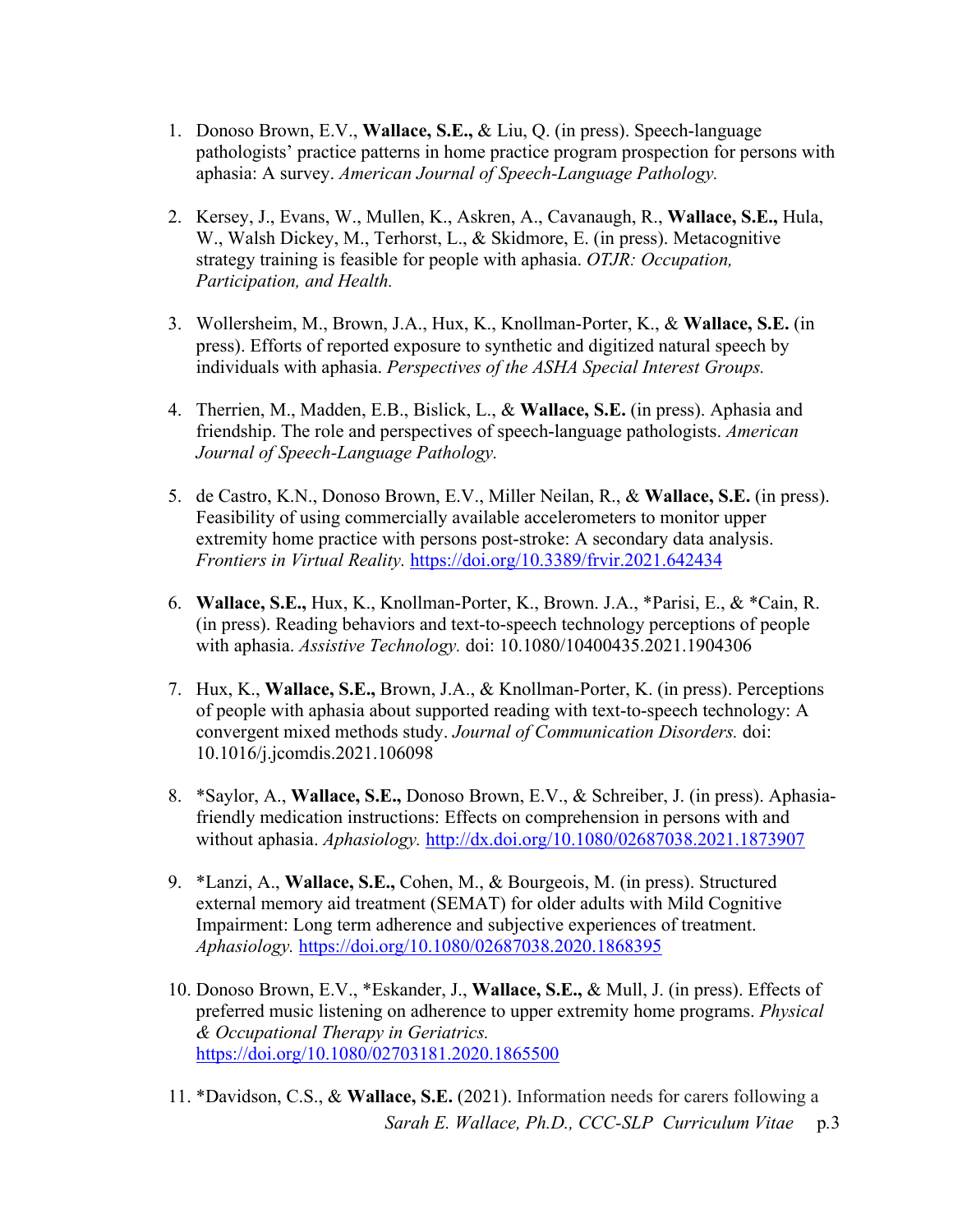family member's right hemisphere stroke. *Aphasiology.*  <https://doi.org/10.1080/02687038.2021.1873906>

- 12. Brown, J.A., Knollman-Porter, K., Hux, K., **Wallace, S.E.,** & Deville, C. (2020). Effect of digital highlighting on reading comprehension given text-to-speech technology for people with aphasia. *Aphasiology, 35(20),* 200-221. <https://doi.org/10.1080/02687038.2020.1787728>
- 13. Dietz, A., **Wallace, S.E.,** & Weissling, K. (2020). Revisiting the role of augmentative and alternative communication in aphasia rehabilitation. *American Journal of Speech-Language Pathology, 29(2),* 909-913. [https://doi.org/10.1044/2019\\_AJSLP-19-00041](https://doi.org/10.1044/2019_AJSLP-19-00041)
- 14. Hux, K., Brown, J., **Wallace, S.E.,** Knollman-Porter, K., \*Saylor, A., & \*Lapp, E. (2020). Effect of text-to-speech rate on reading comprehension by people with aphasia. *American Journal of Speech-Language Pathology,29(1),* 168-184. [https://doi.org/10.1044/2019\\_AJSLP-19-00047](https://doi.org/10.1044/2019_AJSLP-19-00047)
- 15. **Wallace, S.E.,** Donoso Brown, E.V., \*Saylor, A., \*Lapp, E., & \*Eskander, J. (2020). Designing occupational therapy home programs for people with aphasia: Aphasia friendly modifications. *Perspectives of the ASHA Special Interest Groups, SIG 2,* 1- 10. (Invited). [https://doi.org/10.1044/2019\\_PERSP-19-00001](https://doi.org/10.1044/2019_PERSP-19-00001)
- 16. \*Kinney, J., **Wallace, S.E.,** & Schreiber, J. (2020). Drawing conclusions about aphasia: An examination of the relationship between word retrieval, drawing, and semantics. *Aphasiology. 34,* 254-274. doi: 10.1080/02687038.2019.1602862
- 17. \*Rebstock, A.M., & **Wallace, S.E.** (2020). Effects of a combined semantic feature analysis and multimodal treatment for primary progressive aphasia. *Communication Disorders Quarterly, 41*(2) 71-81. doi: 10.1177/1525740118794399
- 18. Donoso Brown, E.V., Nolfi, D., **Wallace, S.E.,** \*Eskander, J., & Hoffmann, J. (2019). Home program practices for supporting and measuring adherence in post-stroke rehabilitation: A scoping review. *Topics in Stroke Rehabilitation, 31,* 1-24. doi: 10.1080/10749357.2019.1707950.
- 19. **Wallace, S.E.**, Donoso Brown, E.V., Schreiber, J.B., \*Diehl, S., \*Kinney, J., & \*Zangara, L. (2019). Computerized touchscreen cognitive assessment in traumatic brain injury: A comparison to paper-based assessments. *Neurorehabilitation, 45,* 25- 36.
- 20. \*Stockley, N., Dada, S., **Wallace, S.E.,** & Koul, R. (2019). The effect of augmented input on the auditory comprehension of narratives for persons with chronic aphasia: A pilot investigation. *Augmentative and Alternative Communication, 35(*2*) 1-8.* doi: 10.1080/07434618.2019.1576766
- *Sarah E. Wallace, Ph.D., CCC-SLP Curriculum Vitae* p*.*4 21. \*Taylor, S., Wallace, S.J., & **Wallace, S.E.** (2019). High technology augmentative and alternative communication (AAC) in post-stroke aphasia: A review of the factors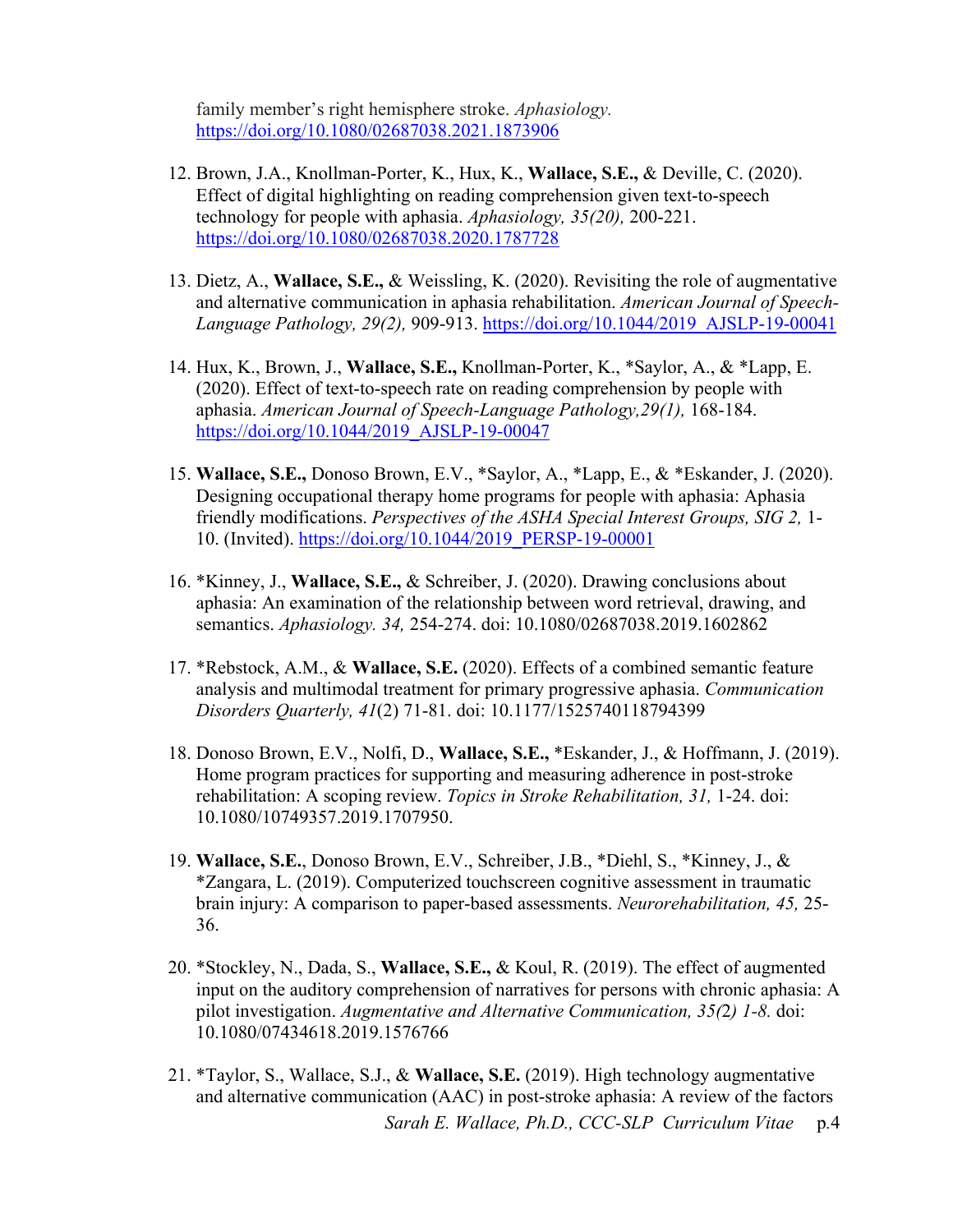that contribute to successful AAC use. *Perspectives of the ASHA Special Interest Groups, SIG 2, 4,* 464-473. (Invited).

- 22. **Wallace, S.E.**, Donoso Brown, E.V., Simpson, R., D'Acunto, K., Kranjec, A., \*Rodgers, M., & \*Agostino, C. (2019). Use of a computerized cognitive assessment for people in older adults with and without cognitive impairments. *Alzheimer Disease & Associated Disorders - An International Journal*, *33*, 272-278.
- 23. Knollman-Porter, K., **Wallace, S.E.,** Brown, J.A., Hux, K., Hoagland, B.L., & Ruff, D.R. (2019). Effects of written, auditory, and combined modalities on comprehension by people with aphasia. *American Journal of Speech-Language Pathology, 28,* 1206- 1221.
- 24. Brown, J.A., **Wallace, S.E.,** Knollman-Porter, K., & Hux, K. (2019). Comprehension of single versus multiple modality information by people with aphasia. *American Journal of Speech-Language Pathology, 28, 278-292.*
- 25. Purdy, M., Coppens, P., Brookshire Madden, E., Mozeiko, J., Patterson, J., **Wallace, S.E.,** & Freed, D. (2019). Rehabilitation approaches for reading comprehension in aphasia: A systematic review. *Aphasiology, 33,* 629-651. doi: 10.1080/02687038.2018.1482405
- 26. **Wallace, S.E.,** Knollman-Porter, K., Brown, J.A., & Hux, K. (2019). Narrative comprehension by people with aphasia given single versus combined modality presentation. *Aphasiology, 33,* 731-754. doi: 10.1080/02687038.2018.1506088
- 27. \*Lanzi, A., **Wallace, S.E.,** & Bourgeois, M. (2019). Group external memory aid treatment for mild cognitive impairment. *Aphasiology, 33*(3)*,* 320-336. doi: 10.1080/02687038.2018.1466104
- 28. **Wallace, S.E.,** Donoso Brown, E.V., \*Saylor, A., & \*Lapp, E. (2018). Participants' perceptions of an aphasia-friendly occupational therapy home program. *Topics in Stroke Rehabilitation, 25*(8)*,* 599-609.
- 29. \*Diehl, S., & **Wallace, S.E.** (2018). Modified multimodal communication treatment for individuals with traumatic brain injury. *Augmentative and Alternative Communication, 34*(4)*,* 323-334.
- 30. \*Lanzi, A., **Wallace, S.E.,** & Bourgeois, M. (2018). External memory aid preferences of individuals with mild memory impairments. *Seminars in Speech and Language, 39,* 211-222. (Invited).
- 31. Hux, K., Knollman-Porter, K., Brown, J., & **Wallace, S.E.** (2017). Comprehension of synthetic speech and digitized natural speech by adults with aphasia. *Journal of Communication Disorders, 69,* 15-26.
- *Sarah E. Wallace, Ph.D., CCC-SLP Curriculum Vitae* p*.*5 32. **Wallace, S.E.,** & \*Kayode, S. (2017). Effects of a semantic plus multimodal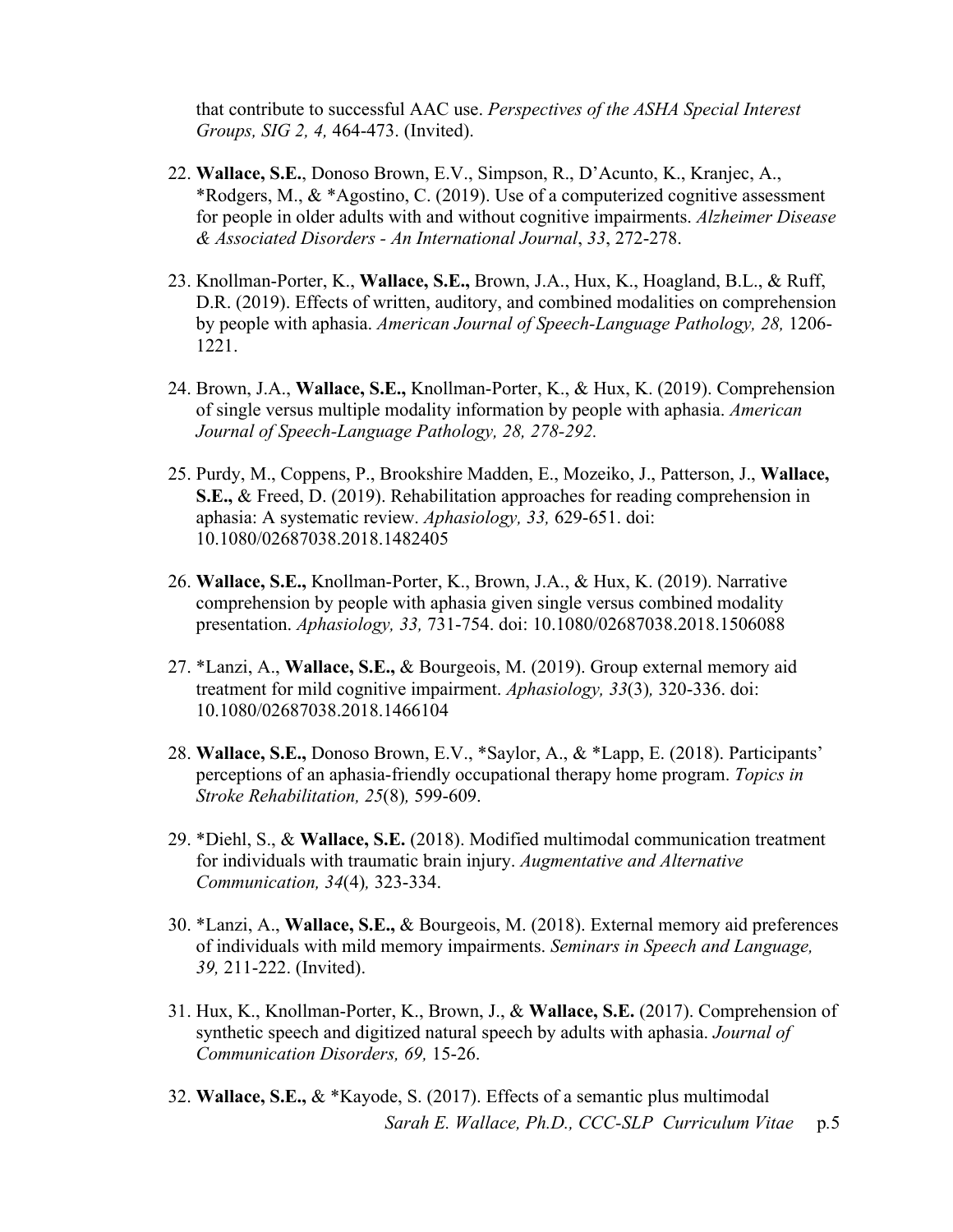communication program for switching behavior in severe aphasia. *Aphasiology, 31,* 1127-1142.

- 33. **Wallace, S.E.,** Donoso Brown, E., Fairman, A., \*Beardshall, K., \*Olexsovich, A., \*Taylor, A., & Schreiber, J. (2017). Validation of the Standardized Touchscreen Assessment of Cognition in neurotypical adults. *Neurorehabilitation, 40,* 411-420.
- 34. Baylor, C., Oelke, M., Bamer, A., Hunsaker, E., Off, C., **Wallace, S.E.,** Pennington, S., Kendall, D., & Yorkston, K. (2016). Validating the Communicative Participation Item Bank (CPIB) for use with people with aphasia: An analysis of differential item function (DIF). *Aphasiology, 31,* 861-878. doi: 10.1080/02687038.2016.1225274
- 35. Brice, A., Brice, R., & **Wallace, S.E.** (2016). Recovery from a sub-arachnoid hemorrhage: Days one through twenty-two. *Communication Disorders Quarterly, 38,*  46-51. doi:10.1177/1525740116638637
- 36. Purdy, M., & **Wallace, S.E.** (2016). Intensive multimodal communication treatment for people with chronic aphasia. *Aphasiology, 30,* 1071-1093. doi:10.1080/02687038.2015.1102855
- 37. Knollman-Porter, K., Brown, J., Hux, K., **Wallace, S.E.,** & Uchtman, E. (2016). Preferred visuographic images to support reading by people with chronic aphasia. *Topics in Stroke Rehabilitation, 23,* 269-275. doi: 10.1080/10749357.2016.1155276.
- 38. Brown, J., Hux, K., Knollman-Porter, K., & **Wallace, S.E.** (2016). Use of visual cues by adults with traumatic brain injuries to interpret explicit and inferential information. *Journal of Head Trauma and Rehabilitation, 31,* E32-E41. doi:10.1097/HTR.0000000000000148
- 39. Knollman-Porter, K., **Wallace, S.E.,** Hux, K., Brown, J., & Long, C. (2015). Reading experiences and use of supports by people with chronic aphasia. *Aphasiology, 12,*  1448-1472.
- 40. **Wallace, S. E.,** Purdy, M.**,** & Skidmore, E. (2014). A multimodal communication program for aphasia during inpatient rehabilitation: A case study. *Neurorehabilitation, 35,* 615-625. doi:10.3233/NRE-141136.
- 41. **Wallace, S.E.,** Hux, K., Brown, J., & Knollman-Porter, K. (2014). High-context images: Comprehension of main, background, and inferential information by people with aphasia. *Aphasiology, 28,* 713-730.
- 42. Page, S., & **Wallace, S.E.** (2014). Speech-language pathologists' opinions of constraint-induced language therapy*. Topics in Stroke Rehabilitation, 21*(4), 332-338.
- 43. Mason-Baughman, M.B., & **Wallace, S.E.** (2014). The role of importance and distinctiveness of semantic features in people with aphasia: A replication study. *Communication Disorders Quarterly, 35,* 158-166.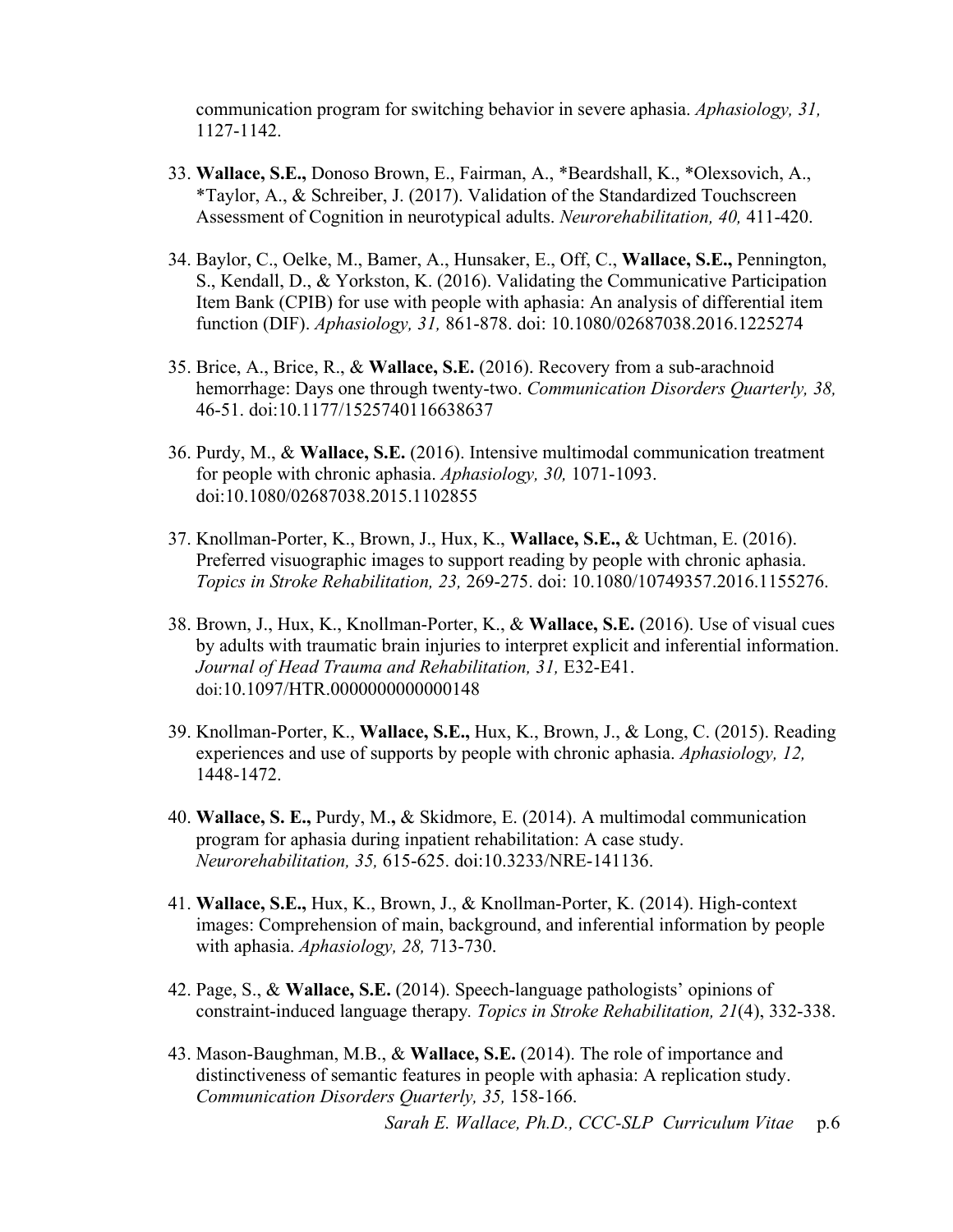- 44. Brice, A., **Wallace, S.E.,** & Brice, R. (2014). Alzheimer's dementia from a bilingual/bicultural perspective: A case study. *Communication Disorders Quarterly, 36,* 55-64. doi:10.1177/1525740114524435.
- 45. **Wallace, S.E.**, & Hux, K. (2014). Effect of two layouts on high technology AAC navigation and content location by people with aphasia. *Disability and Rehabilitation: Assistive Technology, 9,* 173-182.
- 46. **Wallace, S.E.,** & Kimelman, M. (2013). Generalization of word retrieval following semantic feature treatment**.** *Neurorehabilitation*, *23*, 899-913.
- 47. Mason-Baughman, M.B., & **Wallace, S.E.** (2013). The role of commonality, distinctiveness, and importance of semantic features in persons with aphasia. *Brain Injury, 27,* 399-407.
- 48. Plummer, P., Eskes, G., **Wallace, S.E.,** Guiffrida, C., Fraas, M., Campbell, G., & Skidmore, E. (2013). Cognitive-motor interference during functional mobility after stroke: State of the science and implications for research and clinical practice. *Archives of Physical Medicine and Rehabilitation, 94*, 2565-2574.
- 49. Mason-Baughman, M.B., & **Wallace, S.E.** (2013). Semantic feature knowledge in persons with aphasia: The role of commonality, distinctiveness, and importance. *Aphasiology,* 27, 364-380.
- 50. **Wallace, S.E.,** & Mason-Baughman, M.B. (2012). Relationship between distinctive feature knowledge and word retrieval abilities in people with aphasia. *Aphasiology, 26,* 1278-1297.
- 51. **Wallace, S**.**E.,** Dietz, A., Hux, K., & Weissling, K. (2012). Augmented input: The effect of visuographic supports on the auditory comprehension of people with chronic aphasia. *Aphasiology, 26,* 162-176.
- 52. **Wallace, S.E.,** Hux, K., & Beukelman, D. (2010). Navigation of a dynamic screen AAC interface by people with severe traumatic brain injury. *Augmentative and Alternative Communication, 26,* 255-266.
- 53. Hux, K., Buechter, M., **Wallace, S.E.,** & Weissling, K. (2010). Using visual scene displays to create a shared communication space for a person with aphasia. *Aphasiology, 24*, 643-660.
- 54. Hux, K., **Wallace, S.E.,** Evans, K., & Snell, J. (2008). Performing "cookie theft" content analyses to delineate cognitive-communication impairments. *Journal of Medical Speech-Language Pathology, 16*, 83-99.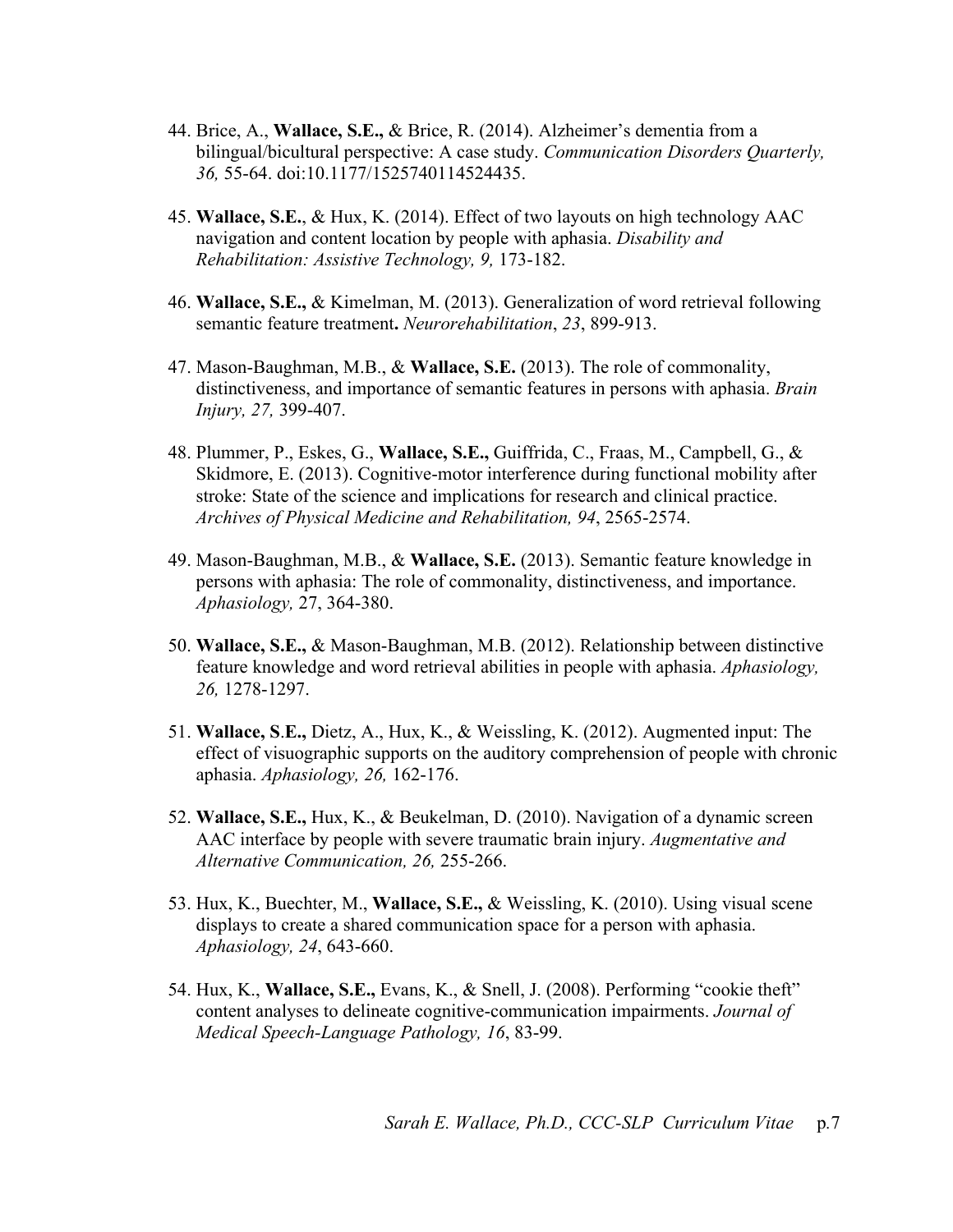- 55. **Wallace, S.E.,** Evans, K., Arnold, T., & Hux, K. (2007). Functional brain injury rehabilitation: Survivor experiences reported by families and professionals. *Brain Injury, 21*, 1371-1384.
- 56. Avent, J., Glista, S., **Wallace, S.E.,** Jackson, J., Nishioka, J., & Yip, W. (2005). Family information needs about aphasia. *Aphasiology, 19*, 365-375.

## **C. Book Chapters and Related Materials**

- 1. Brown, J., **Wallace, S.E.,** & Kimbarow, M. (2019). Traumatic brain injury. In M. Kimbarow (Ed.), *Cognitive communication disorders*, Third Edition. San Diego, CA: Plural Publishing.
- 2. **Wallace, S.E.** (2018) Communication ability. In Kreutzer, DeLuca, & Caplan (Eds). *Encyclopedia of Clinical Neuropsychology,* Springer International Publishing*. Jon Lyon was the first author on the original entry and I am the solo author on the revised entry.* <https://www.springer.com/us/book/9783319571102>
- 3. **Wallace, S.E.** (2018). Social communication. In Kreutzer, DeLuca & Caplan (Eds). *Encyclopedia of Clinical Neuropsychology,* Springer International Publishing*.*  <https://www.springer.com/us/book/9783319571102>
- 4. **Wallace, S.E.** (2017). Complementing therapy using multimodal strategies. In P. Coppens & J. Patterson (Eds.), *Challenging clinical issues in aphasia rehabilitation: A clinical approach* (pp. 249-290). Burlington, MA: Jones and Bartlett Learning.
- 5. **Wallace, S.E.,** & Kimbarow, M. (2015). Traumatic brain injury. In M. Kimbarow (Ed.), *Cognitive communication disorders* (2nd ed., pp. 253-277). San Diego, CA: Plural Publishing.
- 6. **Wallace, S.E.,** & Neff, A. (2014). Jeff: No-Tech AAC use by a person with traumatic brain injury. In J.W. McCarthy & A. Dietz (Eds.), *Augmentative and alternative communication: An interactive clinical casebook*. San Diego, CA: Plural Publishing.
- 7. Hux, K., Weissling, K., & **Wallace, S.E.** (2008). Communication-based interventions: AAC for people with aphasia. In R. Chapey (Ed.), *Language intervention strategies in aphasia and related neurogenic communication disorders.* (5th ed., pp. 814-836). Philadelphia, PA: Lippincott, Williams, & Wilkins.

## **D. Presentations**

*Student authors supervised or co-supervised are noted with an asterisk (\*).*

## **1. National and International Peer-Reviewed Presentations**

1. \*Schweizer, C., \*Liu, Q., **Wallace S.E.,** Donoso Brown E., & Lee, J. (November, 2021). *Improving home program practice for people with aphasia*. *Accepted* poster presentation at the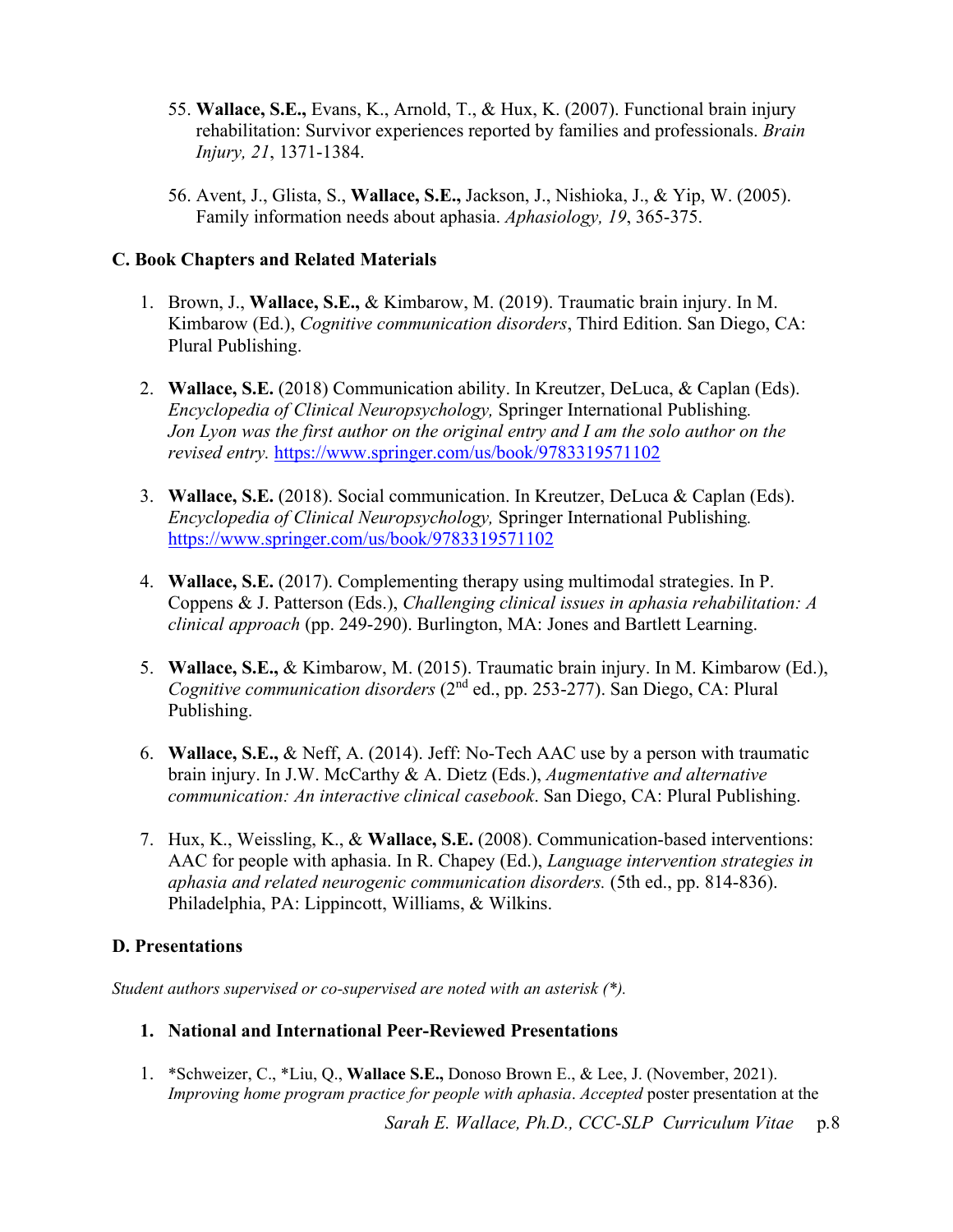Annual Convention of the American Speech-Language-Hearing Association, Washington, D.C. and virtual

- 2. **Wallace, S.E.,** Hux, K., Knollman-Porter, K., Brown, J.A., \*Parisi, E., & \*Cain, R. (2021). What do people with aphasia tell us about using text-to-speech technology to support reading comprehension. Virtual poster presentation for the Aphasia Access Leadership Summit.
- 3. \*Schoeman, J., Dada, S., **Wallace, S.E.,** & Koul, R. (2020, November). The effect of frequency of augmented input on the auditory comprehension of narratives for person's with Wernicke's aphasia. Virtual presentation for the South African Speech-Language-Hearing Association Virtual Conference.
- 4. \*Saylor, A., **Wallace, S.E.,** \*Hopkins, T., Staltari, C., Schreiber, J., & Donoso-Brown, E.V. (2020, November). Aphasia-friendly medication instructions: Effects on comprehension in persons with and without aphasia. Poster presentation accepted for presentation at the Annual Convention of the American Speech-Language-Hearing Association, San Diego, CA (Convention canceled). *Also presented as \*Saylor, A., \*Hopkins, T., Wallace, S.E., Staltari, C., Donoso Brown, E.V., & Schreiber, J. (2020, April). Aphasia-friendly medication instructions: Effects on comprehension in persons with and without aphasia. Student poster presentation at the Pennsylvania Speech-Language and Hearing Association Annual Conference, Pittsburgh, PA. (Conference Cancelled). Was awarded Meritorious Poster Session.*
- 5. Brown, J., **Wallace, S.E.,** Knollman-Porter, K., Hux, K., Deville, C., \*Parisi, E., \*Cain, R., Cole-Weiser, S., & \*Harvey, L. (2020, November). Perceptions of people with aphasia regarding text-to-speech systems to support reading comprehension. Poster presentation accepted for presentation at the Annual Convention of the American Speech-Language-Hearing Association, San Diego, CA (Convention canceled).
- 6. \*Purwin, N., \*Berdik, M., **Wallace, S.E.,** \*Foote, L., Farquharson, K., & Manspeaker, S. (2020, November). Speech-language pathologist perceptions of interprofessional collaborative practices. Poster presentation accepted for presentation at the Annual Convention of the American Speech-Language-Hearing Association, San Diego, CA (Convention canceled).

Received the Meritorious Poster Notification. One of 57 posters of the 1531 total posters submitted that was selected for this recognition.

*Also presented as \*Purwin, N., \*Bredik, M., Manspeaker, S., Farquharson, K., & Wallace, S.E. (2020, April). Speech-language pathologists' perceptions of interprofessional collaborative practice. Student poster presentation at the Pennsylvania Speech-Language and Hearing Association Annual Conference, Pittsburgh, PA. (Conference Cancelled).* 

*Also presented at the Duquesne University Undergraduate Research and Scholarship Symposium (virtual) in April 2020.*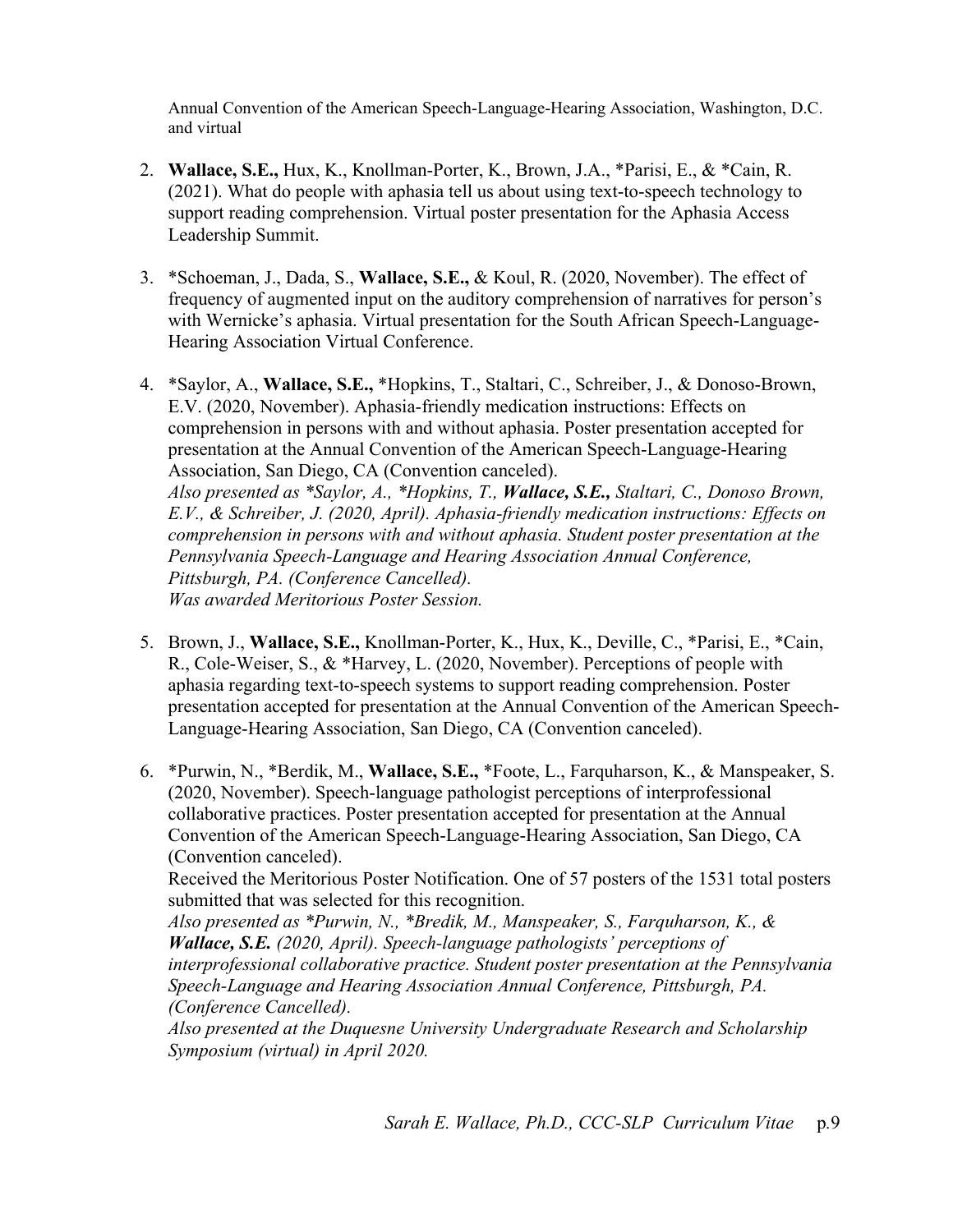- 7. \*Famularo, M., **Wallace, S.E.,** Donoso-Brown, E.V., & Liu, Q. (2020, November). Improving home program practice for people with language disorders post-stoke. Poster presentation accepted for presentation at the Annual Convention of the American Speech-Language-Hearing Association, San Diego, CA (Convention canceled). *Also presented for an interdisciplinary audience Donoso Brown, E.V., Wallace, S.E., \*Famularo, M., & \*Liu, W. (2020, October). Creating home practice programs for persons with aphasia: A survey of speech-language pathologists. Poster presentation accepted for the American Congress of Rehabilitation Medicine Annual Conference, Atlanta, GA. Virtual Conference.* Received the Physicians and Clinicians Networking Group Poster Award. *Also presented as \*Famularo, M., \*Liu, Q., Donoso Brown, E.V., & Wallace, S.E.* (2020, *April). Improving home program practice for people with post-stroke aphasia. Student poster presentation at the Pennsylvania Speech-Language and Hearing Association Annual Conference, Pittsburgh, PA. (Conference Cancelled). Also presented at the Duquesne University Undergraduate Research and Scholarship Symposium (virtual) in April 2020.*
- 8. Knollman-Porter, K., Brown, J., **Wallace, S.E.,** Hux, K., Deville, C., Cole-Weiser, S., \*Saylor, A., \*Bulgarelli, R., & \*Lapp, E. (2020, November). Digital highlighting effects on reading comprehension given text-to-speech technology for people with aphasia. Poster accepted for presentation at the Annual Convention of the American Speech-Language-Hearing Association, San Diego, CA (Convention canceled). *Also presented as \*Bulgarelli, R., \*Saylor, A., \*Lapp, E., Deville, C., \*Morales, N., Brown, J., Hux, K., Knollman-Porter, K., & Wallace, S.E. (2020, April). Digital highlighting effects on reading comprehension for adults with aphasia. Student poster presentation at the Pennsylvania Speech-Language and Hearing Association Annual Conference, Pittsburgh, PA. (Conference Cancelled).*
- 9. Harold, M., Spencer, T., Douglas, N., Smith, S., Davidson, M., Mahendra, N., & **Wallace, S.E.** (2020, November). How to make your research count for promotion and for practice: Discussion among clinician researchers. Seminar accepted for presentation at the Annual Convention of the American Speech-Language-Hearing Association, San Diego, CA (Convention canceled).
- 10. **Wallace, S.E.,** Purdy, M., Patterson, J., Coppens, P., & Knollman-Porter, K. (2020, November). Auditory comprehension interventions for people with aphasia: Results of a scoping review. Poster accepted for presentation at the Annual Convention of the American Speech-Language-Hearing Association, San Diego, CA (Convention canceled).

*Also presented with preliminary data as Purdy, M., Patterson, J., Wallace, S.E., Coppens, P., & Knollman-Porter, K. (2020, May). Treatment of auditory comprehension in aphasia: A scoping review. Poster presentation at the Clinical Aphasiology Conference, Island of Hawaii, HI. (Conference canceled).* 

11. Schwertfeger, J., Wallace, S.J, Jakeman, L., Lin, S., Weaver, J., Heinemann, A., Sullivan, J., V.W., Cherney, L., Kolakowsky-Hayner, S., **Wallace, S.E.,** Grampurohit, N., & Bernhardt, J. (2020, October). Showing you care about stroke through shared measures: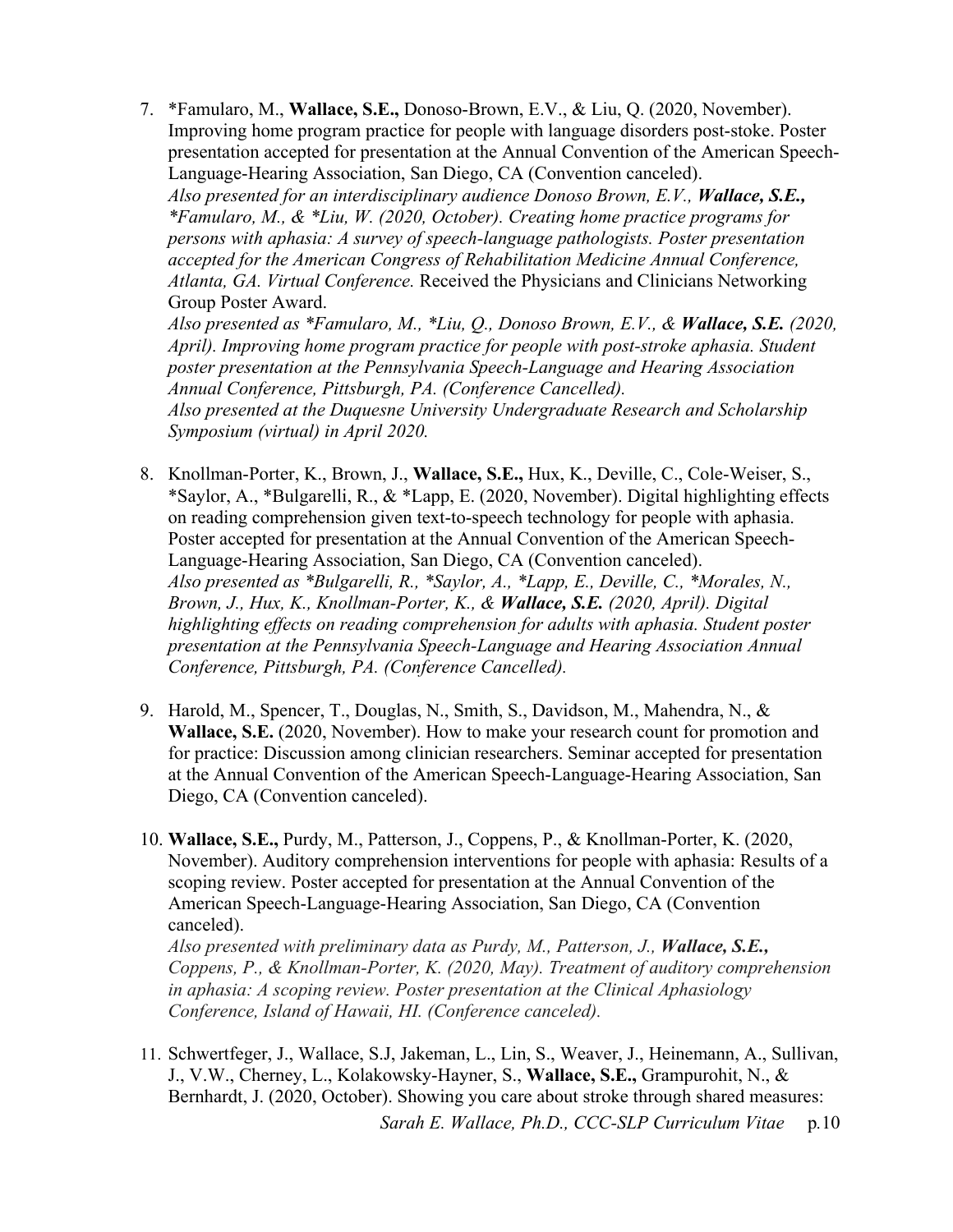How to improve clinical and research outcomes by implementing core outcomes measure sets and common data elements. Symposium virtual presentation recorded for the American Congress of Rehabilitation Medicine Annual Conference, Atlanta, GA.

- 12. Knollman-Porter, K., Hux, K., **Wallace, S.E.,** & Brown, J. (2020, September). Text-tospeech systems for people with aphasia: Effects of voice rate and highlighting. Poster presentation at the British Aphasiology 2020 International Conference, Newcastle University, United Kingdom. (Conference canceled).
- 13. **Wallace, S.E.,** Knollman-Porter, Brown, J., & Hux, K. (2020, June). Text-to-speech systems for people with aphasia: What do we know so far? Poster presentation at the International Aphasia Rehabilitation Conference, Vancouver, Canada. (Conference canceled).
- 14. \*Davidson, C., \*Schweizer, C., **Wallace, S. E.,** Staltari, C., & Beidler, E. (2019, November). Information needs for carers following a family member's right hemisphere stroke. Poster presented at the American Speech-Language-Hearing Association Annual National Convention, Orlando, FL.
- 15. Goldstein, H., Alonzo, C., Campbell, W., Douglas, N., Harold, M., & **Wallace, S.E.** (2019, November). Planning for success: Getting researcher-practitioner partnerships off to a good start. Master Class presented at the American Speech-Language-Hearing Association Annual National Convention, Orlando, FL.
- 16. \*Husak, R., Marshall, R., Meulenbroek, P., & **Wallace, S.E.** (2019, November). Decision-making communication in married couples affected by aphasia. Technical Research presentation at the American Speech-Language-Hearing Association Annual National Convention, Orlando, FL.
- 17. **Wallace, S.E.,** Hux, K., Knollman-Porter, K., Brown, J. A., \* Lapp, E., \*Saylor, A., ...\*Zoeckler, M. (2019, November). Voice rate effects on comprehension when people with aphasia listen & read texts. Poster presented at the American Speech-Language-Hearing Association Annual National Convention, Orlando, FL.
- 18. Knollman-Porter, K., Brown, J., Hux, K., & **Wallace, S.E**. (2019, November). Helping people with aphasia compensate for reading comprehension challenges. Symposium presentation at the American Congress of Rehabilitation Medicine Annual Conference, Chicago, IL.
- 19. Donoso Brown, E.V., Nolfi, D., Eskander, J. **Wallace, S.E.,** & Hoffman, J. (2019, October). Supporting adherence in rehabilitation home programs for persons post-stroke: A scoping review. Poster presented at the American Congress of Rehabilitation Medicine Annual Conference, Chicago, IL.
- 20. \*Morales, N., & **Wallace, S.E.** (2019, October). Determining the preferences and functional use of highlighting in text-to-speech (TTS) systems for people with aphasia. Poster presentation at the Society for the Advancement of Chicanos/Hispanics & Native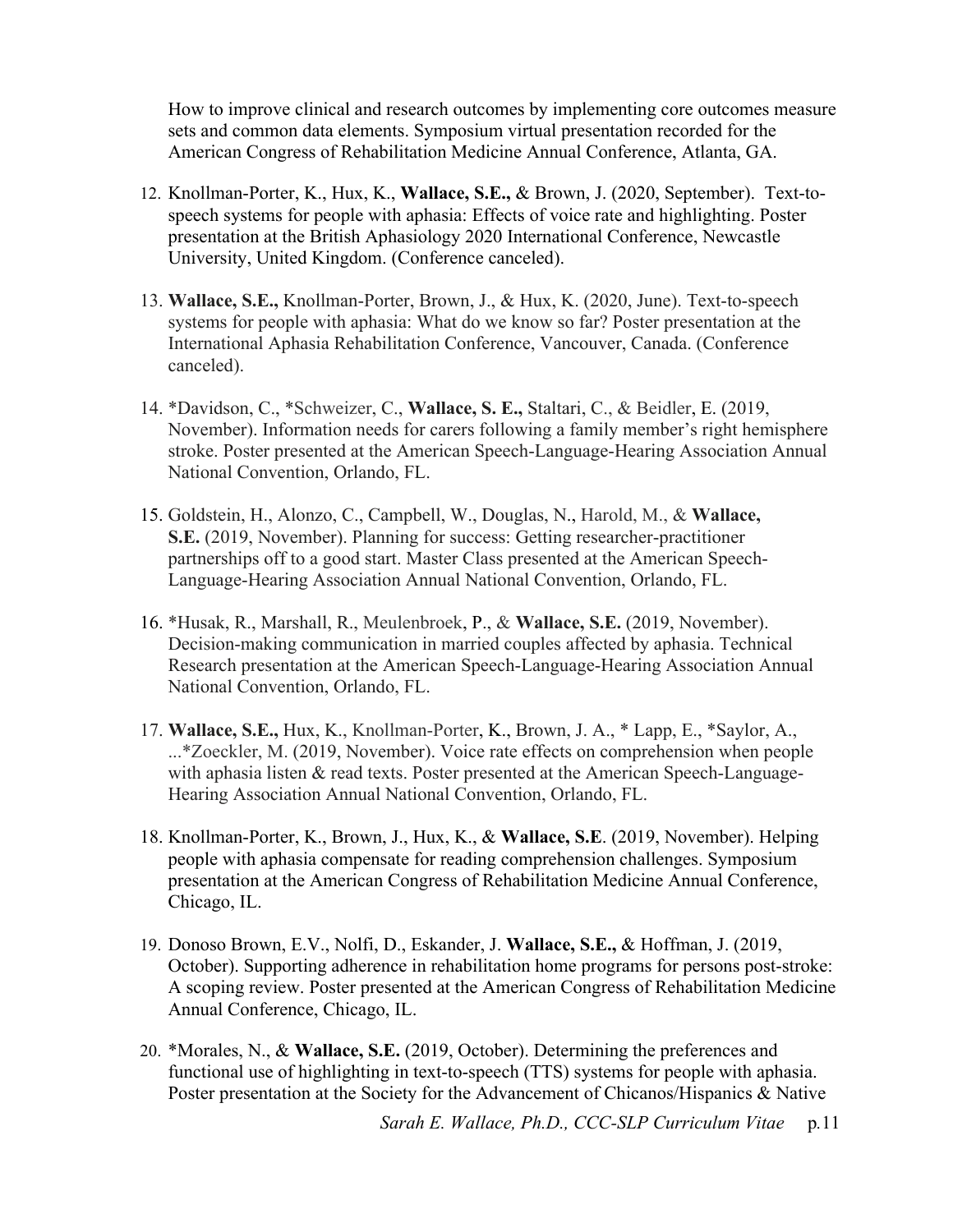Americans in Science Conference - National Diversity in STEM Conference in Honolulu, HI.

*Recipient of outstanding research poster presentation in health.* 

21. Knollman-Porter, K., **Wallace, S.E.,** Brown, J., & Hux, K. (2019, May). Comprehension of written, auditory, and combined modalities by people with aphasia. Poster presentation at the Clinical Aphasiology Conference, Whitefish, MT.

*Also presented at the 2019 ASHA Convention*

*Brown, J. A., Hux, K., Wallace, S. E., Knollman-Porter, K., \*Hoagland, B., \*Ruff, D., \*Davidson, C., \*Collins, B., & \*Adler, L. (2019, November). Effects of written, auditory, & combined modalities on comprehension by people with aphasia. Poster presented at the American Speech-Language-Hearing Association Annual National Convention, Orlando, FL*.

- 22. **Wallace, S.E.,** Donoso Brown, E.V., \*Saylor, A., & \*Lapp, E. (2019, March). Adapting occupational therapy home exercise programs for people with aphasia. Poster presentation at the Aphasia Access Leadership Summit, Baltimore, MD. *Presented with Life Participation Approach to Aphasia clinical focus.*
- 23. \*Kinney, J., & **Wallace, S.E.** (2019, March). How can drawing help people with aphasia communicate? Poster presentation at the Aphasia Access Leadership Summit, Baltimore, MD.
- 24. **Wallace, S. E.,** Donoso Brown, E., \*Saylor, A., & \*Lapp, E. (2018, November). Aphasia-friendly occupational therapy home program: Analysis of participant perceptions. Poster presented at the American Speech-Language-Hearing Association Annual National Convention, Boston, MA. *Also presented at the Pennsylvania Speech-Language and Hearing Association Annual Conference, Pittsburgh, PA in March 2018. Also presented at the Duquesne University 2018 Undergraduate Research Symposium.*
- 25. \*Mamlekar, C., Dietz, A., **Wallace, S. E.,** Flanigan, A., & Raisor-Becker, L. (2018, November). Inpatient rehabilitation: Augmentative and alternative communication strategies used by speech-language pathologists. Poster presented at the American Speech-Language-Hearing Association Annual National Convention, Boston, MA.
- 26. \*Agostino, C., \*Zoeckler, M. R., **Wallace, S. E., \***Rodgers, M., Donoso Brown, E.V., Simpson, R., D'Acunto, K., & Kranjec, A. (2018, November). A comparison of computerized paper and pencil versions of the MoCA. Poster presented at the American Speech Language-Hearing Association Annual National Convention, Boston, MA. *Also presented at the Pennsylvania Speech-Language and Hearing Association Annual Conference, Pittsburgh, PA in March 2018 and Pennsylvania Occupational Therapy Association Annual Conference, Monroeville, PA in October 2018. Also presented at the Duquesne University 2018 Undergraduate Research Symposium. Received the Rangos School of Health Sciences Research Award.*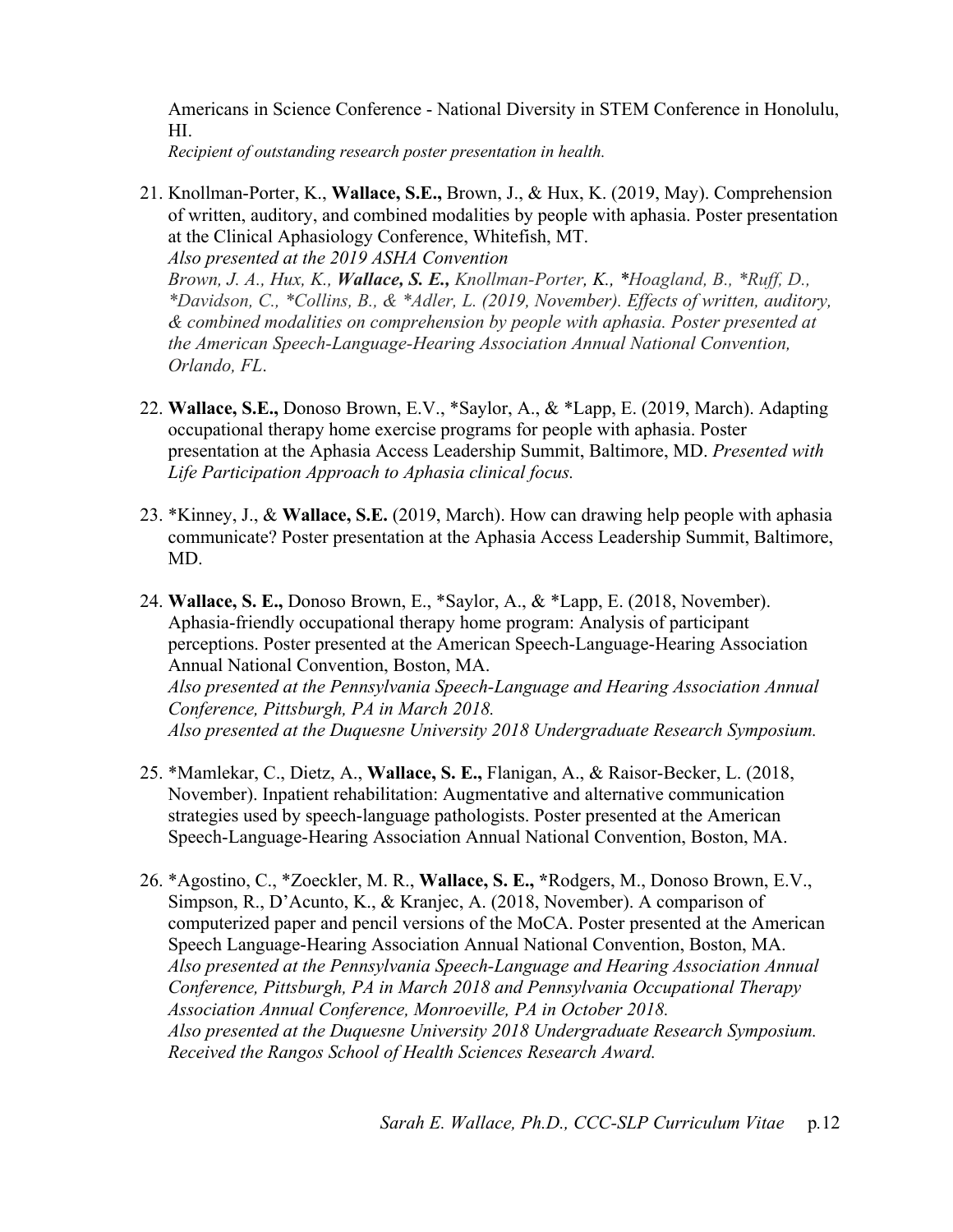27. Knollman-Porter, K., **Wallace, S. E.,** Brown, J., Hux, K., \*Davidson, C., \*Amplo, G., & Staltari, C. (2018, November). Narrative comprehension by people with aphasia given single versus multiple modality presentation. Poster presented at the American Speech-Language-Hearing Association Annual National Convention, Boston, MA.

*Wallace, S. E., Knollman-Porter, K., Brown, J., Hux, K., Staltari, C., \*Davidson, C., & \*Amplo, G. (2018, May). Narrative comprehension by people with aphasia given single versus combined modality presentation. Poster presented at the Clinical Aphasiology Conference in Austin, TX.* 

*Also presented at the Pennsylvania Speech-Language and Hearing Association Annual Conference, Pittsburgh, PA in March 2018.*

*Also presented as a poster and oral presentation at the Duquesne University 2018 Graduate Research Symposium. Received the Rangos School of Health Sciences Research Award.* 

- 28. Knollman-Porter, K., Brown, J., **Wallace, S.E.,** & Hux, K. (2018, November). Helping people with aphasia compensate for reading comprehension challenges. Presentation at the American Speech-Language-Hearing Association Annual National Convention, Boston, MA.
- 29. \*Lanzi, A., Hernandez, T., Strickland, B., Bourgeois, M., & **Wallace, S.E.** (2018, November). Experiences and preferences following external memory aid treatment: Long-term data analysis. Poster presented at the American Speech-Language-Hearing Association Annual National Convention, Boston, MA.
- 30. Cherney, L., Skidmore, E., Strong, K., **Wallace, S.E.,** & del Toro, C. (2018, October). Including individuals with communication impairments in stroke research: Rationale and methods. Symposium presentation at the American Congress of Rehabilitation Medicine Conference, Dallas, TX.
- 31. Donoso Brown, E., \*Redford, A., **Wallace, S.E.,** Sather, T., & Braun, S. (2018, October). Supporting participation in exercise programs for individuals with aphasia: Outcomes and future directions. Poster presentation at the American Congress of Rehabilitation Medicine Conference, Dallas TX.
- 32. \*Husak, R.S., **Wallace, S.E.,** & Marshall, R.C. (2018, May). A systematic review of aphasia therapy in post-stroke acute and subacute phases of recovery. Poster presented at the Clinical Aphasiology Conference in Austin, TX. *\*Husak, R., Wallace, S.E., Marshall, R., & Anderson, C. (2017, November). The effectiveness of aphasia therapy in the acute & subacute phases of post-stroke recovery.*

*Poster presented at the American Speech-Language-Hearing Association Annual National Convention, Los Angeles, CA.*

*\*Husak, R.S., Wallace, S.E., Marshall, R.C., & Anderson, C. (2017, March). A systematic review of aphasia therapy in post-stroke acute and subacute phases of recovery. Poster presented at University of Kentucky College of Health Sciences. UK Center of Clinical and Translational Science 12th Annual Conference, Lexington, KY.*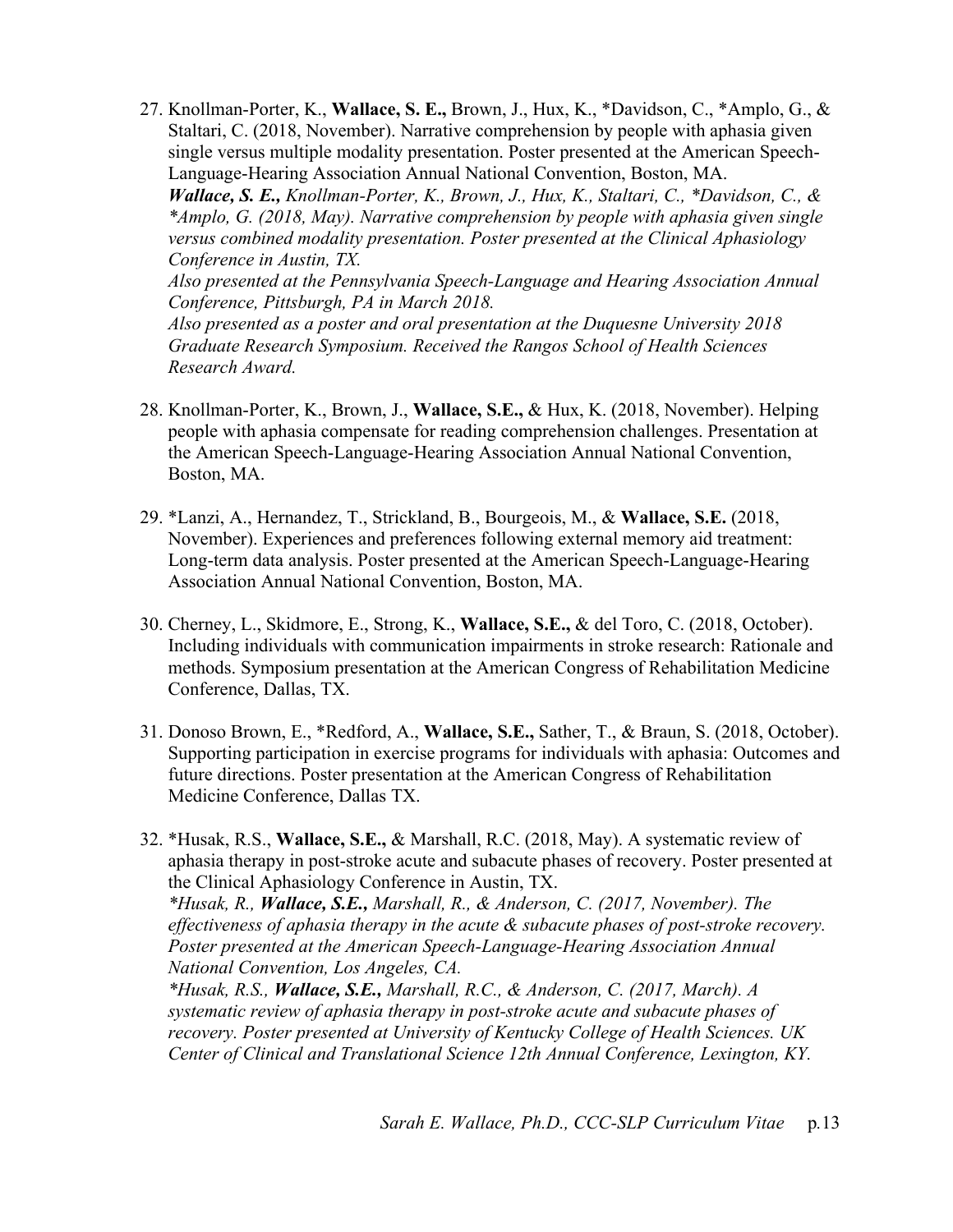*\*Husak, R.S., Wallace, S.E., & Marshall, R.C. (2020, October). A systematic review of the effects of early aphasia treatment. Updated results accepted for presentation at the Academy of Aphasia Conference, Changed to a virtual conference.* 

- 33. Donoso Brown, E.V., \*Eskander, J., **Wallace, S.E.,** & \*Matthews, L. (2018, April). Music and adherence in home programs post-stroke. Poster presented at the American Occupational Therapy Association Annual Conference, Salt Lake City, UT. *Also presented at the Pennsylvania Occupational Therapy Association Annual Convention, State College, PA.* \*Eskander, J., \*Matthews, L., Donoso-Brown, E.V., & **Wallace, S.E.** (October, 2017). *Also presented at the Duquesne University Undergraduate Research Symposium in April 2017 and at Celebrating Research on Aging and Rehabilitation, Pittsburgh, PA in May 2017. Received the Rangos School of Health Sciences Award for Undergraduate Research at the Duquesne University Undergraduate Research and Scholarship Symposium.*
- 34. **Wallace, S.E.,** Tompkins, C., & \*Kinney, J. (2017, November). Promoting generalization with a modified semantic feature analysis treatment. Poster presented at the American Speech-Language-Hearing Association Annual National Convention, Los Angeles, CA.
- 35. \*DiNofrio, K., \*Heitzenrater, A., \*Cousino, B., **Wallace, S.E.,** & Mason, M. (2017, November). Distinctive semantic feature generation abilities in adults with aphasia. Poster presented at the American Speech-Language-Hearing Association Annual National Convention, Los Angeles, CA.
- 36. Brown, J., Swanson, S., **Wallace, S.E.,** Hux, K., & Knollman-Porter, K. (2017, November). Evaluation of visual attention to high-context images by adults with traumatic brain injury. Poster presentation at the American Speech-Language-Hearing Association Annual National Convention, Los Angeles, CA.
- 37. \*Lanzi, A., Bourgeois, M., & **Wallace, S.E.** (2017, July). Group external memory aid treatment for mild cognitive impairment: Long term data. Poster presentation at the Alzheimer's Association International Conference, London, England.
- 38. \*Kinney, J., \*Matthews, L., **Wallace, S.E.,** Rusiewicz, H., Donoso Brown, E.V., & Schreiber, J. (2017, May). Drawing conclusions about aphasia: An examination of the relationship between word retrieval, drawing, and semantics. Poster presentation at the Clinical Aphasiology Conference, Snowbird, UT. *Also presented at the 2017 American Speech-Language-Hearing Association Annual National Convention, Los Angeles, CA. Received the Rangos School of Health Sciences Award for Graduate Research at the Duquesne University Graduate Research Symposium.*
- 39. **Wallace, S.E.,** Staltari, C., & \*Kinney, J. (2017, March). Increasing life participation through an aphasia workshop for physical therapy students. Poster presented at the Aphasia Access Leadership Summit, Orlando, FL.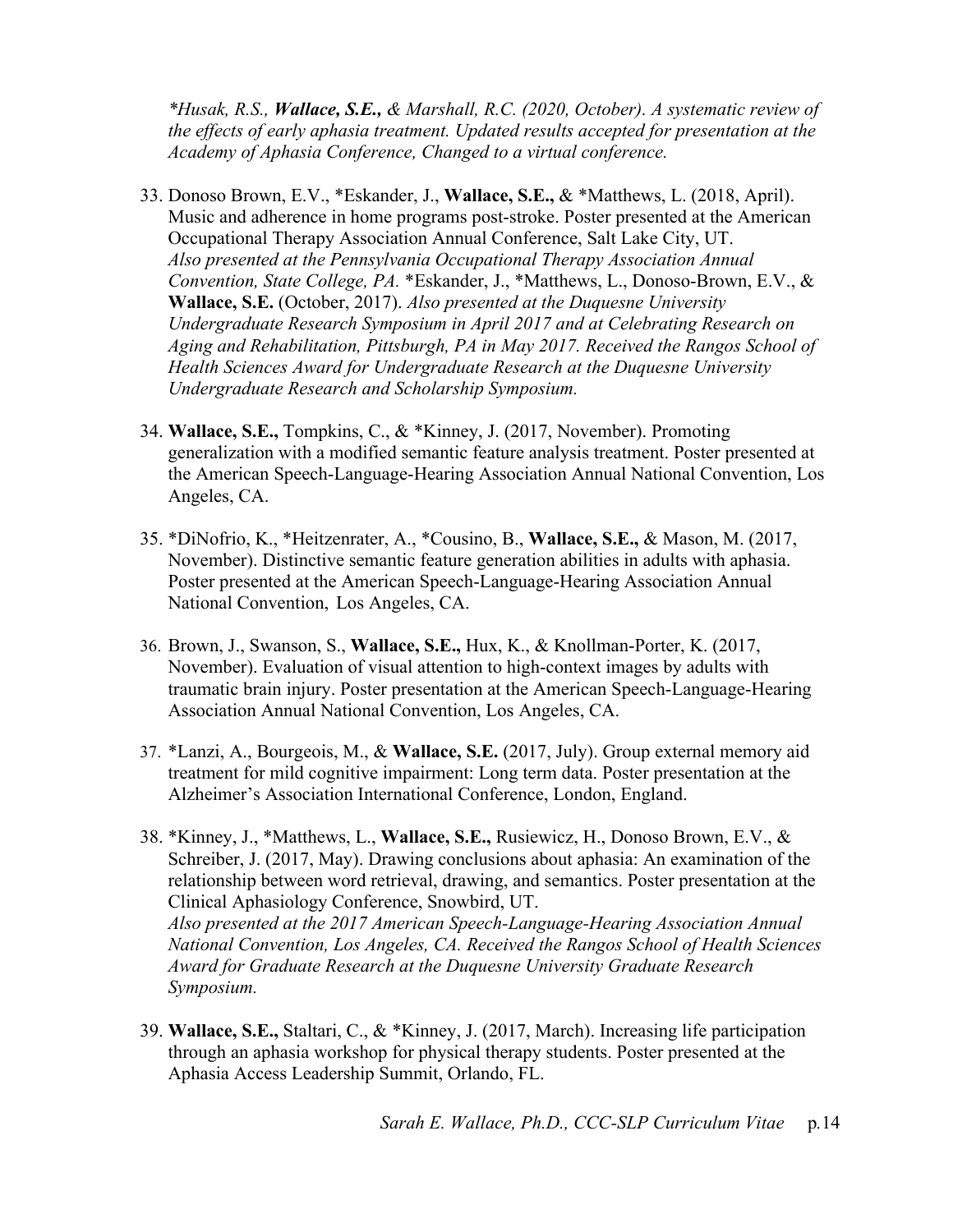- 40. Knollman-Porter, K., Brown, J., **Wallace, S.E.,** Hux, K., Julian, S., & Ehly, E. (2017, May). Comprehension of single versus multiple modality information by people with aphasia. Poster presented at the Clinical Aphasiology Conference, Snowbird, UT. *Wallace, S.E., Hux, K., Brown, J., Knollman-Porter, K., Ehly, E., \*Kincaid, M., & \*McCool, C. (2017, November). Poster presented at the American Speech-Language-Hearing Association Annual National Convention, Los Angeles, CA.*
- 41. Hux, K., Brown, J., **Wallace, S.E.,** Knollman-Porter, K., \*Buell, M., & Dondlinger, C. (2016, November). Comprehension of computer-generated vs. natural speech by people with aphasia. Poster presented at the American Speech-Language-Hearing Association Annual National Convention, Philadelphia, PA.
- 42. \*Corman, K., Mason-Baughman, M. B., & **Wallace, S.E**. (2016, November). Distinctive semantic feature knowledge in adults with fluent vs. nonfluent aphasia. Poster presented at the American Speech-Language-Hearing Association Annual National Convention, Philadelphia, PA.
- 43. \*Diehl, S., **Wallace, S.E.,** \*Kinney, J., & Staltari, C. (2016, November). Integrated multimodal communication treatment for individuals with severe traumatic brain injury. Poster presented at the American Speech-Language-Hearing Association Annual National Convention, Philadelphia, PA. *Also presented as a student poster at the Pennsylvania Speech-Language and Hearing Association Annual Conference, Pittsburgh, PA (2016, April). National presentation included data from an additional participant.*
- 44. \*Lanzi, A., \*Matthews, L., \*Mulvaney, A., \*Corso, K., & **Wallace, S.E**. (2016, November). External memory aid preferences of individuals with mild cognitive impairment. Poster presented at the American Speech-Language-Hearing Association Annual National Convention, Philadelphia, PA. *Also presented as a student poster at the Pennsylvania Speech-Language and Hearing Association Annual Conference, Pittsburgh, PA (2016, April).*
- 45. Purdy, M., Madden, E., Coppens, P., Freed, D., Mozeiko, J., & **Wallace, S.E.** (2016, November). A systematic review of reading comprehension treatment for aphasia. Poster presented at the American Speech-Language-Hearing Association Annual National Convention, Philadelphia, PA.

*An earlier draft of the methods used were presented at an international conference. This presentation included more extensive results than the international conference.* 

46. **Wallace, S.E.,** Donoso Brown, E.V., \*Diehl, S., & \*Kinney, J. (2016, November). Computerized touchscreen cognitive assessment in traumatic brain injury: A comparison to paper-based assessments. Poster presented at the American Speech-Language-Hearing Association Annual National Convention, Philadelphia, PA. *Data combined from two projects was also presented: \*Zangara, L. ,Wallace, S.E., Fairman, A., Diehl, S., Kinney, J., Donoso Brown, E.; & \*Olexsovich, A. (2016, October) Computerized Assessment of Cognition for Persons with Traumatic Brain Injury. Poster presented at Pennsylvania Occupational Therapy Conference, Lancaster, PA.*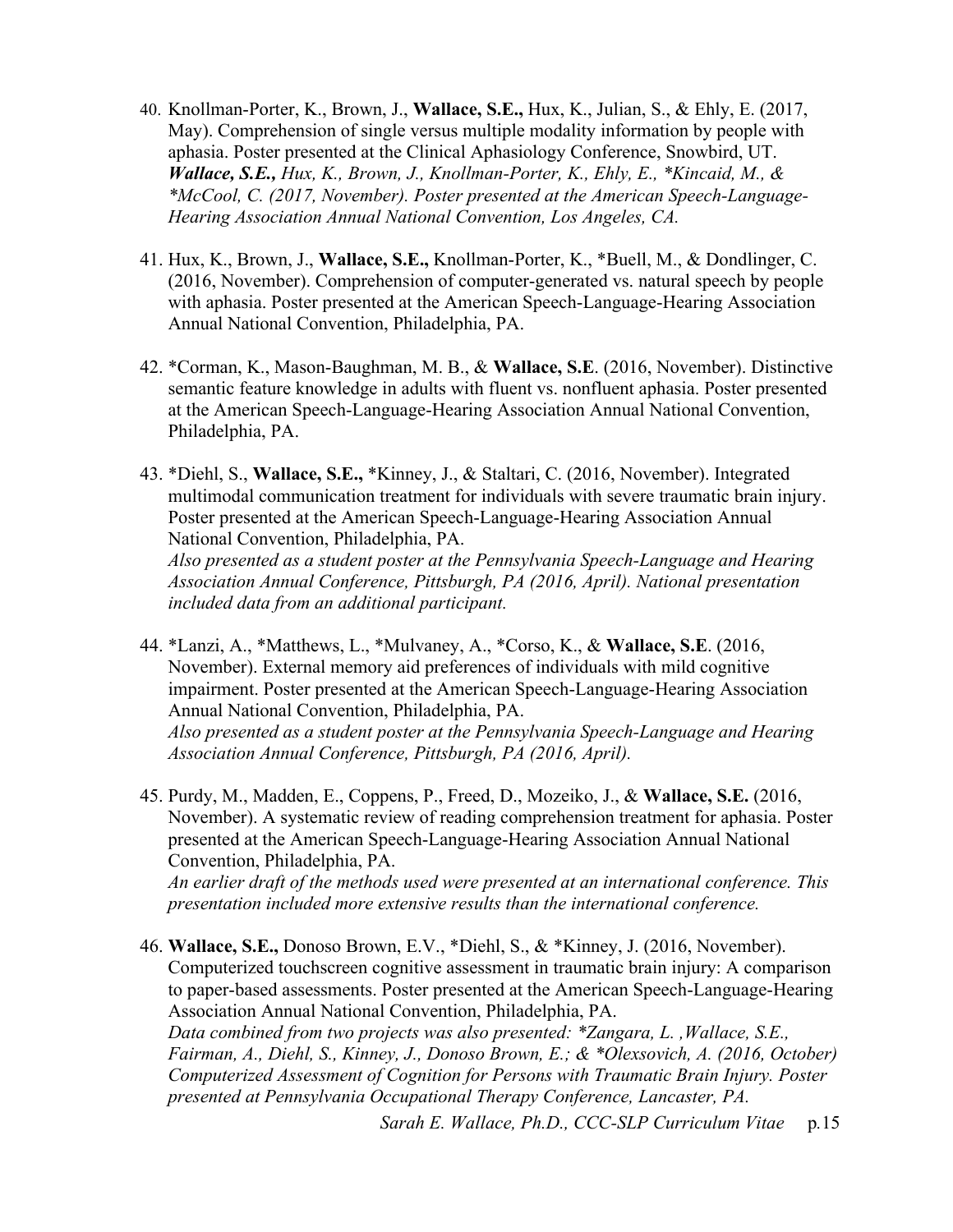*An earlier version of this poster which contained preliminary analysis of only half the sample was presented at the American Occupational Therapy annual conference in Chicago IL, 2016.*

47. \*Lanzi, A., & **Wallace, S.E.** (2016, May). Group external memory aid treatment for mild cognitive impairment. Poster presented at the Clinical Aphasiology Conference, Charlottesville, VA, USA. *Alyssa Lanzi received an NIDCD Fellowship with this poster presentation. It was also*

*presented with further data analysis at the American Speech-Language-Hearing Association Annual National Convention, Philadelphia, PA (2016, November).*

- 48. Purdy, M., Brookshire, E., Coppens, P., Mozeiko, J., Patterson, J., **Wallace, S.E.,** & Yorkston, K. (2016, May). Rehabilitation approaches for reading comprehension in aphasia: A systematic review. Poster presented at the Clinical Aphasiology Conference, Charlottesville, VA, USA. (Authors listed in alphabetical order after first).
- 49. \*Beardshall, K., \*Taylor, A., **Wallace, S.E.,** \*Olexsovich, A., & Fairman, A. (2015, November). Self-administered, computerized assessment of cognition. Poster presented at the American Speech-Language-Hearing Association Annual National Convention, Denver, CO.

*Also presented at the Pennsylvania Occupational Therapy Conference, Lancaster, PA (2015) and an earlier version with only half of the data analyzed was presented at the American Occupational Therapy Association Conference, Chicago, IL (2015).* 

- 50. Knollman-Porter, K., Brown, J., Hux, K., **Wallace, S.E.,** & Utctman, E. (2015, November). Preferred reading formats and approaches used by people with chronic aphasia. Poster presented at the American Speech-Language-Hearing Association Annual National Convention, Denver, CO.
- 51. Staltari, C., **Wallace, S.E.,** \*Lanzi, A., & \*Kinney, J. (2015, November). Structured language treatment for primary progressive aphasia. Poster presented at the American Speech-Language-Hearing Association Annual National Convention, Denver, CO. *Also presented as a student poster presentation at the Pennsylvania Speech-Language and Hearing Association Annual Conference, Harrisburg, PA (2015, March).*
- 52. \*Koshut, C., \*Felton, O., **Wallace, S.E.,** & Mason-Baughman, M. (2015, November). A comparison of two cognitive screening tools in neurotypical adults**.** Poster presented at the American Speech-Language-Hearing Association Annual National Convention, Denver, CO.

*Also presented as a student poster presentation at the Pennsylvania Speech-Language and Hearing Association Annual Conference, Harrisburg, PA (2015, March).*

53. Baylor, C., Oelke, M., Hunsaker, E., Off, C., **Wallace, S.E.,** Pennington, S., Bamer, A., & Yorkston, K. (2015, November). Measuring communication participation for people with aphasia: Validating the Communicative Participation Item Bank. Paper presented at the American Speech-Language-Hearing Association Annual National Convention, Denver, CO.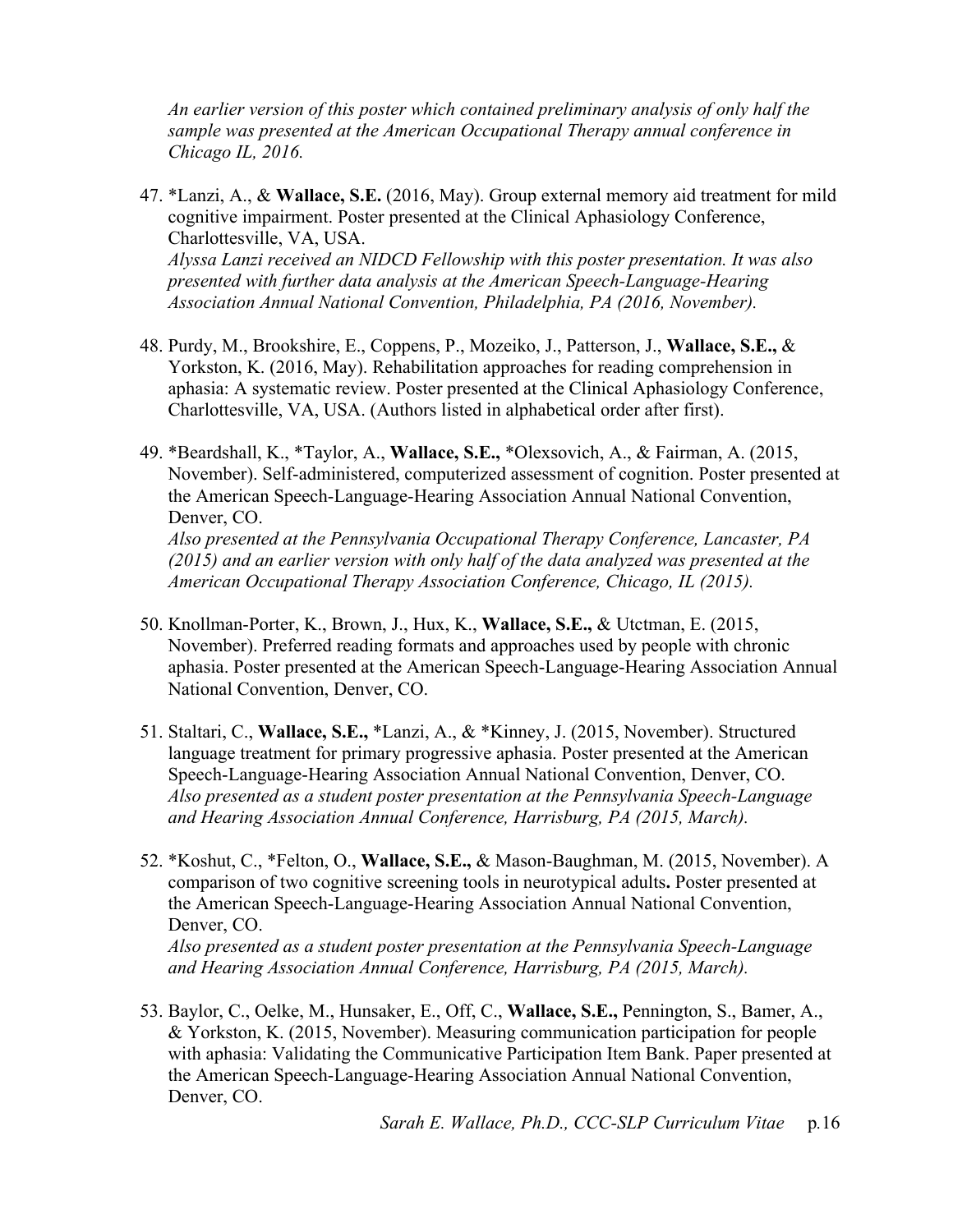- 54. Mason-Baughman, M., & **Wallace, S.E.** (2014, November). Distinctive semantic feature knowledge in younger vs. older adults. Paper presented at the American Speech-Language-Hearing Association Annual National Convention, Orlando, FL.
- 55. Purdy, M., & **Wallace, S.E.** (2014, November). Intensive multimodal intervention for three people with chronic aphasia. Poster presented at the American Speech-Language-Hearing Association Annual National Convention, Orlando, FL
- 56. \*Rebstock, A., **Wallace, S.E.,** Staltari, C., & Kimelman, M.D.Z. (2014, November). Effects of Semantic Feature Analysis + Multimodal Communication Intervention for primary progressive aphasia. Poster presented at the American Speech-Language-Hearing Association Annual National Convention, Orlando, FL.
- 57. \*Hall, A., Williams, D., **Wallace, S.E.,** & Marra, L. (2014, November). Semantically based therapeutic approach through Aided-Language Stimulation with a child with autism spectrum disorder. Poster presented at the American Speech-Language-Hearing Association Annual National Convention, Orlando, FL.
- 58. Brown, J., Hux, K., Knollman-Porter, K., & **Wallace, S.E.** (2014, November). Interpretation of main character/event, background, & inferential information by adults with traumatic brain injury. Poster presented at the American Speech-Language-Hearing Association Annual National Convention, Orlando, FL.
- 59. Knollman-Porter, K., Brown, J., Hux, K., **Wallace, S.E.,** & Long, C. (2014, November). Reading experiences & use of supports by people with aphasia. Poster presented at the American Speech-Language-Hearing Association Annual National Convention, Orlando, FL.
- 60. \*Kozar, S., \*Maize, K., \*Ptakowski, T., \*Spangler, A., \*Taylor, A., \*Atton, E., \*Walsh, G., \*DeLaurentis, K., \*DiPaolo, G., \*Francis, K., **Wallace, S.E.**, & Staltari, C. (2014, November). Aphasia workshop for physical therapy students: What works? Poster presented at the American Speech-Language-Hearing Association Annual National Convention, Orlando, FL. *Also presented as a student poster presentation at the Pennsylvania Speech-Language and Hearing Association Annual Conference, Pittsburgh, PA (2014, April).*
- 61. **Wallace, S.E.,** Purdy, M., & Mesa, A. (2014, June). Intensive multimodal communication intervention for people with chronic aphasia. Poster presented at the Clinical Aphasiology Conference, St. Simon's Island, GA, USA.
- 62. \*Dilmore, T., **Wallace, S.E.,** & Kranjec, A. (2014, April). Rorschach assessment in aphasia patients. Paper presented at the 21st Annual Meeting of the Cognitive Neuroscience Society, Boston, MA.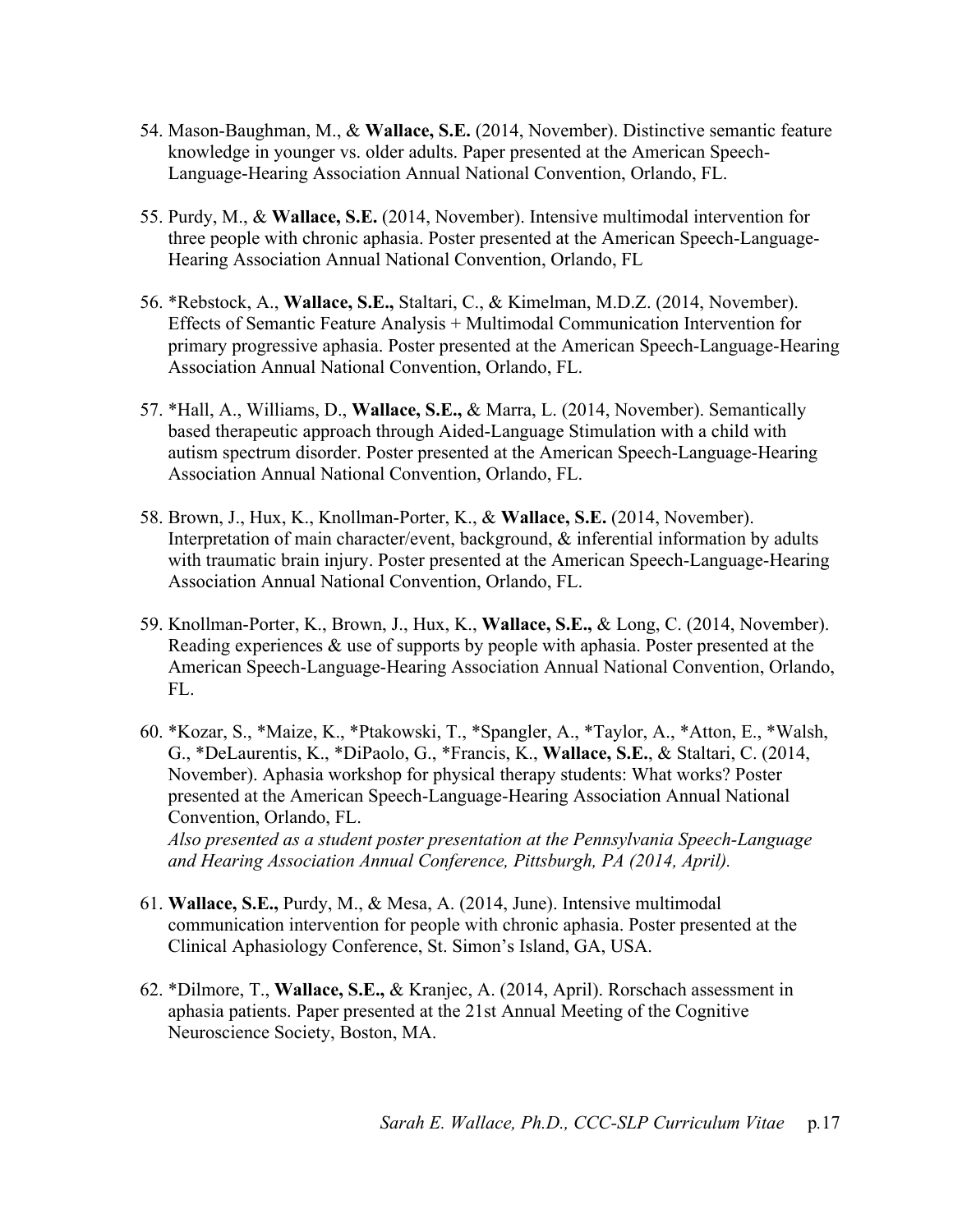- 63. Fraas, M., **Wallace, S.E.,** Plummer, P., Eskes, G., & Skidmore, E. (2013, November). Cognitive-motor dual-task training following stroke. Poster presented at the American Speech-Language-Hearing Association Annual National Convention, Chicago, IL.
- 64. \*Carr, S., **Wallace, S.E.,** & Staltari, C. (2013, November). Effects of semantic + multimodal communication program for switching behavior in severe aphasia. Poster presented at the American Speech-Language-Hearing Association Annual National Convention, Chicago, IL.
- 65. Brown, J., Knollman-Porter, K., Hux, K., **Wallace, S.E.,** \*McCune, D., & \*Riley, L. (2013, November). Auditory comprehension of main, background, & inferential information depicted in contextually rich images. Poster presented at the American Speech-Language-Hearing Association Annual National Convention, Chicago, IL.
- 66. \*Tyler, E., **Wallace, S.E.,** & Coelho, C. (2013, November). Use of an iPad with TouchChat to facilitate conversation for an individual with severe aphasia. Poster presented at the American Speech-Language-Hearing Association Annual National Convention, Chicago, IL.
- 67. Koul, R., Dietz, A., Corwin, M., & **Wallace, S.E.** (2013, November). AAC & aphasia: Interface design & social validation. Seminar presentation at the American Speech-Language-Hearing Association Annual National Convention, Chicago, IL.
- 68. \*Rebstock, A., \*Boran, M. \*Cohen, J., \*De Iulliis, M., \*McGowan, C., \*King, D., \*Kozar, S., \*Million, E., \*Atton, E., \*Walsh, G., Staltari, C., & **Wallace, S.E.** (2013, November). Aphasia workshop for physical and occupational therapy students. Poster presented at the American Speech-Language-Hearing Association Annual National Convention, Chicago, IL. *Also presented as a student poster presentation at the Pennsylvania Speech-Language and Hearing Association Annual Conference, Harrisburg, PA (2013, April).*
- 69. **Wallace, S.E.,** & Purdy, M. (2013, May). The feasibility of a multimodal communication treatment for aphasia during inpatient rehabilitation. Poster presented at the Clinical Aphasiology Conference, Tucson, AZ, USA. *Also presented at the 2013 American Speech-Language-Hearing Association Annual National Convention, Chicago, IL*
- 70. \*Carr, S., & **Wallace, S.E.** (2013, May). Effects of semantic + multimodal communication program for switching behavior in severe aphasia. Poster presented at the Clinical Aphasiology Conference, Tucson, AZ, USA.
- 71. **Wallace, S.E.,** & Hux, K. (2012, November). Effect of navigation strategies on efficiency of AAC system use by people with aphasia. Poster presented at the American Speech-Language-Hearing Association Annual National Convention, Atlanta, GA.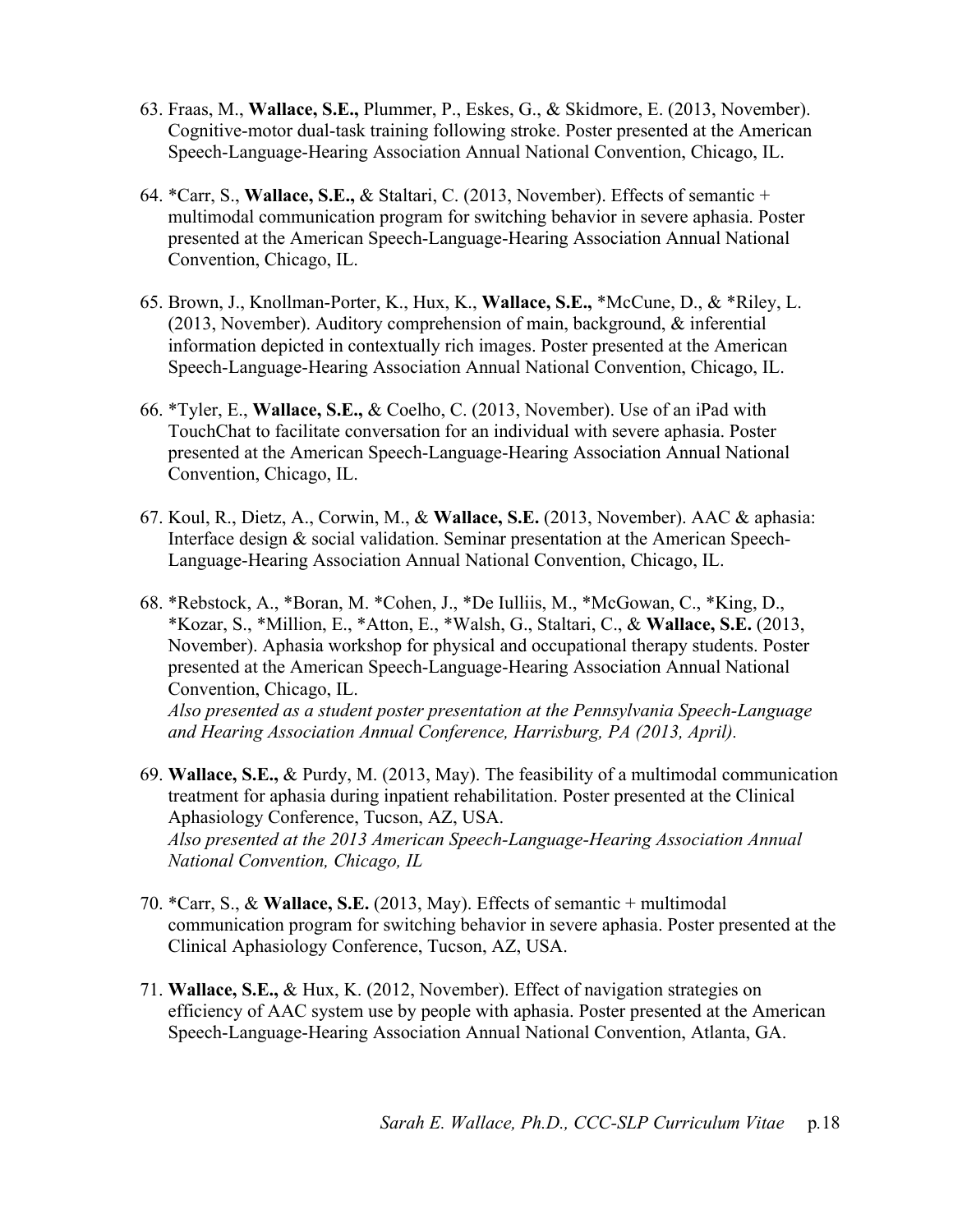- 72. **Wallace, S.E.,** & Mason-Baughman, M. (2012, November). Distinctive feature knowledge and word retrieval in people with aphasia. Poster presented at the American Speech-Language-Hearing Association Annual National Convention, Atlanta, GA.
- 73. \*Kantner, L., \*Cunningham, K., \*Graham, C., \*Stockey, D., \*Davin, L., \*Boran, M., **Wallace, S.E.,** & Staltari, C. (2012, November). Aphasia workshop for healthcare students. Poster presented at the American Speech-Language-Hearing Association Annual National Convention, Atlanta, GA. *Also presented as a student poster presentation at the Pennsylvania Speech-Language and Hearing Association Annual Conference, Lancaster, PA (2012, April).*
- 74. Mason-Baughman, M., & **Wallace, S.E.** (2012, November). Semantic feature knowledge in aphasia: A review of three studies. Seminar presentation at the American Speech-Language-Hearing Association Annual National Convention, Atlanta, GA.
- 75. Baft-Neff, A., Staltari, C., Rusiewicz, H., & **Wallace, S.E.** (2012, November). Dynamic Temporal and Tactile Cueing utility for AOS and CAS. Poster presented at the American Speech-Language-Hearing Association Annual National Convention, Atlanta, GA.
- 76. **Wallace, S.E.,** Hux, K., \*Graham, C., & \*Saraceno, A. (2012, August). Effect of navigation strategies on efficiency of AAC system use by people with aphasia. Poster presented at the International Society of Augmentative and Alternative Communication biannual conference, Pittsburgh, PA, USA.
- 77. **Wallace, S.E.,** Weissling, K., & Dietz, A. (2012, August). A framework for understanding the role of AAC in aphasia rehabilitation. Oral presentation at the International Society of Augmentative and Alternative Communication biannual conference, Pittsburgh, PA, USA.
- 78. **Wallace, S.E.,** & Kimelman, M. (2012, May). Generalization of word retrieval following semantic feature treatment. Poster presented at the Clinical Aphasiology Conference, Lake Tahoe, CA, USA.

*- Wallace, S.E., Kimelman, M., Staltari, C., & Brumbaugh, C. (2011, November). Generalization of word retrieval following semantic feature analysis treatment. Paper presented at the American Speech-Language-Hearing Association Annual National Convention, San Diego, CA*.

- 79. **Wallace, S.E.,** & Mason-Baughman, M. (2012, May). Distinctive versus common feature knowledge across three levels of importance: Relationship with word retrieval performance in people with aphasia. Poster presented at the Clinical Aphasiology Conference, Lake Tahoe, CA, USA.
- 80. **Wallace, S.E.,** Dietz, A., Hux, K., & Weissling, K. (2011, May). The effect of visuographic context on auditory comprehension of people with chronic aphasia. Paper presented at the Clinical Aphasiology Conference, Fort Lauderdale, FL, USA. **- Wallace, S.E.,** Dietz, A., Hux, K., Weissling, K., & \*Scuilli, A. (2011, November). Visuographic support for comprehension by people with aphasia: Clinical applications.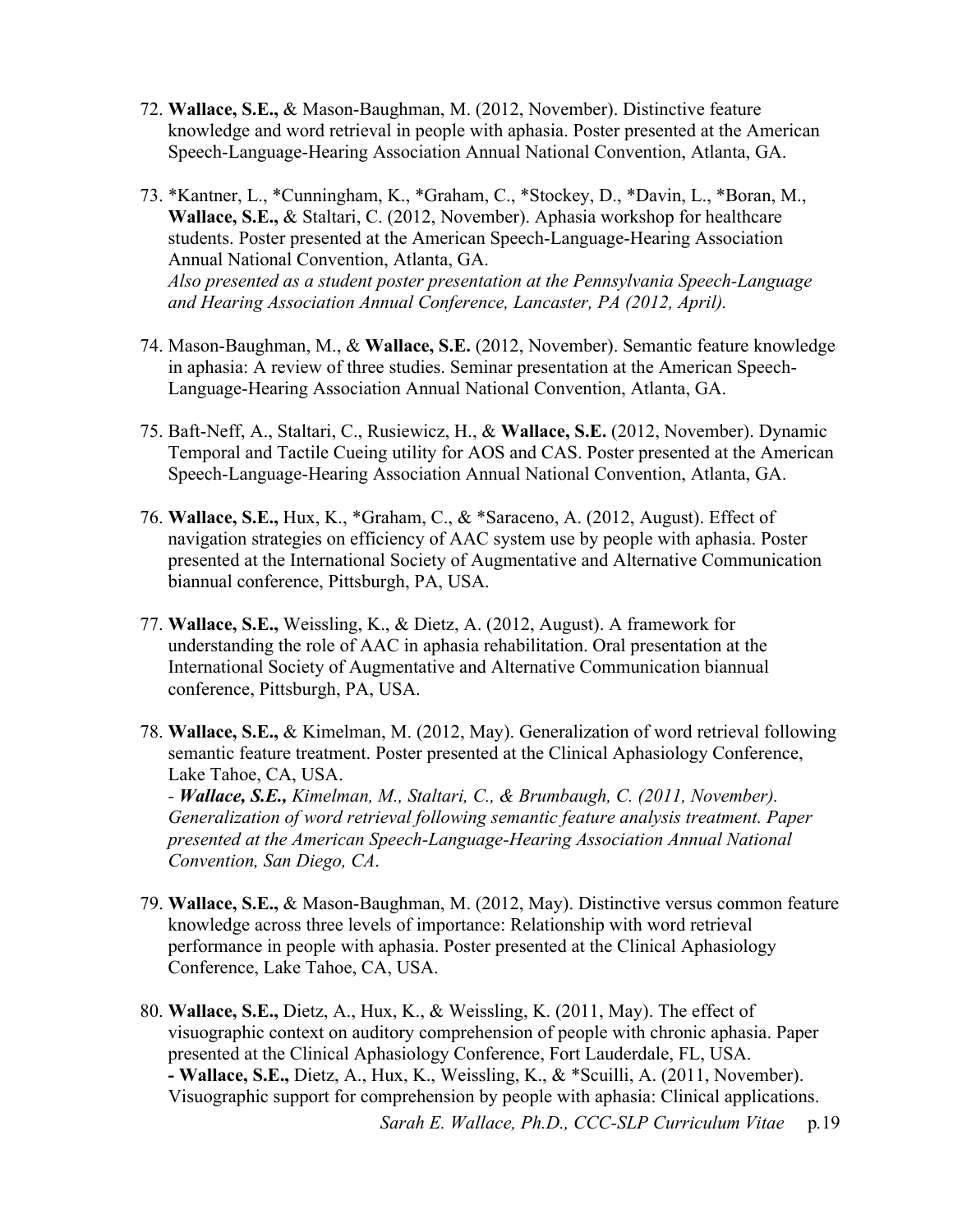Poster presented at the American Speech-Language-Hearing Association Annual National Convention, San Diego, CA.

- 81. Hux, K., **Wallace, S.E.,** Evans, K., Snell, J., & Babbitt, C. (2010, November). Cognitive-communication deficits delineated using picture descriptions: A replication and verification. Poster presented at the American Speech-Language-Hearing Association Annual National Convention, Philadelphia, PA.
- 82. **Wallace, S.E.,** Hux, K., & Beukelman, D. (2010, November). Navigation of a dynamic screen AAC interface by people with severe traumatic brain injury. Oral presentation at the Clinical Augmentative and Alternative Communication Research Conference, Iowa City, IA.
- 83. **Wallace, S.E.,** Hux, K., Beukelman, D., & Snell, J. (2009, November). AAC navigation by ABI survivors: Prompt and contextualization effects. Poster presented at the American Speech-Language-Hearing Association Annual National Convention, New Orleans, LA.
- 84. Hux, K., Buechter, M., **Wallace, S.E.,** & Weissling, K. (2008, November). Using visual scene displays to create a shared communication space. Poster presented at the American Speech-Language-Hearing Association Annual National Convention, Chicago, IL.
- 85. McKelvey, M., Dietz, A., Hux, K., Beukelman, D., Weissling, K., & **Wallace, S.E.**  (2008, August). Information representation in augmentative and alternative communication systems for people with severe chronic aphasia. Paper presented at the International Society of Augmentative and Alternative Communication biannual conference, Montreal, Quebec, Canada.
- 86. Hux, K., Evans, K., **Wallace, S**., & Snell, J. (2007, November). Performing "cookie theft" content analyses to delineate cognitive-communication impairments. Poster presented at the American-Speech-Language-Hearing Association Annual National Convention, Boston, MA.
- 87. **Wallace, S.E.,** Evans, K., \*Arnold, T., Hux, K., & Snell, J. (2007, November). Functional brain injury rehabilitation: Survivor experiences reported by families and professionals. Poster presented at the American Speech-Language-Hearing Association Annual National Convention, Boston, MA.
- 88. Quach, W., **Wallace, S.E.,** Beukelman, D., Prentice, C., Black, C., \*Whitwer, J., & Jakobs, T. (2006, November). Use of dual-screen AAC prototype to enhance communication. Poster presented at the American Speech-Language-Hearing Association Annual National Convention, Miami, FL.
- 89. Dietz, A., McKelvey, M., Hux, K., Beukelman, D., **Wallace, S.E.,** & Weissling, K. (2006, November). Integrating contextual relevant visual scenes into aphasia interventions. Poster presented at the American Speech-Language-Hearing Association Annual National Convention, Miami, FL.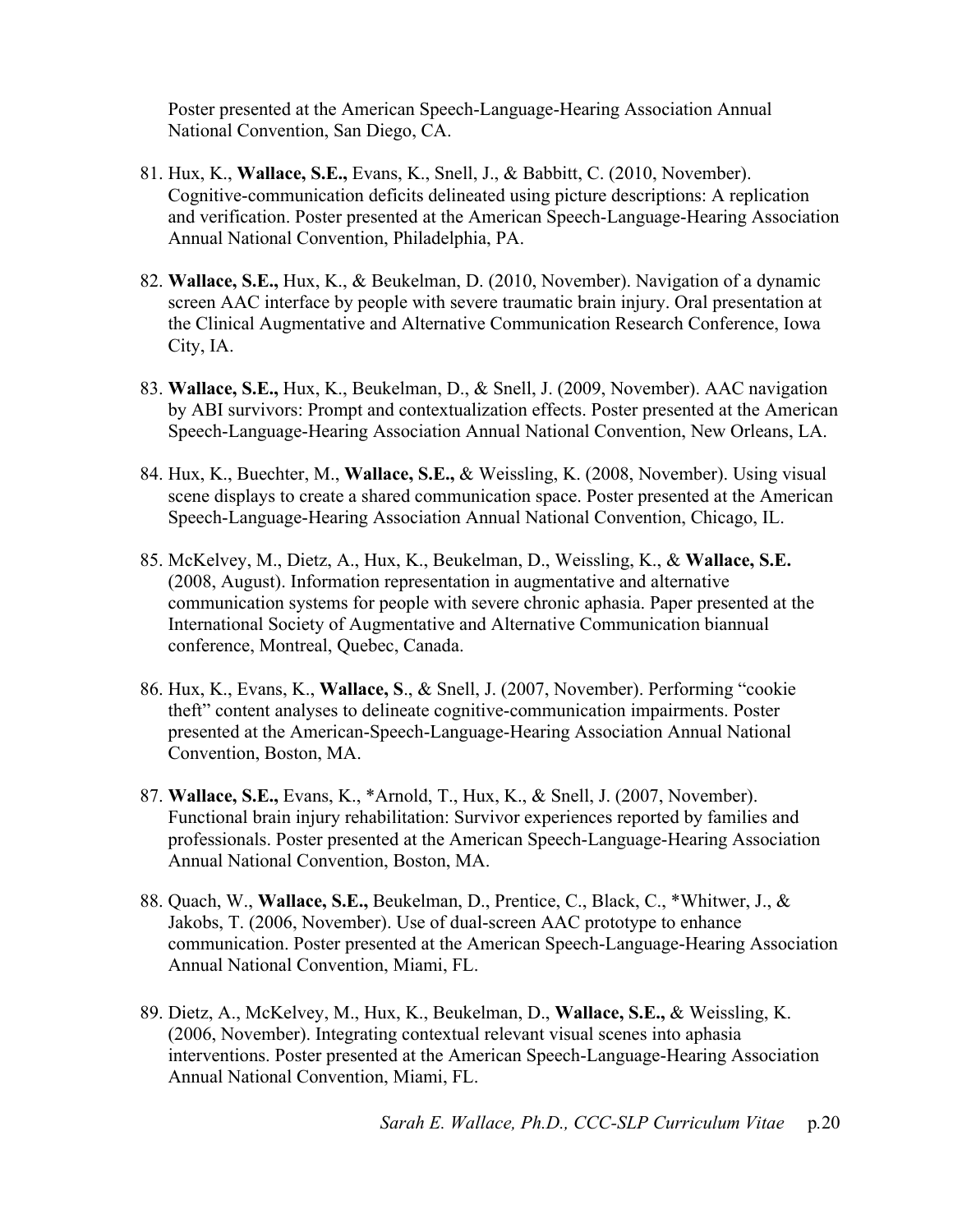- 90. Avent, J., Glista, S., Johnson, D., & **Wallace, S.E.** (2005, November). Validation of the importance of information about aphasia. Paper presented at the American Speech-Language-Hearing Association Annual National Convention, San Diego, CA.
- 91. Avent, J., Glista, S., **Wallace, S.E.,** Jackson, J., Nishioka, J., & Yip, W. (2004, November). Family information guide for aphasia. Paper presented at the American Speech-Language-Hearing Association Annual National Convention, Philadelphia, PA.
- 92. Avent, J., Glista, S., **Wallace, S.E**., Jackson, J., Nishioka, J., & Yip, W. (2004, May). Family information needs about aphasia. Paper presented at the Clinical Aphasiology Conference, Park City, UT, USA.

## **2. State and Regional Peer-Reviewed Presentations**

- 1. **Wallace, S.E.** (2020, April). Supportive reading comprehension strategies for people with aphasia. Invited seminar for the Pennsylvania Speech-Language and Hearing Association Annual Conference, Pittsburgh, PA. (Conference Cancelled).
- 2. \*Hoagland, B., \*Ruff, D., Knollman-Porter, K., Hux, K., **Wallace, S.E.,** & Brown, J. (2019, March). Effects of written, auditory, and combined modalities for people with aphasia. Student poster presentation at the Ohio Speech-Language-Hearing Association Annual Convention, Columbus, OH.
- 3. \*Husak, R.S., **Wallace, S.E.,** Marshall, R.C., & Anderson, C. (2017, March). A systematic review of aphasia therapy in post-stroke acute and subacute phases of recovery. Poster presented at University of Kentucky College of Health Sciences. UK Center of Clinical and Translational Science 12th Annual Conference, Lexington, KY.
- 4. \*Mulvaney, A., & **Wallace, S.E.** (2016, April). Text-to-speech for adults with neurogenic communication disorders: A literature review. Student poster presentation at the Pennsylvania Speech-Language and Hearing Association Annual Conference, Pittsburgh, PA. *Also presented at the Duquesne University Undergraduate Research and Scholarship Symposium.*
- 5. Mason-Baughman, M., **Wallace, S.E.,** \*Weaver, K., \*Cox, K., \*Hoffman, M., \*Irvin, J., \*Rankin, K., \*Roberts, T., \*Sturm, K., & \*Walton, K. (2014, April). Distinctive semantic feature knowledge in younger versus older adults. Paper presented at the Pennsylvania Speech-Language and Hearing Association Annual Conference, Pittsburgh, PA.
- 6. Mason-Baughman, M., & **Wallace, S.E.** (2013, April). Semantic feature knowledge in aphasia: Implications for word retrieval interventions. Paper presented at the Pennsylvania Speech-Language and Hearing Association Annual Conference, Harrisburg, PA.
- 7. Mason-Baughman, M., **Wallace, S.E.,** & \*Hrvatin, C. (2012, April). Distinctive feature knowledge across importance levels in individuals with aphasia. Poster presented at the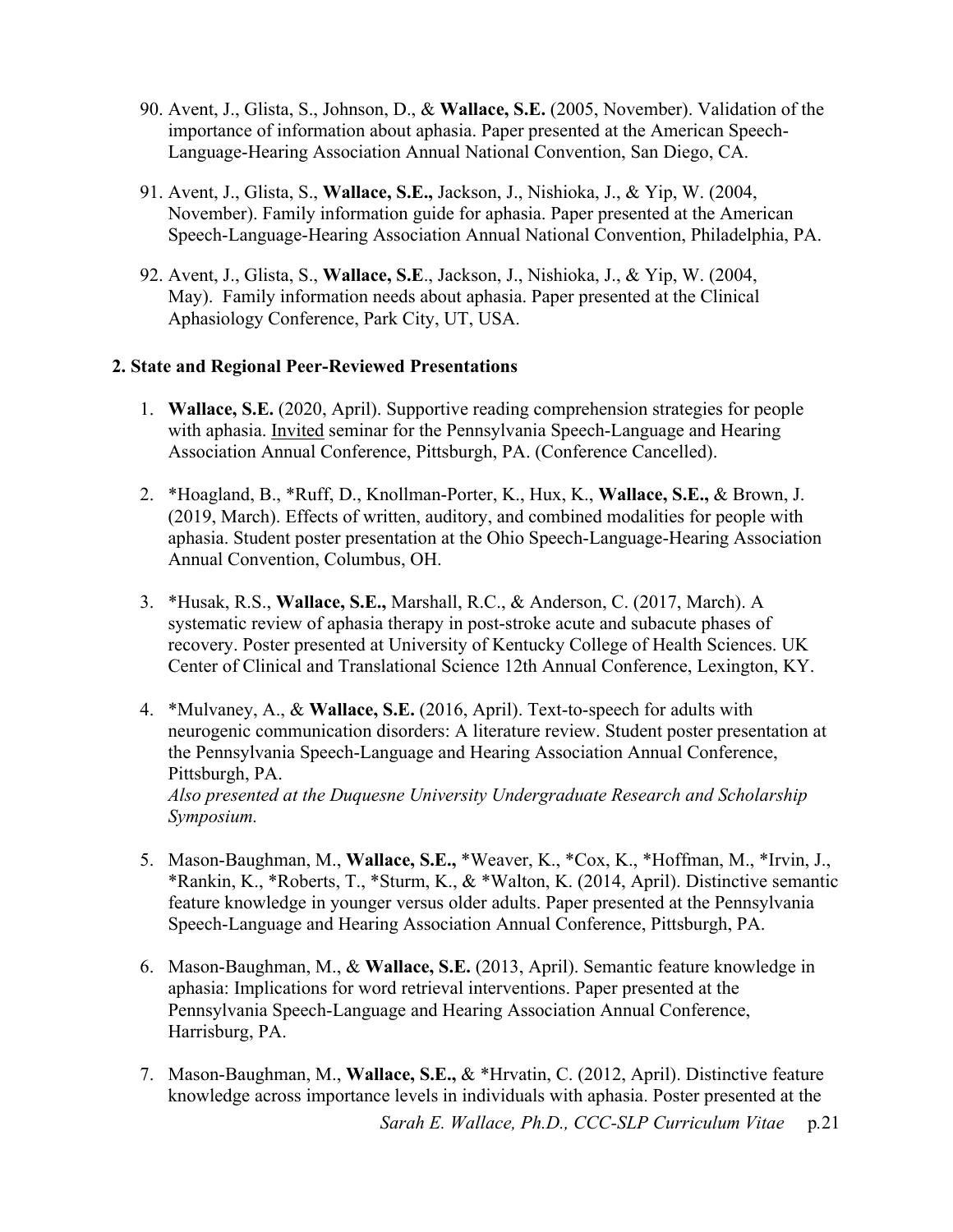Pennsylvania Speech-Language and Hearing Association Annual Conference, Lancaster, PA.

- 8. Weissling, K., McKelvey, M., & **Wallace, S.E.** (2008, September). Aphasia therapy: Coordinating AAC and tradition. Paper presented at the Nebraska Speech-Language and Hearing Association Annual Conference, Kearney, NE.
- 9. **Wallace, S.E.,** Funk, T., & Harvey, J. (2007, September). Brain injury case studies: Functional treatment for memory impairments. Paper presented at the Nebraska Speech-Language and Hearing Association Annual Conference, Kearney, NE.
- 10. Avent, J., Glista, S., **Wallace, S.E.,** Jackson, J., Nishioka, J., & Yip, W. (2005, March). Family information guide for aphasia. Paper presented at the Michigan Speech-Language and Hearing Association Annual Conference, Ypsilanti, MI.
- 11. Cutsinger, C., Stewart, S., Tiggleman, K., Velauthem, S., **Wallace, S.E.,** Zimmerman, L., Glista, S., & Pollens, R. (2004, March). Large group therapy for people with chronic aphasia. Paper presented at Michigan Speech-language and Hearing Association Annual Conference, Mt Pleasant, MI.
- 12. VanVliet, L., Kidd, J., Popplewell, A., & **Wallace, S.E.** (2003, March). International aphasia group: A student trip to Slovakia. Paper presented at Ohio Speech-language and Hearing Association Annual Conference, Columbus, OH.

## **3. Invited Scholarly Conference Presentations**

- 1. **Wallace, S.E.,** & Donoso Brown, E.V. (2018, March). Use of electronic cognitive assessments: What have we learned? Invited seminar at the Pennsylvania Speech-Language and Hearing Association Conference, Pittsburgh, PA.
- 2. **Wallace, S.E.** (2018, March). AAC intervention for people with aphasia. Invited short course at the West Virginia Speech-Language and Hearing Association Conference, Bridgeport, WV.
- 3. **Wallace, S.E.** (2014, April). AAC and multimodal communication for aphasia. Invited seminar at the Pennsylvania Speech-Language and Hearing Association Conference, Pittsburgh, PA.
- 4. **Wallace, S.E.** (2014, March). Compensatory approaches to aphasia rehabilitation. Invited 3-hour short-course at the Michigan Speech-language and Hearing Association conference, Kalamazoo, MI.
- 5. **Wallace, S.E.** (2014, March). Update on traditional aphasia rehabilitation: Semantic interventions and group treatment approaches. Invited 3-hour short-course at the Michigan Speech-language and Hearing Association conference, Kalamazoo, MI.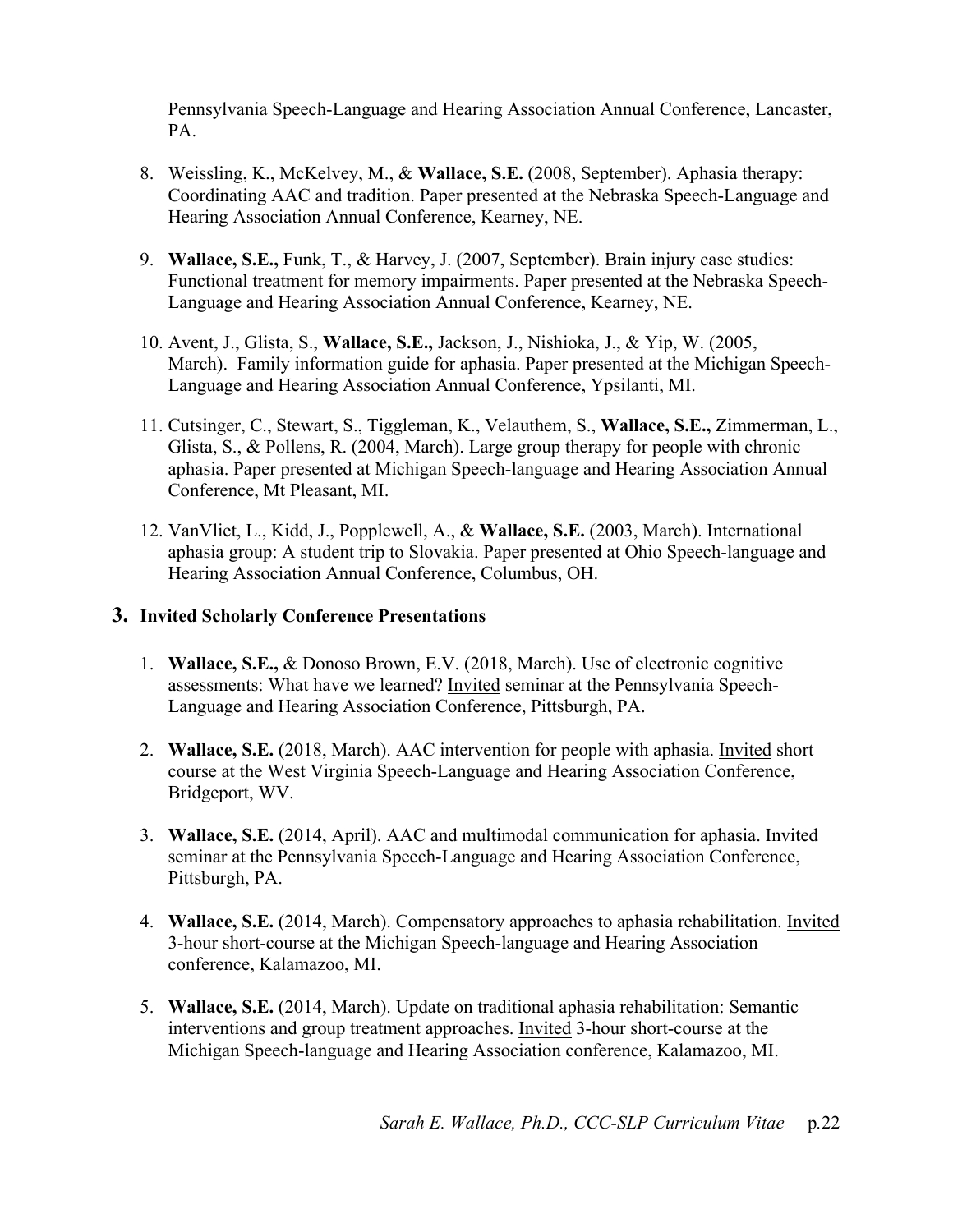- 6. **Wallace, S.E.** (2012, October). Innovations in Stroke Rehabilitation Preconference Workshop: Aphasia Rehabilitation Update. Invited paper presented at the international American Congress of Rehabilitation Medicine Annual Conference, Vancouver, British Columbia, Canada.
- 7. **Wallace, S.E.** (2012, March). From gestures to smart phones: Serving the needs of people with aphasia with AAC. Invited mini-seminar presentation at the Ohio Speech-Language and Hearing Association annual convention, Columbus, OH.

## **E. Published Conference Proceedings**

- 1. Donoso Brown, E., **Wallace, S.E.,** \*Liu, Q, & Famularo, M. (2020). Creating home practice programs for persons with aphasia: A survey of speech language pathologists. *Archives of Physical Medicine and Rehabilitation, 101*(11): e72 https://doi.org/10.1016/j.apmr.2020.09.219
- 2. Donoso Brown, E., Nolfi, D., **Wallace, S.E.,** Eskander, J., & Hoffman, J. (2019). Supporting adherence to rehabilitation home programs for persons post-stroke: A scoping review. *Archives of Physical Medicine and Rehabilitation, 100*(12): e217.
- 3. Rodgers, M., Donoso Brown, E., **Wallace, S.E.,** Simpson, R., Kranjec, A., D'Acunto, K., \*Agostino, C., & \*Zoeckler, M.R. (2019). Comparison of computerized and paper and pencil versions of the Montreal Cognitive Assessment (MoCA). *American Journal of Occupational Therapy*, *73*(4\_Supplement\_1):7311500023.
- 4. Donoso Brown, E.V., Redford, A., **Wallace, S.E.,** Sather, T., Braun, S. (2018). Supporting participation in exercise programs for individuals with aphasia: Outcomes and future directions. *Archives of Physical Medicine and Rehabilitation, 99*(10): e61.
- 5. \*Verbos, J., **Wallace, S.E.,** & Kranjec, A. (2017). Non-symbolic exact quantity representation in a language impaired population. *Proceedings of the 39th Annual Conference of the Cognitive Science Society.* [\(link\)](https://mindmodeling.org/cogsci2017/papers/0247/paper0247.pdf)
- 6. Donoso Brown, E., **Wallace, S.E.,** Beardshall, K., Taylor, A., Fairman, A., \*Olexsovich, A., & \*Zangara, L. (2016). Computerized assessment of cognition for persons with traumatic brain injury. *American Journal of Occupational Therapy*, *70*(4\_Supplement\_1): 7011500023p1-7011500023p1. doi: 10.5014/ajot.2016.70S1-PO2045.
- 7. **Wallace, S.E.,** & Page, S.J. (2014). Speech language pathologists' opinions of constraintinduced language therapy. *Archives of Physical Medicine and Rehabilitation, 95,* e27.
- 8. Koul, R., Dietz, A., Corwin, M., & **Wallace, S.E.** (2014). Augmentative and alternative communication (AAC) and aphasia: Science and clinical practice. In L. L. Lloyd, J. S. Koehler, & S.von Tetzchner (Eds.), *Proceedings of the 2012 ISAAC Research Symposium: Augmentative and Alternative Communication Research Issues and Needs*. Ontario: ISAAC.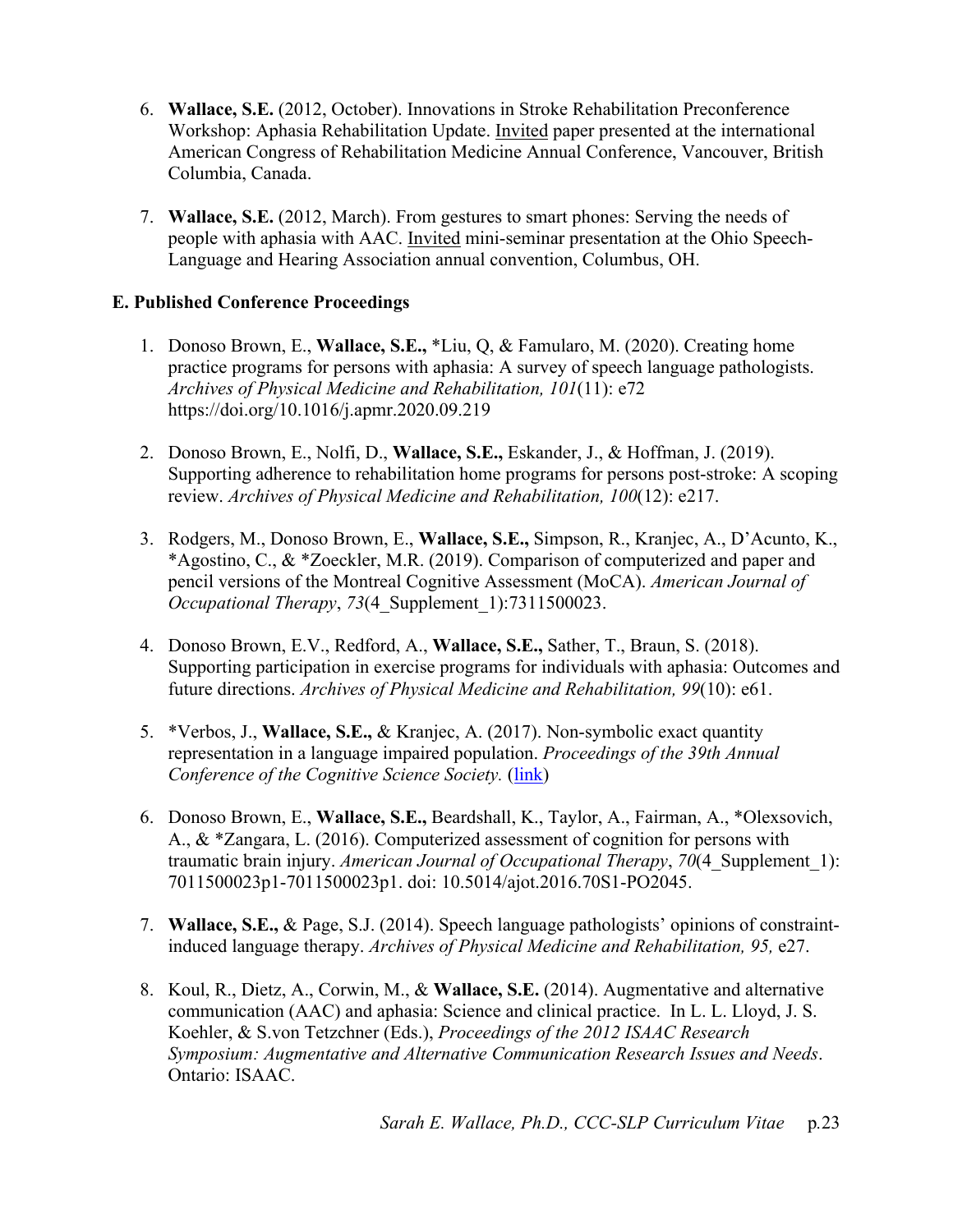[https://www.isaac-online.org/wordpress/wp-content/uploads/ISAAC-Research-](https://www.isaac-online.org/wordpress/wp-content/uploads/ISAAC-Research-Symposium-Proceedings-2012-FINAL-FOR-WEBSITE.pdf)[Symposium-Proceedings-2012-FINAL-FOR-WEBSITE.pdf](https://www.isaac-online.org/wordpress/wp-content/uploads/ISAAC-Research-Symposium-Proceedings-2012-FINAL-FOR-WEBSITE.pdf)

#### **F. Sample of Work in Progress**

#### **Projects with manuscripts under review**

57. \*Husak, R., **Wallace, S.E.,** & Marshall, R. (under review). Systematic review of aphasia interventions during inpatient acute rehabilitation. Revisions underway.

#### **Projects in stages of data collection or manuscript preparation**

1. Knollman-Porter, K., **Wallace, S.E.,** Hux, K., & Brown, J. Supported comprehension in adults with neurological communication disorders.

*Status:* This series of multiple-site studies are focused on supported comprehension for people with neurogenic communication disorders. Studies 8-12 (IRB approved) are now funded by a NIH R-15 grant.

Manuscript is in preparation; stimuli development for next project is underway.

2. **Wallace, S.E.,** & Mason M.B. (in preparation). Semantic feature generation abilities of adults with aphasia.

*Status:* Manuscript is in preparation.

3. Donoso Brown, E.V., **Wallace, S.E.,** & Lee, J. Improving home program practice for people with language disorders after stroke.

*Status:* Data collection is underway.

4. \*Husak, R., Marshall, R., Meulenbroek, P., & **Wallace, S.E.** (in preparation). Decision-making communication in married couples affected by aphasia. *Status:* Data analysis is underway.

5. **Wallace, S.E.,** Patterson, J., Knollman-Porter, K., Purdy, M., & Coppens, P. (in preparation). Auditory comprehension treatment for aphasia: A scoping review. *Status:* Data analysis underway. Conference proposals accepted.

6. \*Mamlekar, C., Dietz, A., Flanigan, A., **Wallace, S.E.,** & Raisor-Becker, L. (in preparation). Supporting augmentative and alternative communicative strategies in medical settings.

*Status:* Manuscript is in preparation.

7. Dada, S., \*Schoeman, J., **Wallace, S.E.,** & Koul, R. The effect of frequency of augmented input on the auditory comprehension of narratives for persons with Wernicke's aphasia. *Aphasiology*.

Status: Final preparation for submission are underway.

## **F. Award**s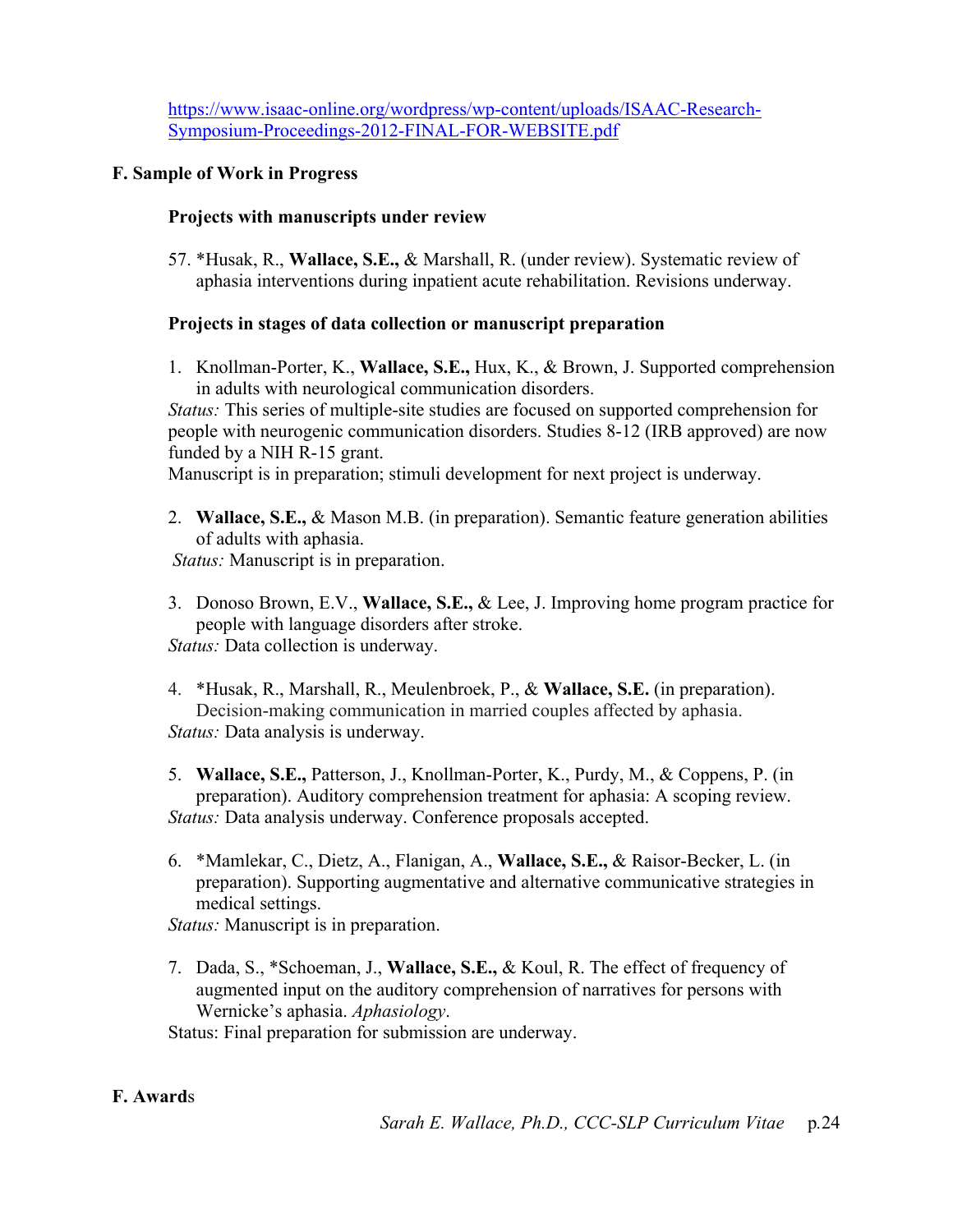| 2020                     | John G. Rangos School of Health Sciences Faculty Excellence in<br>Scholarship Award                                                |
|--------------------------|------------------------------------------------------------------------------------------------------------------------------------|
| 2020                     | American Congress of Rehabilitation Medicine Physicians and Clinicians<br>Networking Group Poster Award.                           |
| 2013                     | John G. Rangos School of Health Sciences Faculty Excellence in<br>Scholarship Award                                                |
| 2010                     | Best Student Paper of 2010 (Tied for 1 <sup>st</sup> ) in the journal, <i>Augmentative and</i><br><b>Alternative Communication</b> |
| 2003                     | Kensel Giddings Award in Aphasia Education, Western Michigan<br>University.                                                        |
| $C$ From dimensional $C$ |                                                                                                                                    |

# **G. Funding**

# **1. External Funding Received**

- 1. **Wallace, S.E.** & Donoso Brown, E.V. (2021). Determining factors that contribute to rehabilitation home program adherence in people with acquired brain injury. Encompass Health Therapy Grant. Budget: \$9,550. Status: Funded. Role Co-PI.
- 2. Knollman-Porter, K., & **Wallace, S.E.** (2017-2020). Strategies to accommodate reading: Using assistive technology to support reading by people with aphasia. National Institute of Health AREA R15. Budget: \$300,000 (\$116,354 for Duquesne University). Status: Funded. Role: PI
- 3. Diehl, S.\* (PI) & **Wallace, S.E.** (2015-2016). Use of an integrated multimodal communication treatment with individuals with severe traumatic brain injury. FY15 LSVT Global Small Student Grant Competition. Budget: \$1,500. Status: Funded. Role: Faculty Mentor.
- 4. **Wallace, S.E.** (2012-2013). American Speech-Language-Hearing Association's Advancing Academic-Research Career (AARC) Award. Budget: \$5,000. Status: Funded Role: PI

# **2. Internal Funding Received**

- 1. Donoso Brown, E. (PI), **Wallace, S.E.** (Co-PI), & Lee, J. (Consultant). (2019-2020). Improving home program practice for people with language disorders after stroke. Duquesne University Faculty Development Fund Grant. Budget: \$8,113. Status: Funded. Role: Co-PI.
- 2. Donoso Brown, E., **Wallace, S.E.,** & Mull, J. (2016-2017). Music as a motivator to improve adherence in upper extremity home programs post stroke. Duquesne University Aging Research and Teaching (ARTC) Consortium Stimulator Grant. Budget: \$4,982.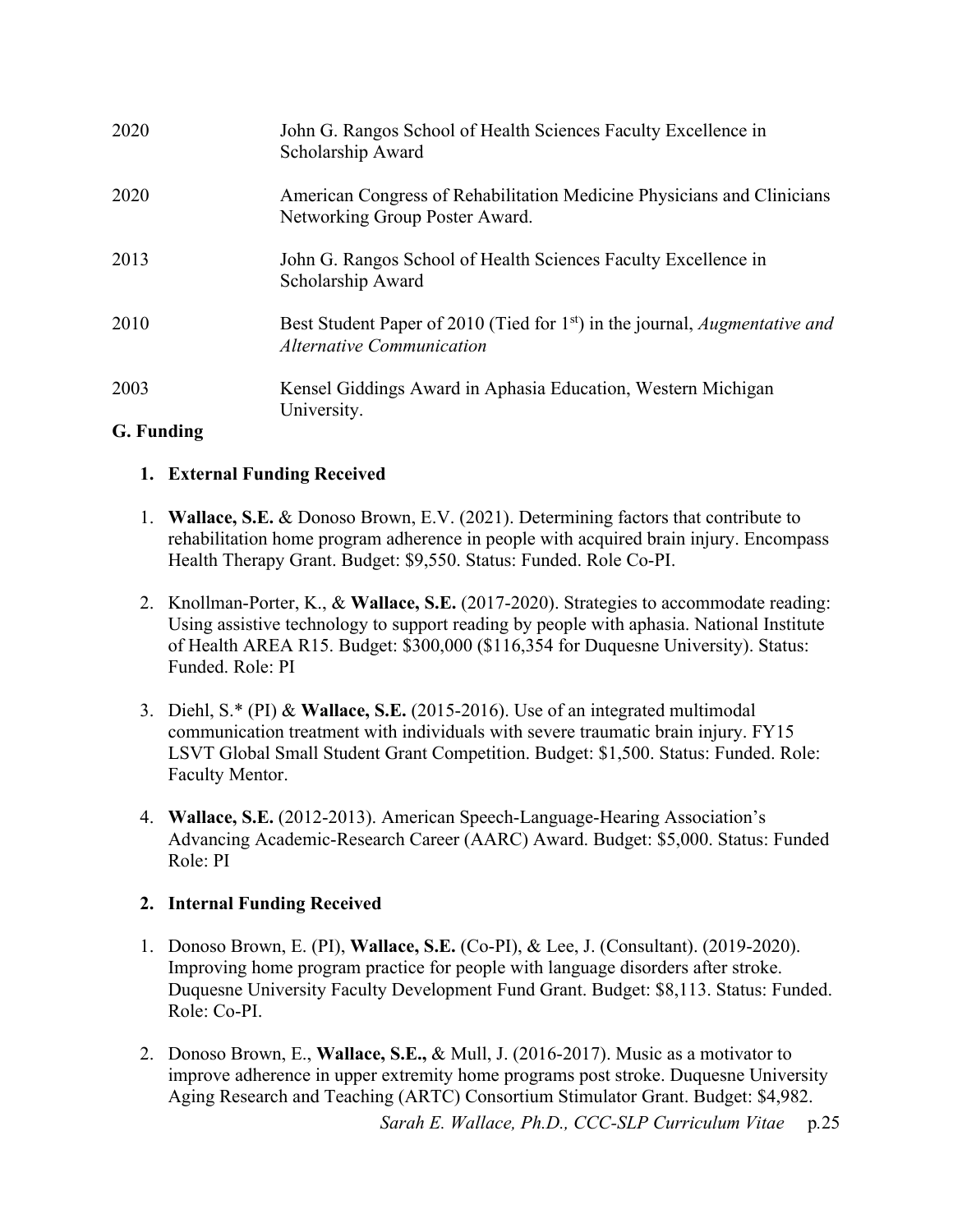Status: Funded. Role: PI

- 3. PI: Kinney, J.\* Faculty Mentor: **Wallace, S.E.** (2016-2017). Drawing conclusions about aphasia: An examination of the relationship between word retrieval, drawing, and semantics. Duquesne University Aging Research and Teaching Consortium Stimulator Grant. Budget: \$1,509. Status: Funded. Role: Faculty Mentor
- 4. Mason-Baughman, M.B., & **Wallace, S.E.** (2016-2017). Distinctive Semantic Feature Generation Abilities in Adults with Aphasia. Edinboro University Senate Research Committee Grant. Budget: \$999.80. Status: Funded. Role: PI
- 5. Cavanaugh, J., & **Wallace, S.E.** (2015). Aging Research and Teaching Consortium (ARTC). Duquesne University Interdisciplinary Consortium Funding. Budget: \$25,000. Status: Funded for 2016-2017. Role: Co-Director.
- 6. **Wallace, S.E.** & Fairman, A. (2015-2017). Computerized cognitive assessment in traumatic brain injury. Duquesne University Faculty Development Fund. Budget: \$8,283. Status: Funded. Role: PI.
- **3. Funding Under Review** N/A

## **4. Funding Not Received or Withdrawn**

- 1. Juola, P. (2017). Warfighter Health Assessment via Linguistic Examination. DARPA: Warfighter Analytics using Smartphones for Health. Budget: \$6,581,218 for four years. Submitted 6/21/2017. Role: Co PI
- 2. **Wallace, S.E.** (2017). Increasing participation of people with aphasia following stroke. Administration for Community Living National Institute on Disability, Independent Living, and Rehabilitation Research Switzer Research Fellowships Program. Budget: \$70,000. Submitted 1/30/2017. Role: PI.
- 3. Knollman-Porter, K., & **Wallace, S.E.** (2017-2018). Aphasia Reading Technology Support. American Speech-Language Hearing Foundation Clinical Research Grant. Budget: \$50,000 (\$20,942 for Duquesne University). Submitted April 2017; withdrawn when received NIH funding. Role: PI
- **4.** Knollman-Porter, K., & **Wallace, S.E.** (2015). Strategies to accommodate reading: Using assistive technology to support reading by people with aphasia. National Institute of Health AREA R15. Budget: \$300,000 (\$116,354 for Duquesne University). Submitted October 2015 (Score 57). Role: PI
- **5. Wallace, S.E.** (2012). Multimodal communication program for aphasia during acute rehabilitation. Submitted to the American Speech-Language and Hearing Foundation for consideration for the New Investigator's Research Grant. Budget: \$5,000.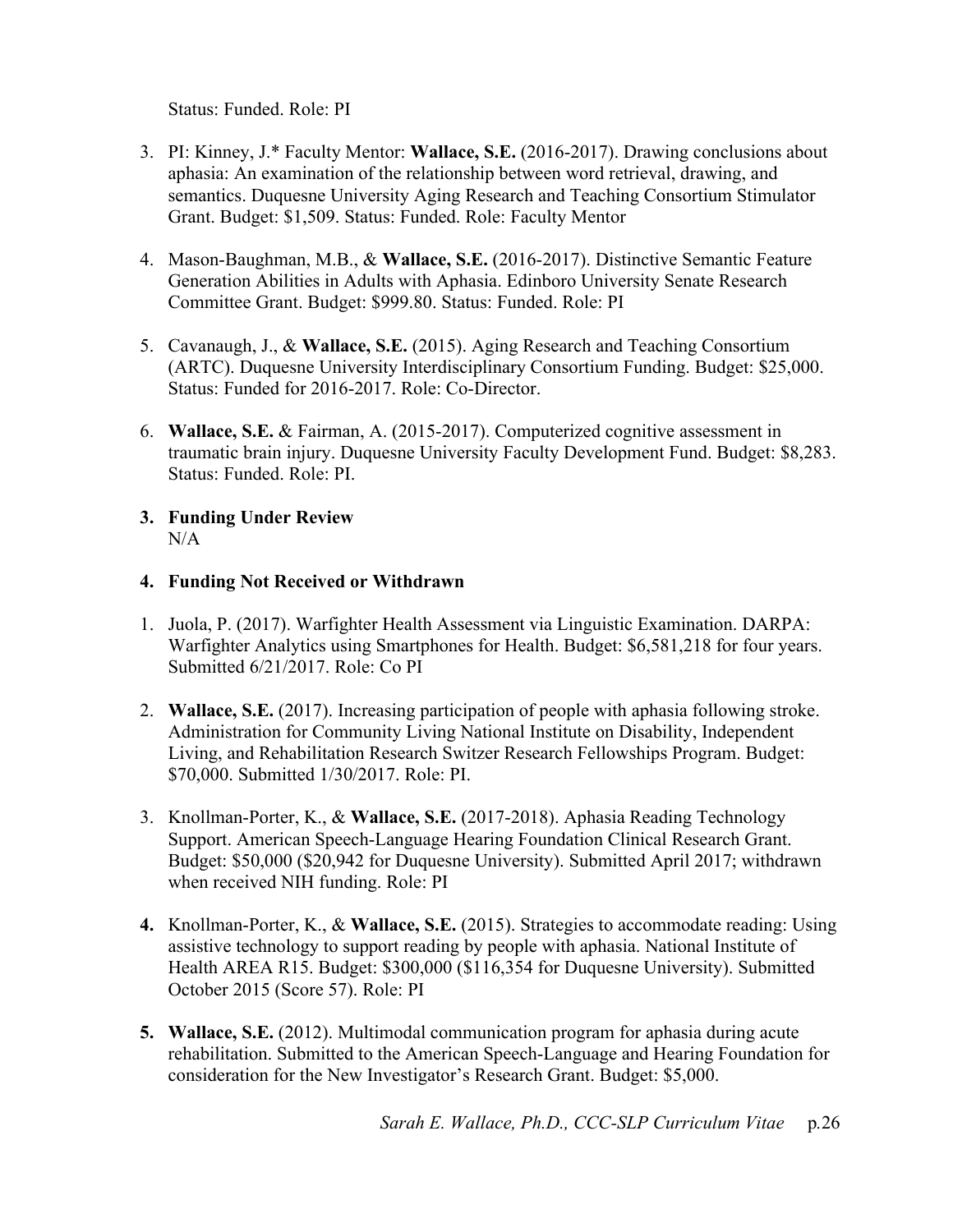- 6. **Wallace, S.E.** (2011). Generalization of word retrieval following semantic feature analysis treatment for aphasia. Submitted to the Duquesne University Faculty Development Fund Committee. Budget: \$8,114.
- 7. **Wallace, S.E**. (2010). Use of three types of categorization by neurological normal adults. Submitted to the Duquesne University Faculty Development Fund Committee. Budget \$6,590.

## **VII. Teaching**

## **A. Graduate Courses 1. Duquesne University**

| <b>TERM</b>                                          | <b>COURSE</b>                                                                                                                                                                                              | <b>CREDITS</b>  |  |
|------------------------------------------------------|------------------------------------------------------------------------------------------------------------------------------------------------------------------------------------------------------------|-----------------|--|
| Summer 2010-2012;<br>2014-2016; 2020                 | SLP 555 Augmentative and Alternative<br>Communication with Lab                                                                                                                                             | $4(3)^{\wedge}$ |  |
| Summer 2012-2016;<br>2018-2020                       | SLP 575 Capstone in Evidence Based Practice                                                                                                                                                                | $3(2)^{44}$     |  |
| Spring 2010-2021^^^                                  | SLP 535 Neurocognitive Disorders                                                                                                                                                                           | 3               |  |
| Fall 2009-2016, 2018-<br>2020                        | SLP 530 Aphasia                                                                                                                                                                                            | 3               |  |
| Summer 2017, 2019                                    | HLTS 222 Global Perspectives on Healthcare-<br>Interprofessional Short-term Study Abroad Program<br>in Australia (co-taught).                                                                              | 3               |  |
| Fall 2016, 2018                                      | REHS 560 Aphasia                                                                                                                                                                                           | 3               |  |
|                                                      | <sup>1</sup> SLP 555 became 3 credits in 2014<br>$\sim$ SLP 575 become 2 credits in 2016 and now is offered as an online course<br>$\sim$ SLP 535 included two cohorts of students (n = 54) in Spring 2015 |                 |  |
| 2. University of Canterbury (September-October 2017) |                                                                                                                                                                                                            |                 |  |
| <b>TERM</b>                                          | <b>COURSE</b>                                                                                                                                                                                              | <b>CREDITS</b>  |  |
| Second Term 2017                                     | CMDS 676 Professional Studies and Clinical<br>Practice                                                                                                                                                     | 3               |  |
| 9. University of Nebraska-Lincoln                    |                                                                                                                                                                                                            |                 |  |
| <b>TERM</b>                                          | <b>COURSE</b>                                                                                                                                                                                              | <b>CREDITS</b>  |  |
|                                                      | Sarah E. Wallace, Ph.D., CCC-SLP Curriculum Vitae                                                                                                                                                          | p.27            |  |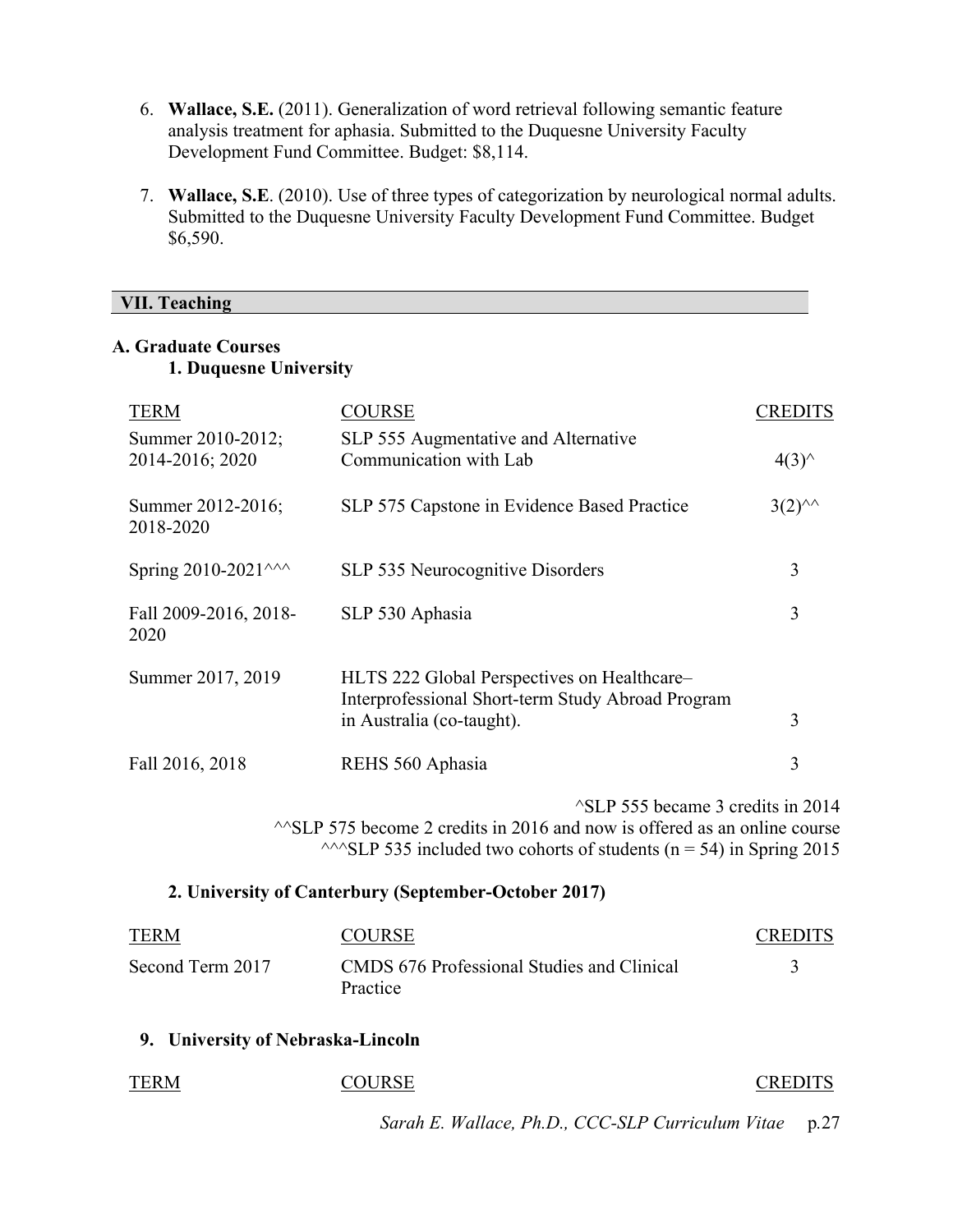| Spring 2008                     | Aphasia in Adults (Co-taught)                                                                                                                                                          | 3              |
|---------------------------------|----------------------------------------------------------------------------------------------------------------------------------------------------------------------------------------|----------------|
| Spring 2006 & 2007              | Traumatic Brain Injury (Co-taught)                                                                                                                                                     | $\overline{2}$ |
|                                 | <b>AAC</b> Lab                                                                                                                                                                         |                |
| Fall 2006                       |                                                                                                                                                                                        | 1              |
| <b>B. Undergraduate Courses</b> |                                                                                                                                                                                        |                |
|                                 | 10. University of Canterbury (July-September 2017)                                                                                                                                     |                |
| <b>TERM</b>                     | <b>COURSE</b>                                                                                                                                                                          | <b>CREDITS</b> |
| Second Term 2017                | <b>CMDS 461 Complex Communication Disorders</b>                                                                                                                                        | 3              |
|                                 | 2. University of Nebraska-Lincoln                                                                                                                                                      |                |
| <b>TERM</b>                     | <b>COURSE</b>                                                                                                                                                                          | <b>CREDITS</b> |
| Fall 2007                       | Brain and Human Communication (Co-taught)                                                                                                                                              | 3              |
| <b>C. Teaching Awards</b>       |                                                                                                                                                                                        |                |
| 2020                            | ASHA Meritorious Poster Submission for the 2020 Annual Conference in<br>Academic and Clinical Education Topic (57/1531 of poster submissions<br>received this award)                   |                |
| 2017                            | Spirit of Center for Teaching Excellence Recognition                                                                                                                                   |                |
| 2017                            | Distinguished Fellow of the National Academies of Practice in Speech-<br>Language Pathology (based on contributions in interprofessional<br>education)                                 |                |
| 2016                            | Spirit of Learning Award Phi Kappa Phi Honors Society Duquesne<br>University                                                                                                           |                |
| 2016                            | ASHA Meritorious Poster Submission for the 2016 Annual Conference in<br>Interprofessional Education and Practice Topic (48/1901 of accepted<br>poster submissions received this award) |                |
| 2013-2014                       | Duquesne University Creative Teaching Award                                                                                                                                            |                |
| 2013                            | ASHA Meritorious Poster Submission for the 2013 Annual Conference in<br>Scholarship of Teaching and Learning Topic                                                                     |                |
|                                 | D. Significant Student/Mentoring Awards                                                                                                                                                |                |

2020 DU Undergraduate Research and Scholarship Symposium Office of Research 2<sup>nd</sup> Place Outstanding Poster awarded to SLP student, Gianna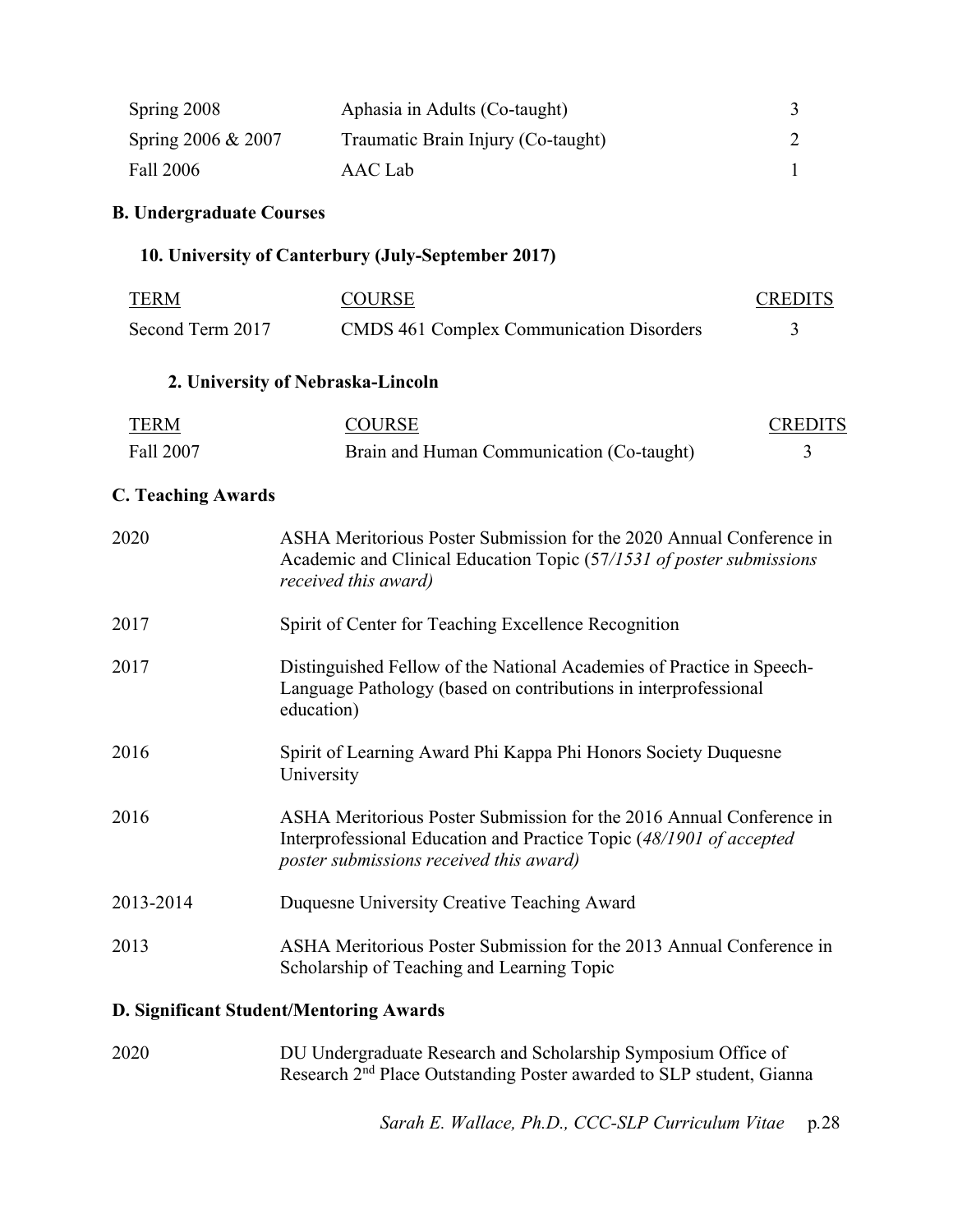|      | Grasso and School of Education collaborators, Maria Tina Benno,<br>Cassondra Griger, and Braelyn Tracy.                                                                                                                                                          |
|------|------------------------------------------------------------------------------------------------------------------------------------------------------------------------------------------------------------------------------------------------------------------|
| 2018 | American-Speech-Language-Hearing Association Research Mentoring-<br>Pair Travel Award (RMPTA) with PhD student Amanda Simmons and<br>Master's student Mary Salazar for the 2018 ASHA Research Symposium<br>(awarded to 15 graduate students and junior faculty). |
| 2015 | American-Speech-Language-Hearing Association Research Mentoring-<br>Pair Travel Award (RMPTA) with graduate student Alyssa Lanzi for the<br>2015 ASHA Research Symposium (awarded to 14 graduate students and<br><i>junior faculty).</i>                         |
| 2014 | Outstanding Scholarship Award sponsored by the Office of the Provost at<br>the Graduate Research Symposium (I served as the faculty advisor for the<br>student project awarded).                                                                                 |
| 2014 | Phi Kappa Phi National Honor Society Honorable Mention Award at the<br>Duquesne University Undergraduate Research Symposium (I served as the<br>faculty advisor on the student project awarded).                                                                 |

# **E. Scholarship of Teaching and Learning**

## **1. Peer-Reviewed Publications related to Teaching**

- 1. Manspeaker, S.A., & **Wallace, S.E.** (2019). Creating an interprofessional education experience through short-term study abroad. *Athletic Training Education Journal, 14,*  315-322. doi: 10.4085/1404315
	- *- This is a non-data-based article describing the development of the study abroad experience.*
- 2. Manspeaker, S.A., **Wallace, S.E**., \*Shaughnessy, G., & \*Kerrr, J. (2019). Fostering interprofessional teamwork through an immersive study abroad experience. *Journal of Interprofessional Care, 33,* 598-601.
- 3. **Wallace, S.E.,** & Benson, J.D. (2018). Interprofessional case-based learning for OT and SLP students. *Occupational Therapy in Health Care, 32,* 79-90. doi:10.1080/07380577.2017.1414975
- 4. Manspeaker, S., Donoso Brown, E.V., **Wallace, S.E.,** DiBartola, L., & Morgan, A. (2017). Interprofessional education ethics workshop. *Journal of Interprofessional Care, 31,* 628-637.
- 5. **Wallace, S.E.** (2017). Speech-language pathology students' perceptions of an IPE stroke workshop: A one-year follow up. *Teaching and Learning in Communication Sciences & Disorders, 1*, 1-13.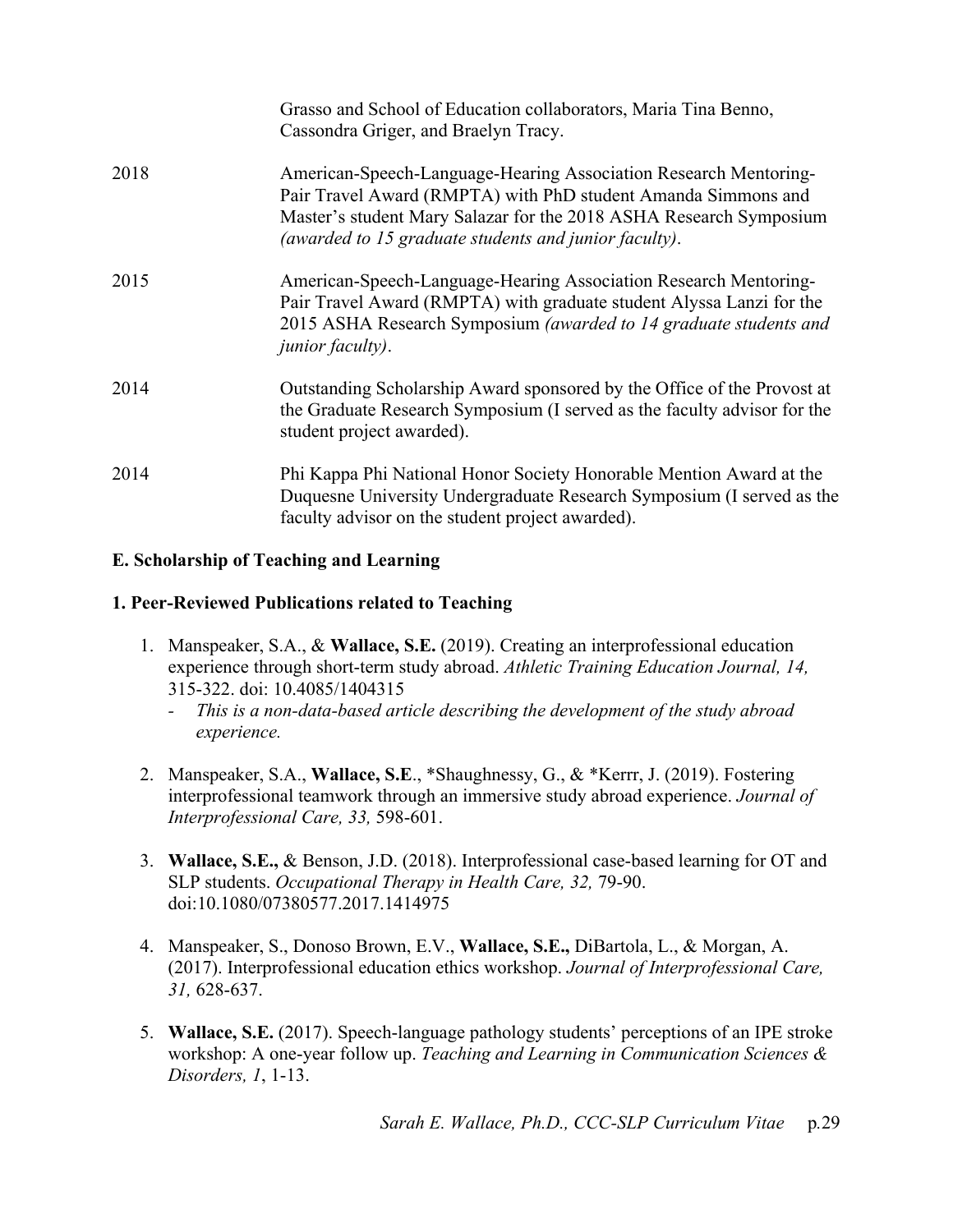- 6. **Wallace, S.E.,** Turocy, P.S., DiBartola, L.M., DeIuliis, E.D., Weideman, Y., Morgan, A., Astle, J., Cousino, S., O'Neil, C., & Simko, L.C. (2016). Interprofessional education outcome study: Learning and understanding professional roles in stroke care. *Journal of Physical Therapy Education, 30*, 50-60.
- 7. **Wallace, S.E.** (2014). Team-based learning in a capstone course in speech-language pathology: Learning outcomes and student perceptions. *Communication Disorders Quarterly, 37,* 44-52. doi:10.1177/1525740114558462.

## **2. Book Chapters related to Teaching**

1. **Wallace, S.E.,** DeIuliis, E.D., & DiBartola, L. (2017). Interprofessional professionalism. In E.D. DeIuliis (Ed.), *Professionalism across occupational therapy clinical practice*. Thorofare, New Jersey: SLACK Incorporated.

# **3. Internal Funding related to Teaching**

- **a. Funded Proposals**
- 1. Manspeaker, S.A., Wix, A., Davis, J., & **Wallace, S.E.** (2021). Establishing the Duquesne University Telehealth Patient Guild. (\$1,000). Inaugural 2019 John G. Rangos Prizes for Faculty and Students. Status: Funded
- 2. Donoso Brown, E., **Wallace, S.E.,** Falcione, N., Gallipoli, J., Kessler, F., & Tokarski, R. (2019). Interprofessional Collaboration 101: Preparing Students to Reimagine Health Care. (\$1,000). Inaugural 2019 John G. Rangos Prizes for Faculty and Students. Status: Funded. Invited to and completed second round submission 12/2/19.
- 3. Kimelman, M. D.Z., Micco, K., Neff, A., Rusiewicz, H., Snyder, S., **Wallace, S.E.,** & Wellman, S. (2016-2021). Duquesne University Community-Engaged Pathways Grant. Budget: \$12,000. Role: Pathways Team Member (team members listed in alphabetical order). Status: Funded.

# **b. Unfunded Proposals**

1. Hankemeier, D.A., Manspeaker, S.A., **Wallace, S.E.,** Kriby, J.L., & Feld, S.D. (2019). Student perceptions of the short and long impacts of an international interprofessional experience. Great Lakes Athletic Trainers Association. Status. Not Funded. Budget: \$5,908 (Score 26/35).

## **4. Peer-Reviewed Publications in Progress**

1. **Wallace, S.E.,** Farquharson, K., \*Berdik, M., Foorte, L., Manspeaker, S.A., & Hankemeier, D. Speech-language pathologists' perspectives on interprofessional collaboration (in progress). *Journal of Interprofessional Care.*  Status: Manuscript is in preparation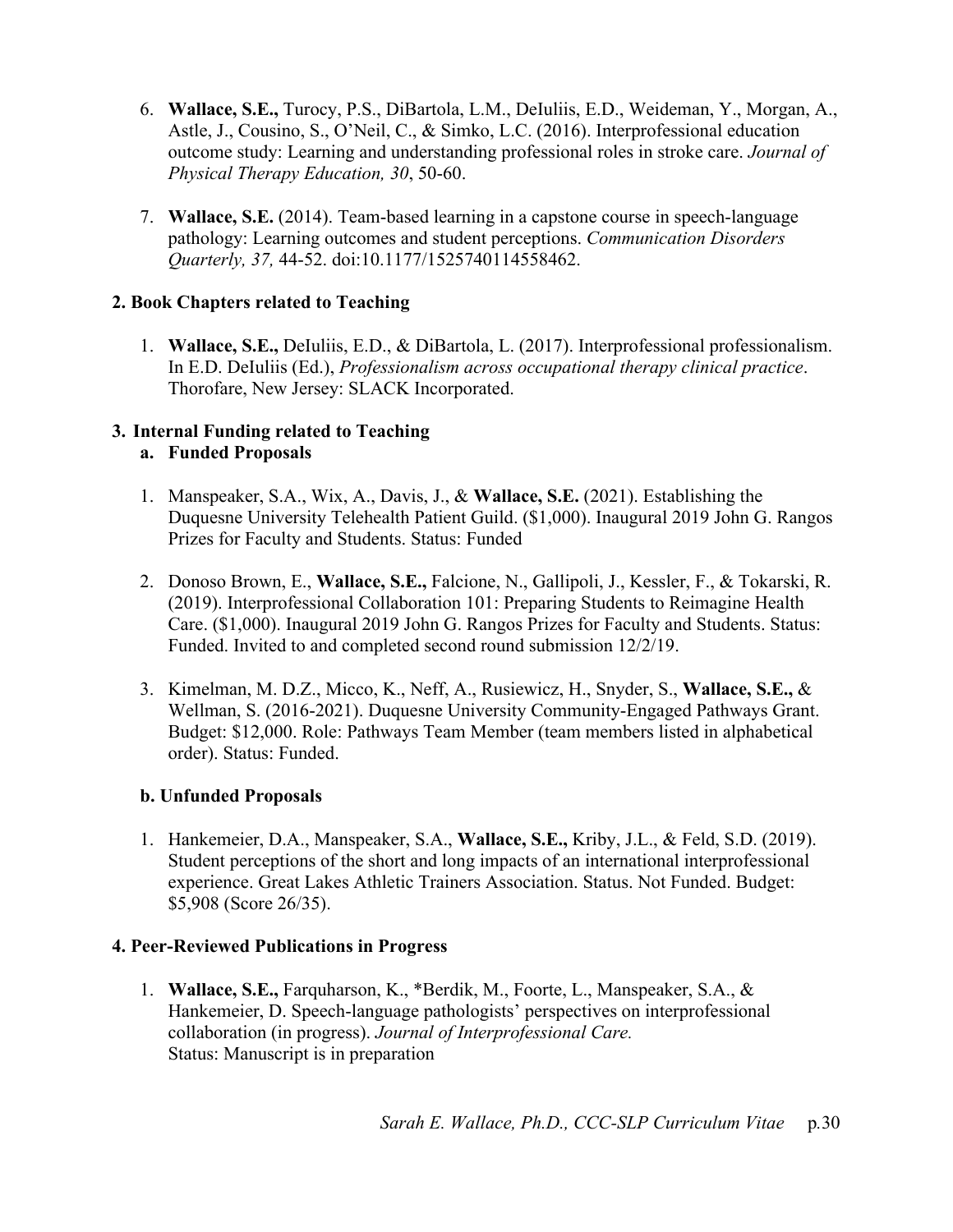2. **Wallace, S.E.** & Schreiber, J. Interprofessional education workshop: What do healthcare students learn about aphasia. (in progress). Status: Data analysis is underway.

## **5. International and National Peer-Reviewed Presentations**

- 1. Manspeaker, S.A., & **Wallace, S.E.** (2020, September). Promoting interprofessional education through a study abroad course for health care students. Oral presentation at the Third International Congress of Health Workforce Education and Research, Barcelona, Spain.
- 2. \*Bartels, M., Bush, E., & **Wallace, S.E.** (2019, November). Interprofessional education grand rounds: Participants' satisfaction and self-confidence. Poster presented at the American Speech-Language-Hearing Association Annual National Convention, Orlando, FL.
- 3. \*Gensel, D., \*Rodriguez, M., & **Wallace, S.E.** (2019, November). Interprofessional education grand rounds: What do healthcare students learn about aphasia? Poster presented at the American Speech-Language-Hearing Association Annual National Convention, Orlando, FL.
- 4. Manspeaker, S.A., & **Wallace, S.E.** (2019, March). Interprofessional education: Moving the classroom abroad. Poster presentation at the Pittsburgh Regional Faculty Symposium, Pittsburgh, PA.
- 5. \*Kerr, J., \*Shaughnessy, G., Manspeaker, S.A., & **Wallace, S.E.** (2019, January). The impact of a study abroad experience on healthcare students' perceptions of interprofessional education: A retrospective study. Eastern Athletic Trainers' Association, Philadelphia, PA.
- 6. Bush, E., **Wallace, S. E.,** \*Saylor, A., \*Lapp, E., & Manspeaker, S. (2018, November). Interprofessional education grand rounds: Students' satisfaction and self-confidence. Poster presentation at the American Speech-Language-Hearing Association Annual National Convention, Boston, MA.
- 7. Manspeaker, S., & **Wallace, S.E.** (2018, October). Beyond the classroom: Study abroad as a mechanism for interprofessional education. Presentation at the Association of Schools of Allied Health Professions Annual Conference, St. Petersburg, FL.
- 8. \*McCool, C., \*Ricker, M., **Wallace, S.E.,** Manspeaker, S., & Donoso Brown, E.V. (2016, November). Interprofessional educational workshop: Heath science students' perceptions. Poster presentation at the American Speech-Language-Hearing Association Annual National Convention, Philadelphia, PA. (*Recipient of the Meritorious Poster Submission Award – only 48/1901 accepted poster submissions received this award). Also presented at the Duquesne University Undergraduate Research Symposium April 2016. Received Honorable Mention from the Center for Teaching Excellence*.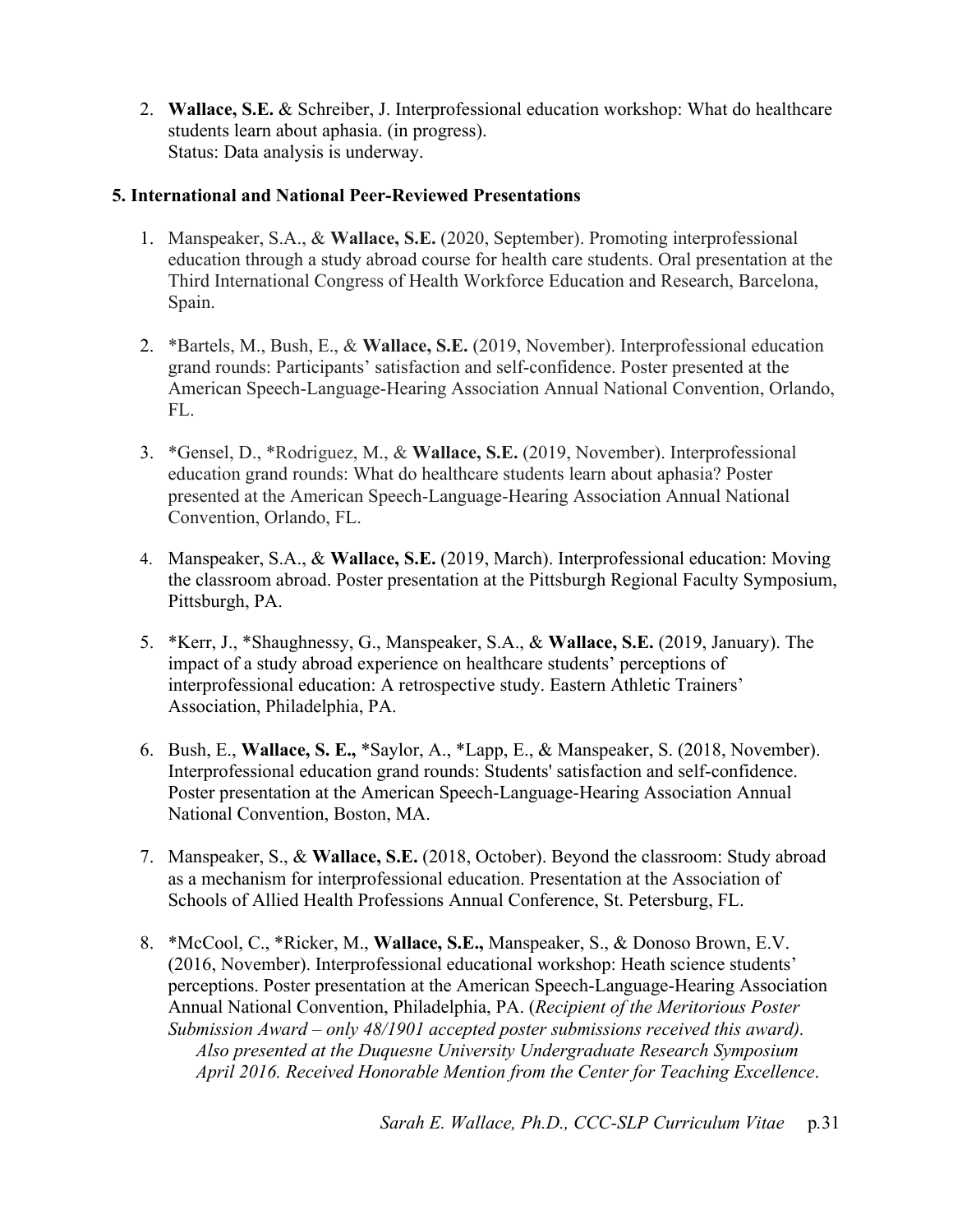*Also presented as a student poster presentation at the Pennsylvania Speech-Language and Hearing Association Annual Conference, Pittsburgh, PA (2016, April). Also presented at the National Athletic Trainers' Association Annual Meeting and Clinical Symposium, Houston, TX (2017, June).* 

9. **Wallace, S.E.,** \*Flynn, M., & \*Adler, L. (2016, November). Speech-language pathology students' perceptions of an IPE stroke workshop: A one-year follow-up. Poster presented at the American Speech-Language-Hearing Association Annual National Convention, Philadelphia, PA.

*Also presented at the Duquesne University Undergraduate Research Symposium April 2016. Received Honorable Mention from the Center for Teaching Excellence*. *Also presented as a student poster presentation at the Pennsylvania Speech-Language and Hearing Association Annual Conference, Pittsburgh, PA (2016, April).*

- 10. DiBartola, L., Manspeaker, S., **Wallace, S.E.,** Donoso Brown, E., & Morgan, A. (2016, October). An interprofessional ethics workshop: Students' perceptions on learning. Poster presented at the Association of Schools of Allied Health Professions, Annual Conference, New Orleans, LA.
- 11. Morgan, A., **Wallace, S.E.,** DiBartola, L., Turocy, P.S., DeIuliis, E., & Cousino, S. (2015, November). Educational outcomes of an interprofessional seminar in stroke care. Physician Assistant Education Association Annual Forum, Washington, DC. *(presented with updated data)*
- 12. Estis, J., McCullough, K., & **Wallace, S.E.** (2015, April). Interprofessional education: Measuring outcomes. Presentation at the Council of Academic Programs in Communication Sciences and Disorders Annual Conference, Newport Beach, CA.
- 13. **Wallace, S.E.,** & Willingham-McLain, L. (2014, November). Team-based learning in a capstone course: Learning outcomes & student perceptions. Poster presented at the American Speech-Language-Hearing Association Annual National Convention, Orlando, FL.
- 14. Estis, J., McCullough, K., & **Wallace, S.E.** (2014, November). Implementing interprofessional education: Lessons learned. Seminar presentations at the American Speech-Language-Hearing Association Annual National Convention, Orlando, FL.
- 15. DiBartola, L., DeIuliis, L., Turocy, P., & **Wallace, S.E.** (2014, June). Interprofessional education workshop in stroke rehabilitation. Paper presented at the All Together Better Health VII Conference, Pittsburgh, PA.
- 16. **Wallace, S.E.,** Turocy, P., & DiBartola, L. (2013, November). Interprofessional education workshop in stroke rehabilitation. Paper presented at the American Speech-Language-Hearing Association Annual National Convention, Chicago, IL. (*Recipient of the Meritorious Poster Submission Award.)*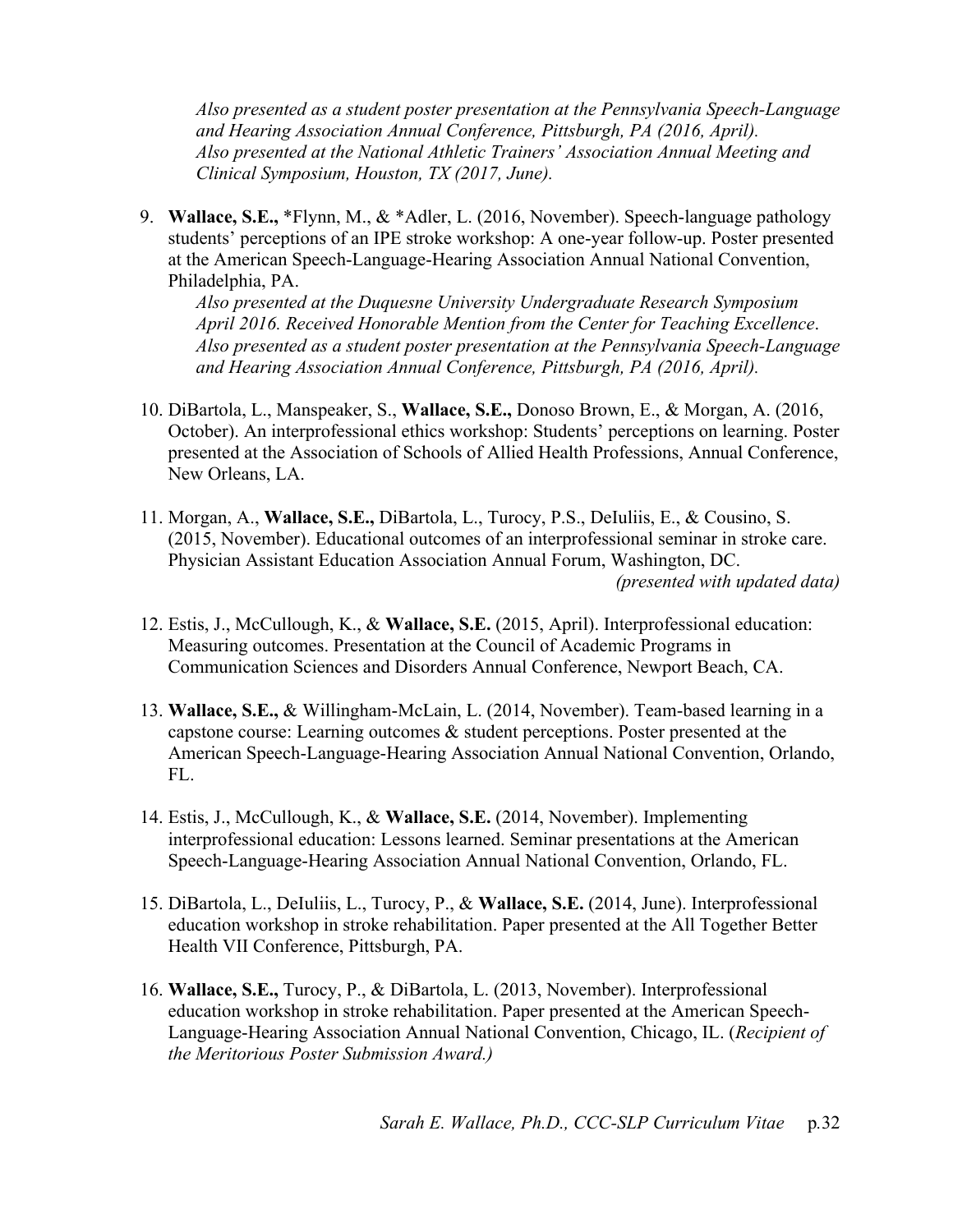17. DiBartola, L., DeIuliis, L., **Wallace, S.E.,** & Turocy, P. (2013, October). We are all in this together! An interprofessional education collaborative. Paper presented at the Association of Schools of Allied Health Professions Annual Conference, Orlando, FL. (Focused on health science education).

> *Also presented at the Pennsylvania Occupational Therapy Annual Conference, Pittsburgh, PA (2013, November). (Focused on educational implications for occupational therapy students.)*

18. **Wallace, S.E.,** Turocy, P., DiBartola, L., DeIuliis, L., Astle, J., Cousino, S., Morgan, A., O'Neil, C., Simko, L., & Weideman, Y. (2013, October). Learning outcomes from an eight-discipline interprofessional education program. Paper presented at the Association of Schools of Allied Health Professions Annual Conference, Orlando, FL.

*Also presented at the Pennsylvania Speech-Language and Hearing Association annual conference, Pittsburgh, PA (2014, April).*

19. DiBartola, L., Morgan, A., & **Wallace, S.E.** (2012, October). An interprofessional grand rounds seminar: A pilot educational initiative. Paper presented at the Association of Schools of Allied Health Professions Annual Conference, Orlando, FL.

## **6. State and Regional Peer-Reviewed Presentations**

- 1. **Wallace, S.E.,** Staltari, C., & \* Kinney, J. (2016, October). Aphasia workshop for physical therapy students: An interprofessional student service project. Poster presentation at the Duquesne University Seventh Annual McGinley-Rice Symposium, Pittsburgh, PA.
- 2. DeIuliis, E.D., **Wallace, S.E.,** & DiBartola, L. (2016, October). Best practices in promoting interprofessional professionalism (IPP) in OT Education. Presentation at the Pennsylvania Occupational Therapy Annual Conference, Lancaster, PA.

# **7. Invited Teaching-Related Peer-Reviewed Presentations**

- 1. Dudding, C., Ormond, T., & **Wallace, S.E.** (2017, October). Interprofessional education: Building a foundation for education and clinical practice. Invited keynote presentation at the University of Canterbury Clinical Education Symposium, Christchurch, New Zealand.
- 2. **Wallace, S.E.,** & Manspeaker, S. (2016, April). Introduction to Interprofessional Education: Coming together to improve patient care. Invited presentation at the Pennsylvania Speech-Language and Hearing Association Annual Conference, Pittsburgh, PA.
- 3. Prelock, P., & **Wallace, S.E.** (2015, April). Interprofessional education as a foundation in communication sciences and disorders education. Invited presentation at the Council of Academic Programs in Communication Sciences and Disorders Annual Conference, Newport Beach, CA.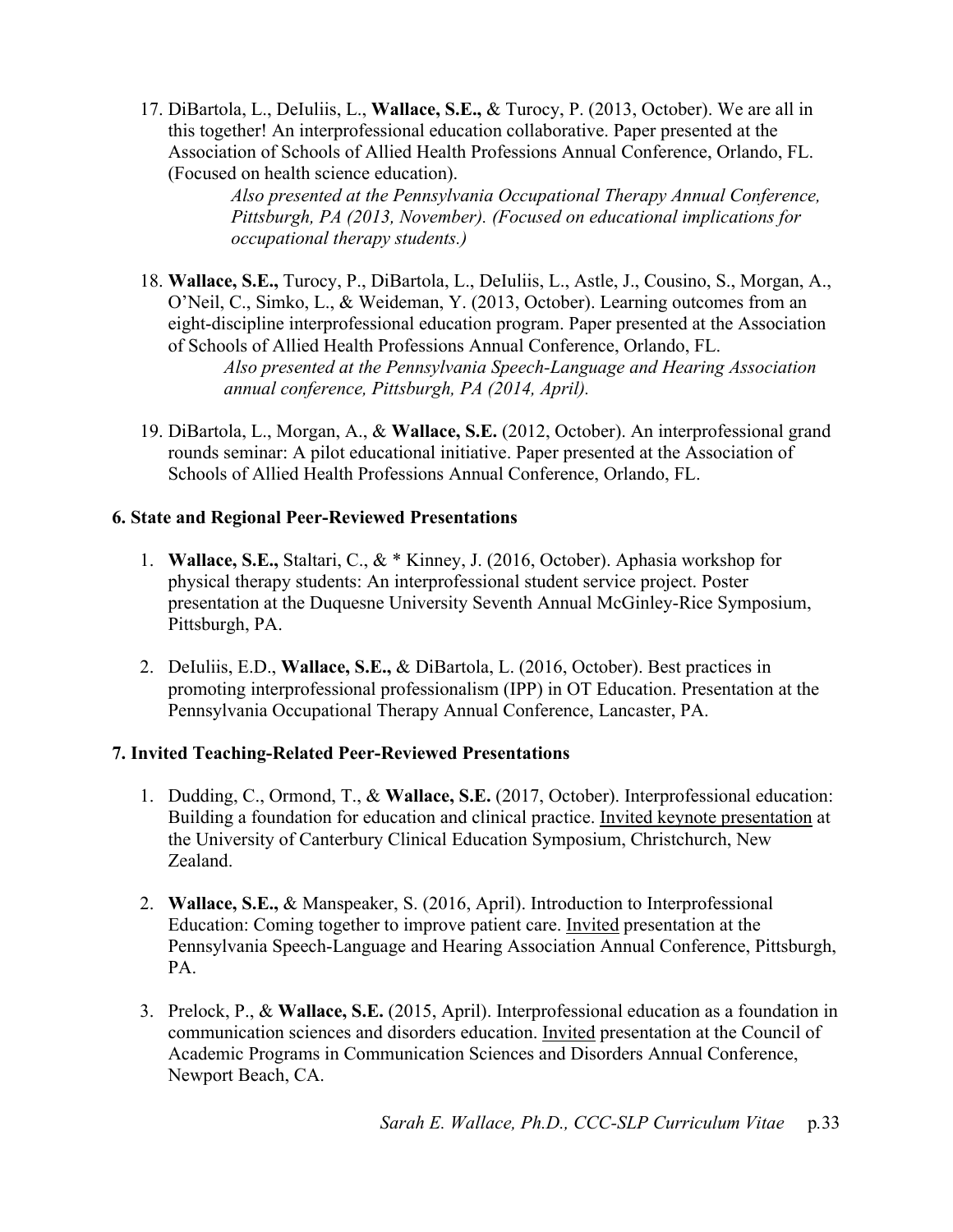## **8. Instructional Teaching Publications**

1. **Wallace, S.E.** (2014, October). My journey with Team-Based Learning [Web log post]. Retrieved from https://flourishingacademic.wordpress.com/2014/10/20/my-journey-withteam-based-learning/

# **F. Research Advising**

The Duquesne University Speech-Language Pathology Department does not enroll doctoral students, so most of my research advising is with undergraduate and master's students as listed below.

## **Doctoral Committees, Co-Chair**

- 1. Autumn Marie Chilcote (DU Psychology Department PhD student (2018-defended in 2020). *Without words: Relational neuropsychology and creative arts therapies for treatment of aphasia.*
- 2. John Verbos (DU Psychology Department PhD student) (2014-2018). *The role of language in the presentation of exact quantity.* Graduated in 2018. (Received the 2018-2019 Duquesne University McAnulty College of Liberal Arts Dissertation Award)
- 3. Terri Dilmore (DU Psychology Department PhD student) (2012-2016). *Using the Rorschach to evaluate people with aphasia.* Graduated in 2016.

# **Master's Thesis Committees, Chair**

- 1. Anna Saylor (2019-2020). *Aphasia-friendly modification to medication instructions.* (Received one of five 2019 ANCDS Student Fellowships, received a Meritorious Poster Session award from PSHA, Received the DU Women in STEM Travel Award)
- 2. Christyn Davidson (2018-2019). *Carer information needs following a family member's right hemisphere stroke.* (Received the DU Graduate Research Symposium Rangos School of Health Science Award 2018.)
- 3. Joanne Kinney (2016-2017). *Drawing conclusions about aphasia: An examination of the relationship between word retrieval, drawing, and semantics*. Project supported by a Duquesne University Aging Research and Teaching Consortium Stimulator Grant PI: Kinney, Mentor: Wallace (Received one of five 2016 ANCDS Student Fellowships; DU Graduate Research Symposium Rangos School of Health Science Award 2016.)
- 4. Sarah Diehl (2015-2016). *Use of an integrated multimodal communication treatment with individuals with severe traumatic brain injury.* \*this project was supported by FY15 LSVT Global Small Student Grant Competition; PI: Diehl, Mentor: Wallace (Received one of five 2015 ANCDS Student Fellowships.)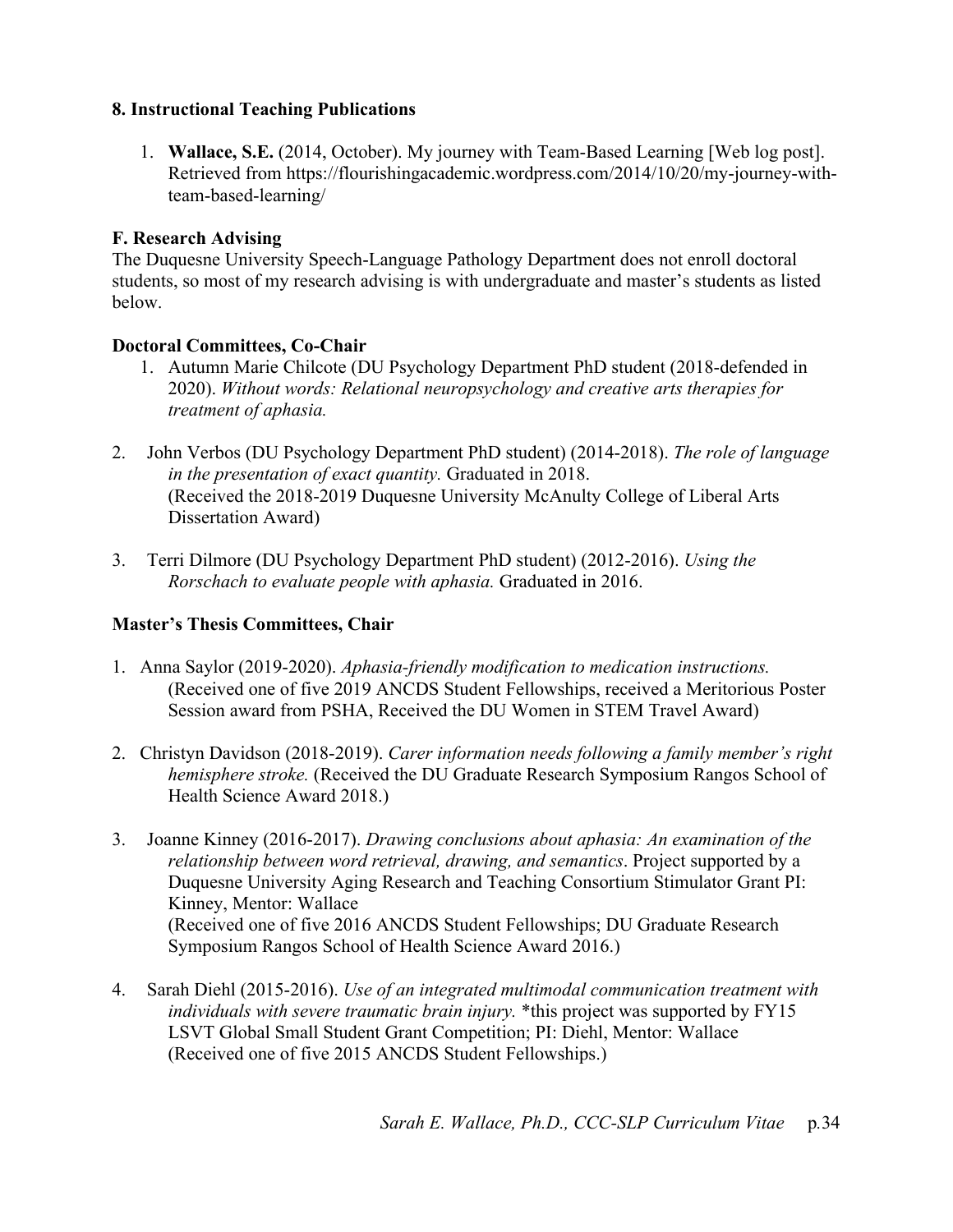- 5. Alyssa Lanzi (2015-2016). *Group external memory aid treatment for Mild Cognitive Impairment.* (Received one of five 2015 ANCDS Student Fellowships, 2015 ASHA Research Mentoring Travel Award, and 2016 Clinical Aphasiology Conference NIDCD Student Fellowship.)
- 6. Alicia Rebstock (2013-2014). *Effects of semantic feature analysis + multimodal communication program for word retrieval and switching behavior in primary progressive aphasia*.
- 7. Shannon Carr (2012-2013). *Effects of semantic + multimodal communication program for switching behavior in severe aphasia.* (Received one of five 2012 ANCDS Student Fellowships.)

## **Master's Thesis Committees, Member**

- 1. Jacqueline Leuvennink (2018-2020). *The effect of frequency of augmented input on the auditory comprehension of narratives for persons with Wernicke's aphasia.* University of Pretoria Speech & Hearing Department Master's Student
- 2. Nicola Stockley (2016-2017). *The effect of augmented input on the auditory comprehension of narratives for individuals with chronic aphasia.* University of Pretoria Speech & Hearing Department Master's Student
- 3. Annemarie Hall (2013-2014). *Semantically-based therapeutic approach through aided language stimulation.*
- 4. Danielle Moss (2013). *Perspectives of Bahamian young adults regarding communication disorders and speech-language pathology.* (Discontinued.)
- 5. Kristin Wenthen (2012). *Treatment of young children, post-pediatric stroke: The role of the speech-language pathologist.* (Discontinued.)

# **Mentored Research Experience in SLP**

- 1. Jessica Riley, Fall 2020-Summer 2021, Research focus: Interprofessional research experiences of health science students.
- 2. Lindsay Harvey, Fall 2020-Summer 2021, Research focus: Validation of a post-traumatic growth scale in people with aphasia.
- 3. Erica Lapp, Fall 2018-Summer 2019, Research focus: Changes in comprehension by people with aphasia when reviewing modifications of features in text to speech systems.

# **Undergraduate Independent Study, Advisor**

- 1. Mikolaj Bandosz, Spring 2021, Research focus: Post-traumatic growth in people with aphasia.
- 2. Maya Louttit, Spring 2021, Research focus: Preferred text-to-speech systems for people with aphasia.
- 3. Isabella Talamo, Spring 2021, Research focus: How people with aphasia experience friendship.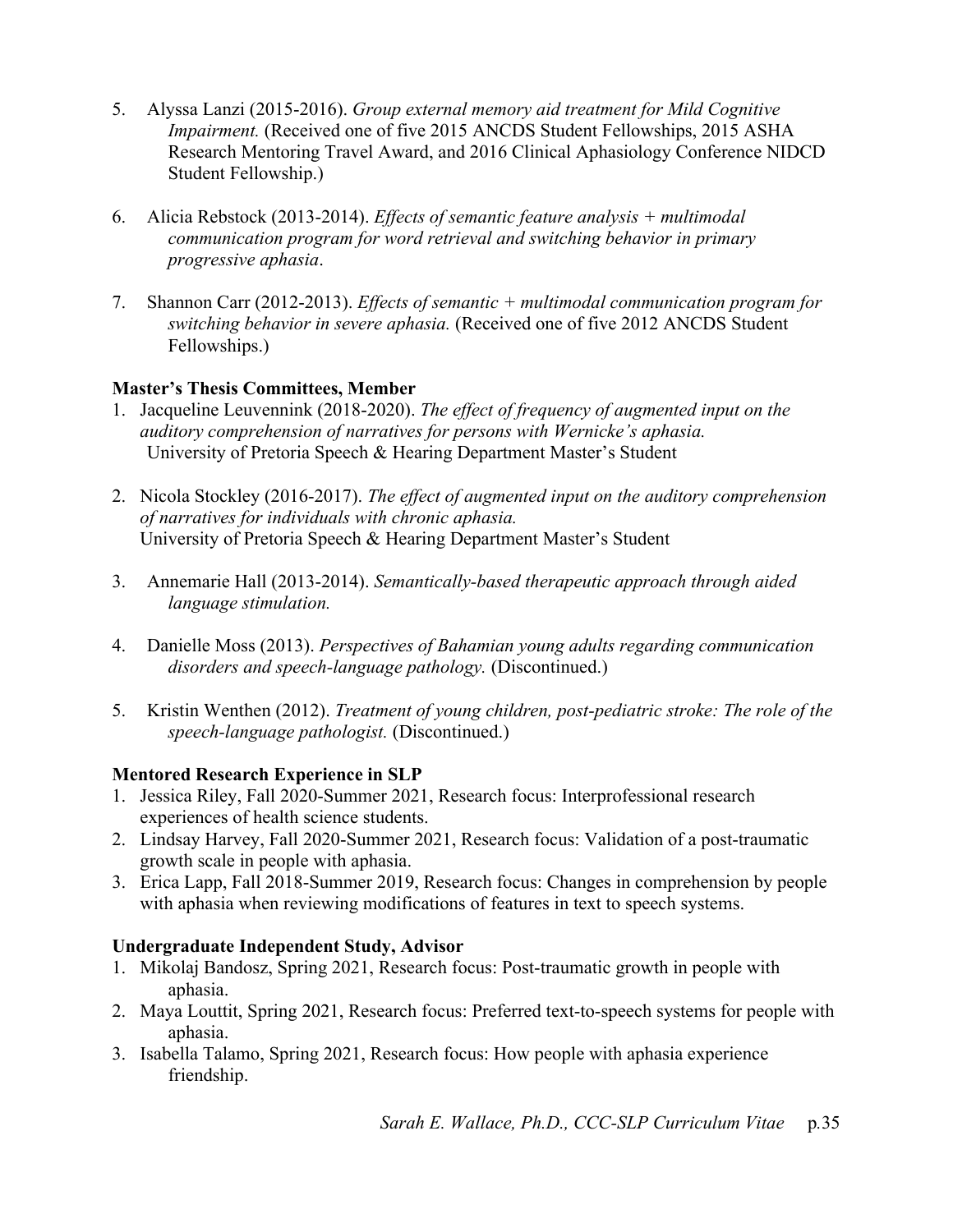- 4. Maryann Berdick, Spring 2020, Research focus: SLP's perceptions of interprofessional education and collaborative practice.
- 5. Mia Famularo, Spring 2020, Research focus: SLP's perspectives regarding home programs for aphasia.
- 6. Mary Rose Zoeckler, Spring 2019, Research focus: Comprehension of computerized written and auditory information by people with aphasia.
- 7. Bridget Wiberg, Fall 2016, Research focus: Reading comprehension in individuals with dementia.
- 8. Alyssa Mulvaney, Spring 2016, Research focus: Text-to-speech systems to support reading comprehension in adults with neurogenic communication disorders.
- 9. Hilary Lovett, Spring 2012, Research focus: Use of high technology AAC by people with non-fluent aphasia.
- 10. Maria DeIuliis, Spring 2012, Research focus: Augmentative and alternative communication and collaboration within the medical setting.

## **Neuroscience Undergraduate Research Experience (NURE), Mentor**

- 1. Anu Fadare Rowan University, Summer 2021
- 2. Elizabeth Powers Stockton University, Summer 2021
- 3. Natasha Morales, Occupational Therapy Student from Boston University, Summer 2019.

## **Honors College Undergraduate Student, Mentor**

1. Katherine Janov, Spring 2019, Presentation at Duquesne Undergraduate Research Symposium, Text-to-speech systems for people with aphasia: Literature review and case study.

## **External Examination of Student Research**

1. Master's Thesis External Examiner (Michelle Westley), University of Canterbury. Christchurch, New Zealand. (February 2018).

## **Other Mentored Research**

1. Ryan Husak (University of Kentucky Department of Communication Sciences and Disorders PhD student) (2016-2018). *I mentored Ryan together with his committee chair to complete two projects. The first project is a systematic review of aphasia intervention in acute and subacute care. The second project is his dissertation project entitled: Collaborative Problem-Solving in Couples Affected by Aphasia. I was a co-investigator on his second project and coordinated data collection for 40% of his participants.* 

2*.* Chitrali Ramakant Mamlekar (University of Cincinnati Department of Communication Sciences and Disorders PhD student) (2017-present). *I am the external content expert for Chitrali's first year doctoral student project examining the use of AAC in inpatient rehabilitation for adults with complex communication needs.*

## **NSSLHA Research Advisor**

2014-2015 – *Aphasia workshop for physical therapy students.* The workshop is finalized and will no longer be modified for research studies. Instead 12 undergraduate and graduate students developed and implemented the workshop during the Spring Semesters 2015-2020 based on the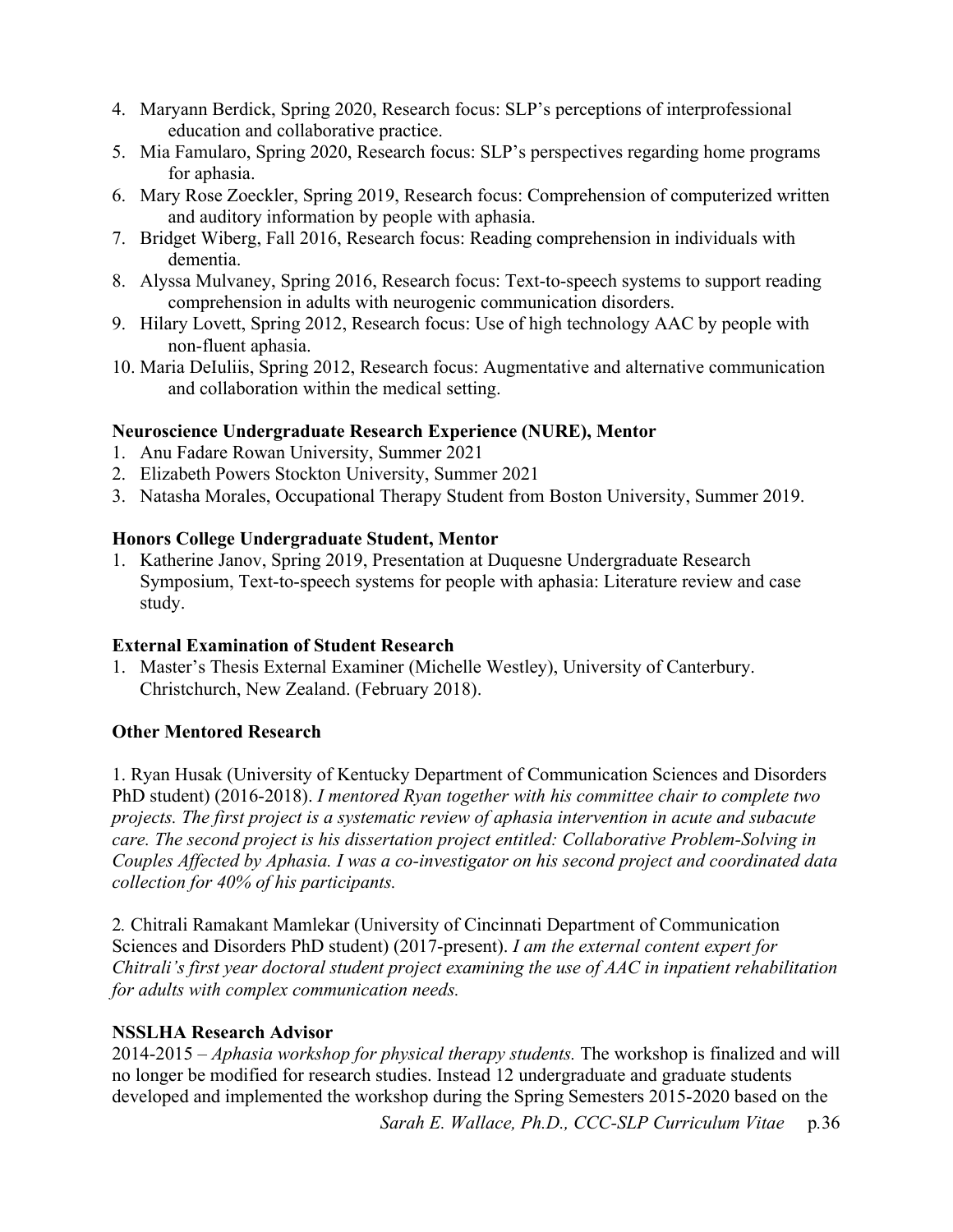results of the previous workshops. I continue to advise the workshop (about 10 meetings per year) and assist with the presentation each year.

2013-2014 – *Aphasia workshop for physical therapy students.* I mentored 10 undergraduate and graduate students as they conducted a research study to compare two instructional approaches used for an educational outcomes project. Results were presented at regional and national conferences as well as at the DU undergraduate research symposium. \*This project won an award at the DU Undergraduate Research Symposium.

2012-2013 – *Aphasia workshop for physical and occupational therapy students.* I mentored 8 undergraduate and graduate students as they conducted an educational outreach program combined with an outcomes research study. Results were presented at regional and national conferences as well as the DU undergraduate and graduate research symposiums.

2011-2012 – *Aphasia workshop for healthcare students.* I mentored 7 undergraduate and graduate students as they conducted an educational outreach program combined with an outcomes-based research study. Results were presented at regional and national conferences as well as the DU undergraduate research symposium.

## **F. Academic Advising of Graduate and Undergraduate Students**

I advise an average of 14 students (7 undergraduate and 7 graduate) each year in the Speech-Language Pathology Department. This represents approximately 10% of the students enrolled in the Speech-Language Pathology Program.

## **G. Invited Guest Lectures**

| 2020      | Augmentative and Alternative Communication for People with Aphasia.<br>University of Pittsburgh. Department of Communication Sciences and<br>Disorders. Neurogenic Language and Cognition Communication<br>Disorders 2. Instructor: Dr. William S. Evans |
|-----------|----------------------------------------------------------------------------------------------------------------------------------------------------------------------------------------------------------------------------------------------------------|
| 2018-2021 | Introduction to Augmentative and Alternative Communication. Duquesne<br>University. Department of Occupational Therapy and Biomedical<br>Engineering Program. Environmental Adaptation & Rehabilitation<br>Technology. Instructor: Dr. Richard Simpson.  |
| 2015-2020 | Introduction to Augmentative and Alternative Communication for Physical<br>Therapy Students. Duquesne University. Department of Physical Therapy.<br>Pediatrics/Lab. Instructor: Dr. Regina Harbourne.                                                   |
| 2018-2019 | Aphasia and Augmentative and Alternative Communication. Duquesne<br>University. Department of Speech-Language Pathology. Augmentative<br>and Alternative Communication. Instructor: Dr. Kelsey Mandak.                                                   |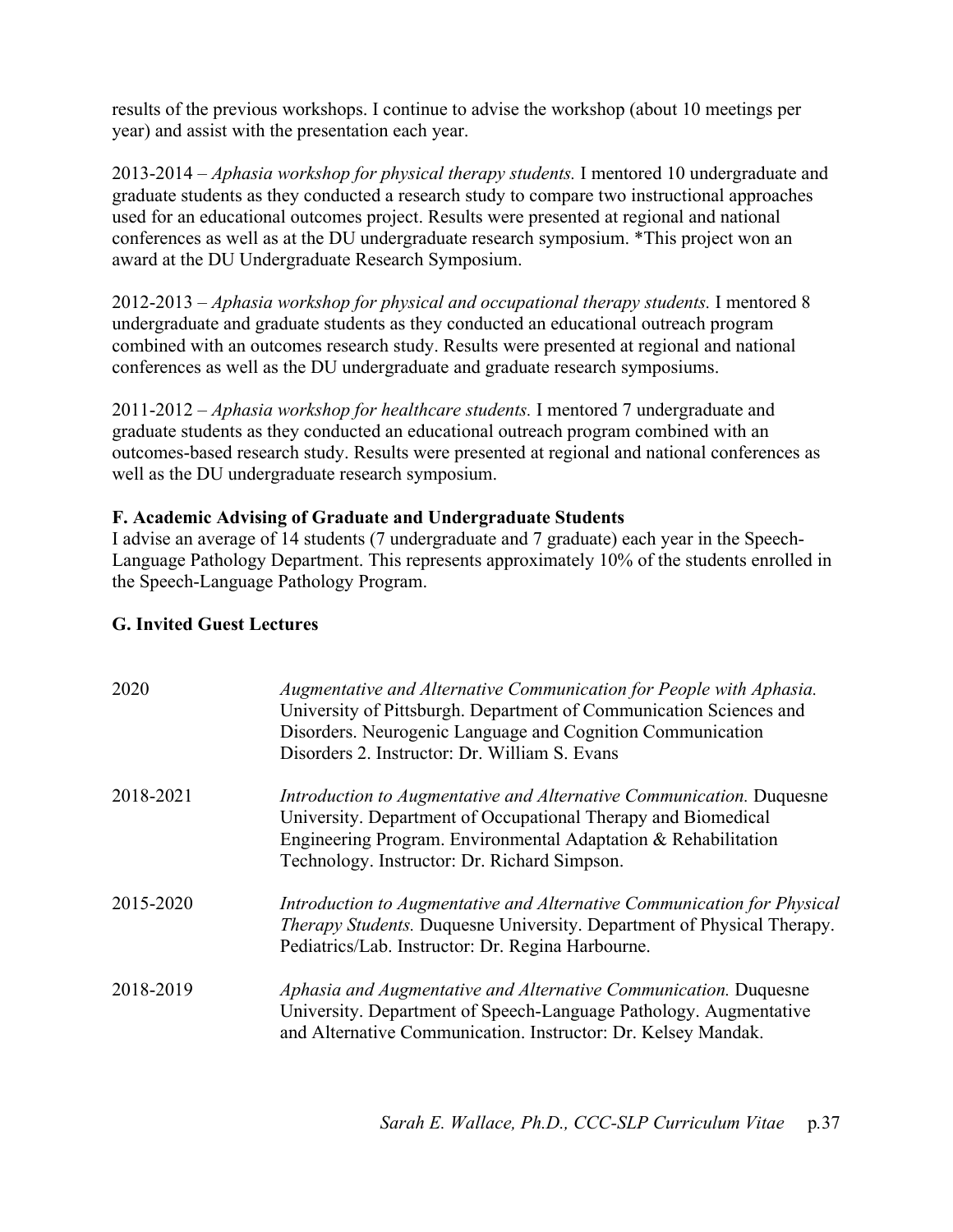| 2018                             | Interdisciplinary Global Healthcare Panel. Duquesne University. School<br>of Pharmacy. Perspectives in Global Health. Instructor: Dr. Jordan<br>Covvey.                                                          |
|----------------------------------|------------------------------------------------------------------------------------------------------------------------------------------------------------------------------------------------------------------|
| 2015-2018                        | The Interdisciplinary Heath Care Team. Duquesne University. Principles<br>of Practice III: Ethical, Moral and Legal Issues. Instructor: Dr. Leesa<br>DiBartola.                                                  |
| 2015-2021                        | Developing a Research Career. University of Nebraska-Omaha. Research<br>Methods. Instructor: Dr. Shari DeVeny.                                                                                                   |
| 2017 (2 classes)                 | Supporting Communication in Adults Patients with Complex<br>Communication Needs. Duquesne University. School of Nursing.<br>UPNS113. Instructor: Dr. Pamela Spigelmyer.                                          |
| 2014-2017                        | Interprofessional Panel. Duquesne University. Orientation to<br>Occupational Therapy. Instructor: Dr. Anne Cook (2014 instructor was Dr.<br>Andrea Fairman).                                                     |
| 2016                             | What is Speech-Language Pathology? Pi Kappa Epsilon (PKE)<br>professional health science honor society                                                                                                           |
| 2016                             | Introduction to Augmentative and Alternative Communication. Duquesne<br>University. Department of Occupational Therapy. Environmental<br>Adaptation & Rehabilitation Technology. Instructor: Dr. Jing Wang.      |
| 2014 Spring & Fall,<br>2016-2020 | Introduction to Augmentative and Alternative Communication. Duquesne<br>University. Department of Speech-Language Pathology. Introduction to<br>Communication Disorders. Instructor: Dr. Mikael D.Z. Kimelman.   |
| 2014, 2015                       | Introduction to Augmentative and Alternative Communication. Duquesne<br>University. Department of Occupational Therapy. Environmental<br>Adaptation & Rehabilitation Technology. Instructor: Dr. Andrea Fairman. |
| 2010, 2011, 2013                 | Introduction to Augmentative and Alternative Communication. Duquesne<br>University, Department of Occupational Therapy. Environmental<br>Adaptation & Rehabilitation Technology. Instructor: Dr. Patricia Crist. |
| 2012                             |                                                                                                                                                                                                                  |
| Spring & Summer                  | Introduction to Augmentative and Alternative Communication. Western<br>Washington University, Department of Communication Disorders.<br>Instructor: Dr. Michael Fraas.                                           |
| 2010                             | Hands-on Introduction to Augmentative and Alternative Communication<br>Pi Kappa Epsilon (PKE) professional health science honor society.                                                                         |
| <b>H. Clinical Teaching</b>      |                                                                                                                                                                                                                  |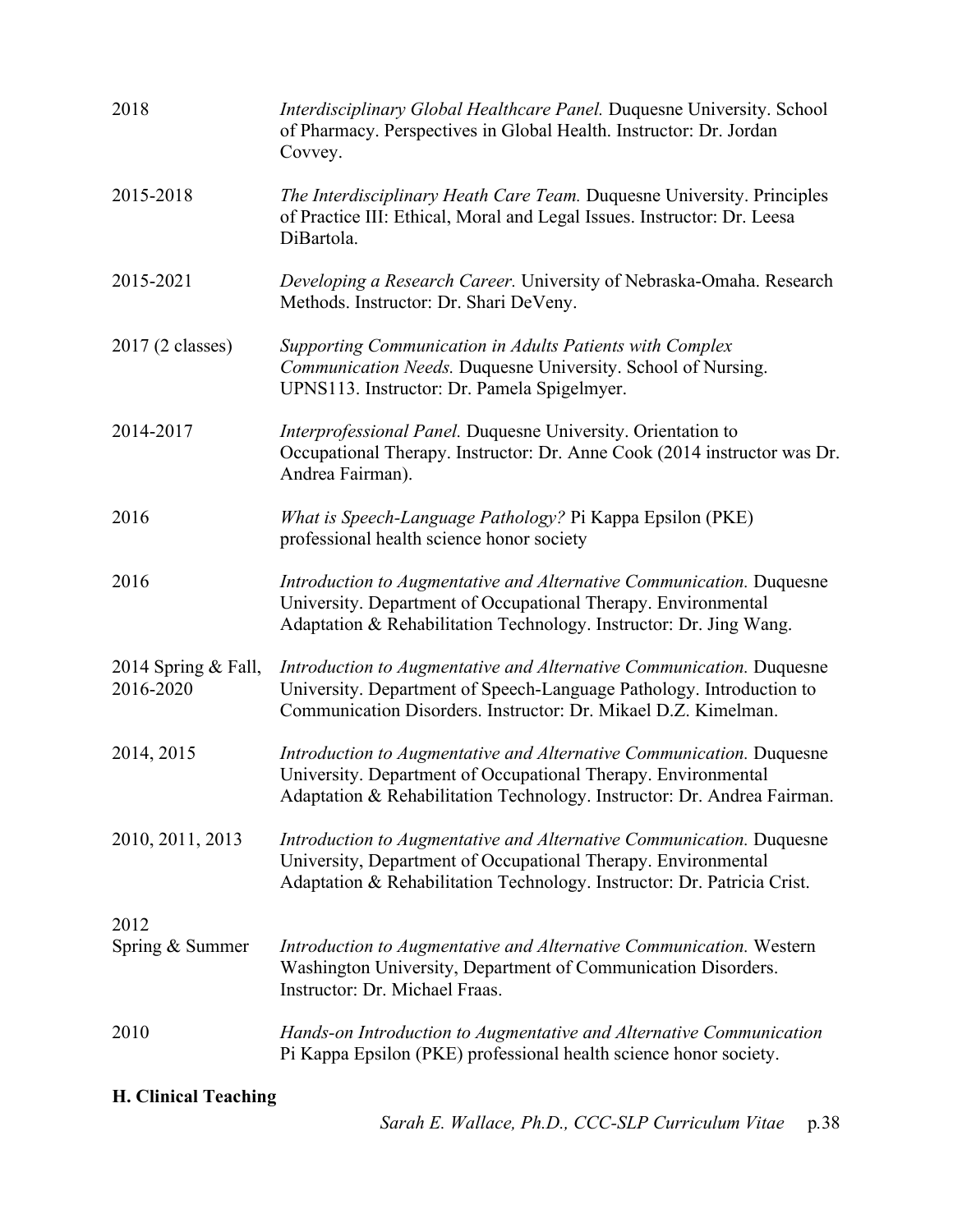| 2009-present | Duquesne University Speech and Hearing Clinic; Adult Language and |
|--------------|-------------------------------------------------------------------|
|              | Cognition Program Director (Sabbatical July-December 2017.)       |

Summer 2008 University of Nebraska-Lincoln

#### **I. Invited Instructional Peer-Reviewed Articles for Clinicians and Educators**

- 1. **Wallace, S.E.,** & \*Diehl, S. (2017). Multimodal Communication Program for adults: Cognitive considerations. *Perspectives of the ASHA Special Interest Groups, SIG 12*(2), 4-12.
- 2. **Wallace, S.E.,** Manspeaker, S.A., & \*Matthews, L. (2017). Interprofessional education: A literature review and suggestions for implementation with older adults. *Perspectives of the ASHA Special Interest Groups, SIG 15*(2), 3-8.
- 3. **Wallace, S.E.,** & Purdy, M. (2013). More than words. *The ASHA Leader.* (not peerreviewed)
- 4. **Wallace, S.E.,** \*Graham, C., & \*Saraceno, A. (2013). Older adults' use of technology. *Perspectives in Gerontology, 18,* 50-59.
- 5. Thiessen, A., Horn, C., Beukelman, D., & **Wallace, S.E.** (2011). Learning motivations of adults involved in AAC intervention. *Perspectives in Augmentative and Alternative Communication, 20,* 69-74.
- 6. **Wallace, S.E.** (2010). AAC use by people with TBI: Effects of cognitive impairments. *Perspectives in Augmentative and Alternative Communication, 19, 79-86.*
- 7. Beukelman, D. & **Wallace, S.** (2007). Preparing pre-professional students in evidence influenced intervention decision-making. *Perspectives in Augmentative and Alternative Communication, 16,* 20-23.

## **J. Invited Instructional Presentations to Clinicians**

- 1. **Wallace, S.E.** (2020, September). Supporting reading comprehension for people with aphasia. An invited virtual webinar for the Academy of Neurogenic Communication Disorders and Sciences.
- 2. Holland, A., & **Wallace, S.E.** (2020, June). What does LPAA mean to you? A conversation. Invited keynote online presentation for Aphasia Access Teach In.
- 3. **Wallace, S.E**. (2020, June). Making writing materials accessible to people with aphasia. Invited online presentation for Aphasia Access Teach In.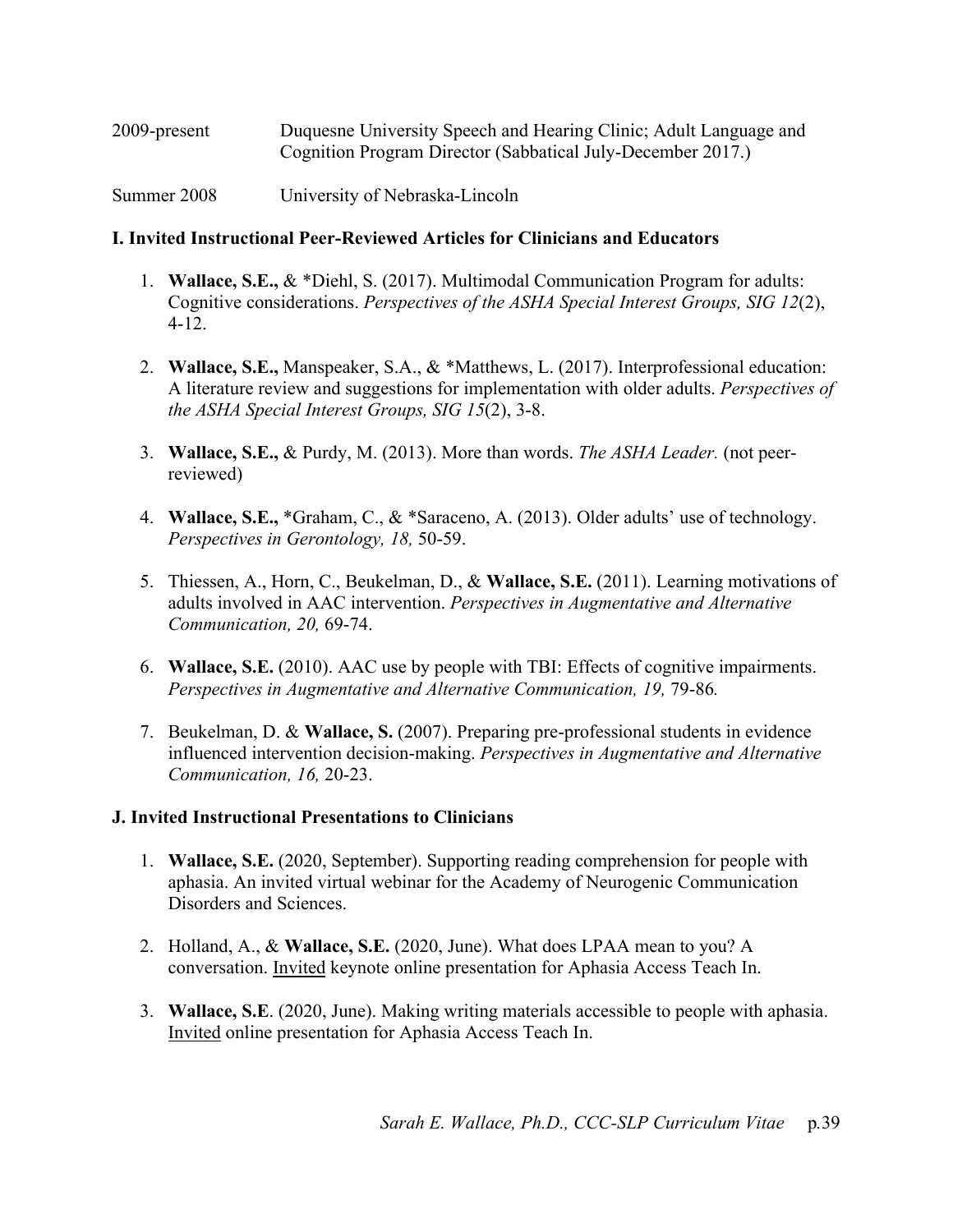- 4. **Wallace, S.E.,** & \*Diehl, S. (2019, September). Journal club: Augmentative and alternative communication in neurogenic communication disorders. Invited Online presentation for ASHA Special Interest Group 2.
- 5. **Wallace, S.E.,** & Donoso Brown, E.V. (2019, July). Podcast # 33: Addressing participation gaps in research and clinical environments. <https://www.aphasiaaccess.org/podcasts>
- 6. **Wallace, S.E.** (2018, April). AAC intervention for people with neurogenic communication disorders. Invited Kopp Lecture Seminar at Wayne State University in Detroit, MI.
- 7. **Wallace, S.E.** (2018, March). AAC intervention for people with aphasia. Invited presentation at the American Speech-Language-Hearing Association Aphasia Online Conference, Improving Functional Outcomes in Aphasia.
- 8. **Wallace, S.E.** (2017, September). Helping people with aphasia compensate for language impairments. Invited presentation for faculty, students, and community clinicians hosted by the Department of Communication Disorders at the University of Canterbury, Christchurch, NZ.
- 9. **Wallace, S.E.** (2017, August). Exploring methods of integrating technology and AAC into provision of clinical services for individuals with neurogenic communication disorders. Invited one-day workshop for the Assistive Technology Alliance of New Zealand. August 24<sup>th</sup> in Christchurch, NZ and August 31<sup>st</sup> in Auckland, NZ.
- 10. **Wallace, S.E.** (2017, August). Multimodal communication treatment for people with aphasia. Invited seminar presentation to researchers and clinicians at the New Zealand Institute of Language Brain and Behaviour.
- 11. **Wallace, S.E.,** & Weissling, K. (2017, February). Intervention and assessment in augmentative and alternative communication: A six course series. Video-recorded continuing education workshop presented through Medbridge.
- 12. **Wallace, S.E.** (2016, May). *Aphasia and AAC: An update on the evidence.* Online continuing education workshop presented through SpeechPathology.com.
- 13. **Wallace, S.E.** (2014, October). *Compensatory approaches to aphasia rehabilitation.*  One-day workshop at Worcester State University, Worcester, MA.
- 14. **Wallace, S. E.** (2013, April). *Aphasia rehabilitation update: Restoration and compensation.* One-day workshop at the 39<sup>th</sup> Annual Clarion University NSSLHA Seminar, Clarion, PA.
- 15. **Wallace, S.E.,** & Staltari, C. (2012, July). *Group therapy for aphasia.* Workshop presented at the Speaking Out: Regional Aphasia Conference, Pittsburgh, PA.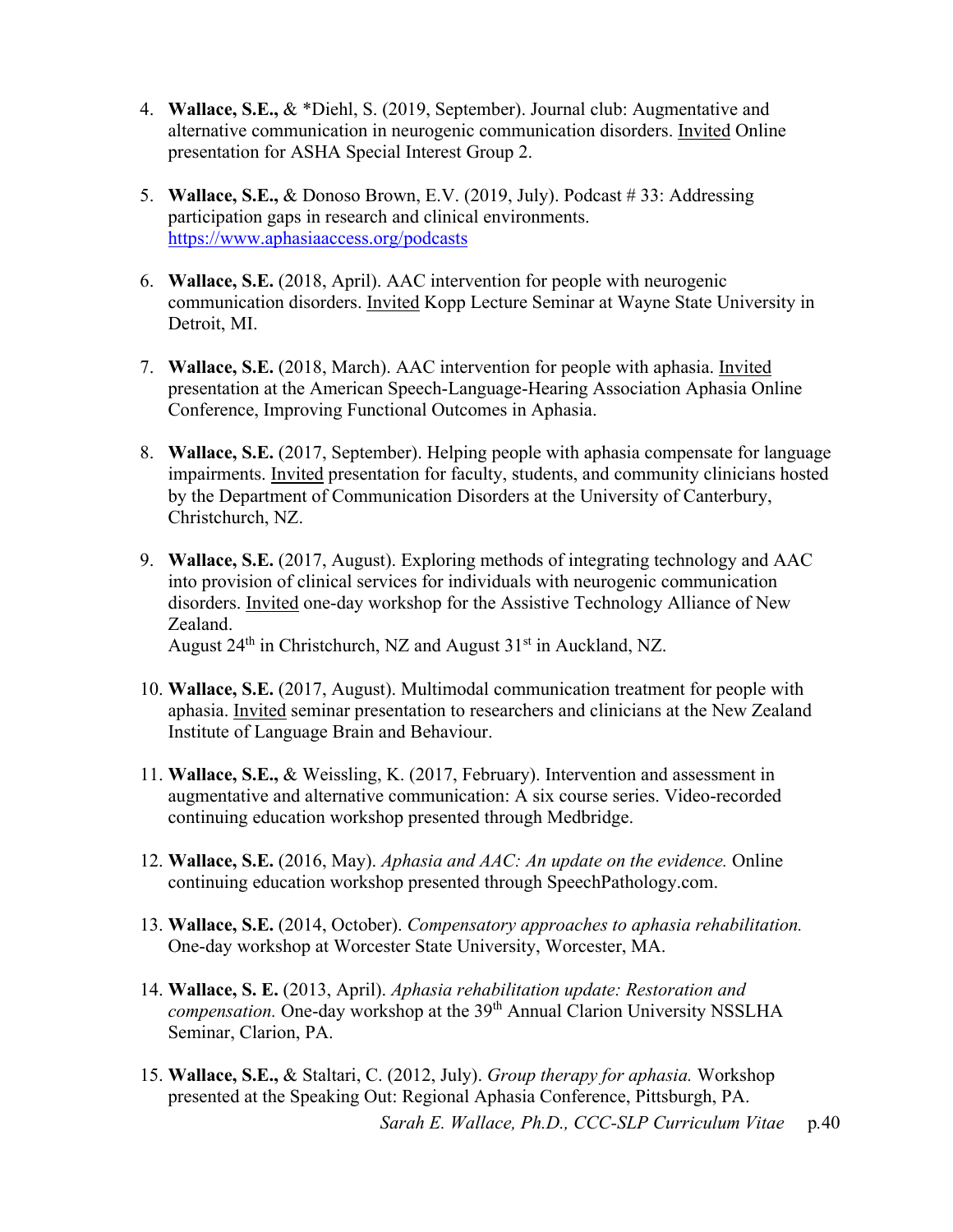- 16. **Wallace, S.E.,** & Jinks, A. (2012, March). *Augmentative communication during rehabilitation: Supporting people with aphasia.* Three-hour workshop presented at Clinical Connections at the University of Pittsburgh Medical Center, Pittsburgh, PA.
- 17. **Wallace, S.E.** (2012, February). *AAC and TBI: Augmentative and alternative communication strategies for survivors of traumatic brain injury*. Online continuing education workshop presented through AbleNet.
- 18. **Wallace, S.E.** (2012, February). *AAC and Aphasia: Augmentative and alternative communication strategies for people with aphasia.* Online continuing education workshop presented through AbleNet.
- 19. **Wallace, S.E.** (2012, February). *Aphasia and AAC: Part II.* Online continuing education workshop presented through SpeechPathology.com.
- 20. **Wallace, S.E.** (2011, February). *Cognitive-communication deficits delineated using picture descriptions: Clinical implications*. Paper presented at Southwestern Pennsylvania Speech-Language and Hearing Association, Pittsburgh, PA.
- 21. **Wallace, S.E.** (2011, January). *Augmentative and alternative communication for people with aphasia.* Online continuing education workshop presented through SpeechPathology.com.

#### **K. Invited Instructional Tutorials**

1. Beukelman, D., Dietz, A., Hux, K., McKelvey, M., **Wallace, S.E.,** & Weissling, K. (2007). Training module: Visual scene displays: Case reports. Pittsburgh, PA: DynaVox Technologies.

#### **VIII. Service**

#### **A. Professional Service**

#### **1. National Committee Service**

American Speech-Language Hearing Association Committee on Clinical Research, Implementation Science, and Evidence-Based Practice (CRISP) Member 2019-present

| Academy of Neurologic Communication Disorders and Sciences |                 |
|------------------------------------------------------------|-----------------|
| Communications Committee - Member                          | $2015$ -present |
| Newsletter - Co-Editor (three to four issues per year)     | 2018-present    |
| Membership Committee & Fellowship Subcommittee - Member    | $2011 - 2014$ ; |
|                                                            | 2015-2019       |
| Membership Committee - Associate Chair                     | 2018-2020       |
| Member-at-Large (elected position)                         | 2014-2015       |
| Sarah E. Wallace, Ph.D., CCC-SLP Curriculum Vitae          | p.41            |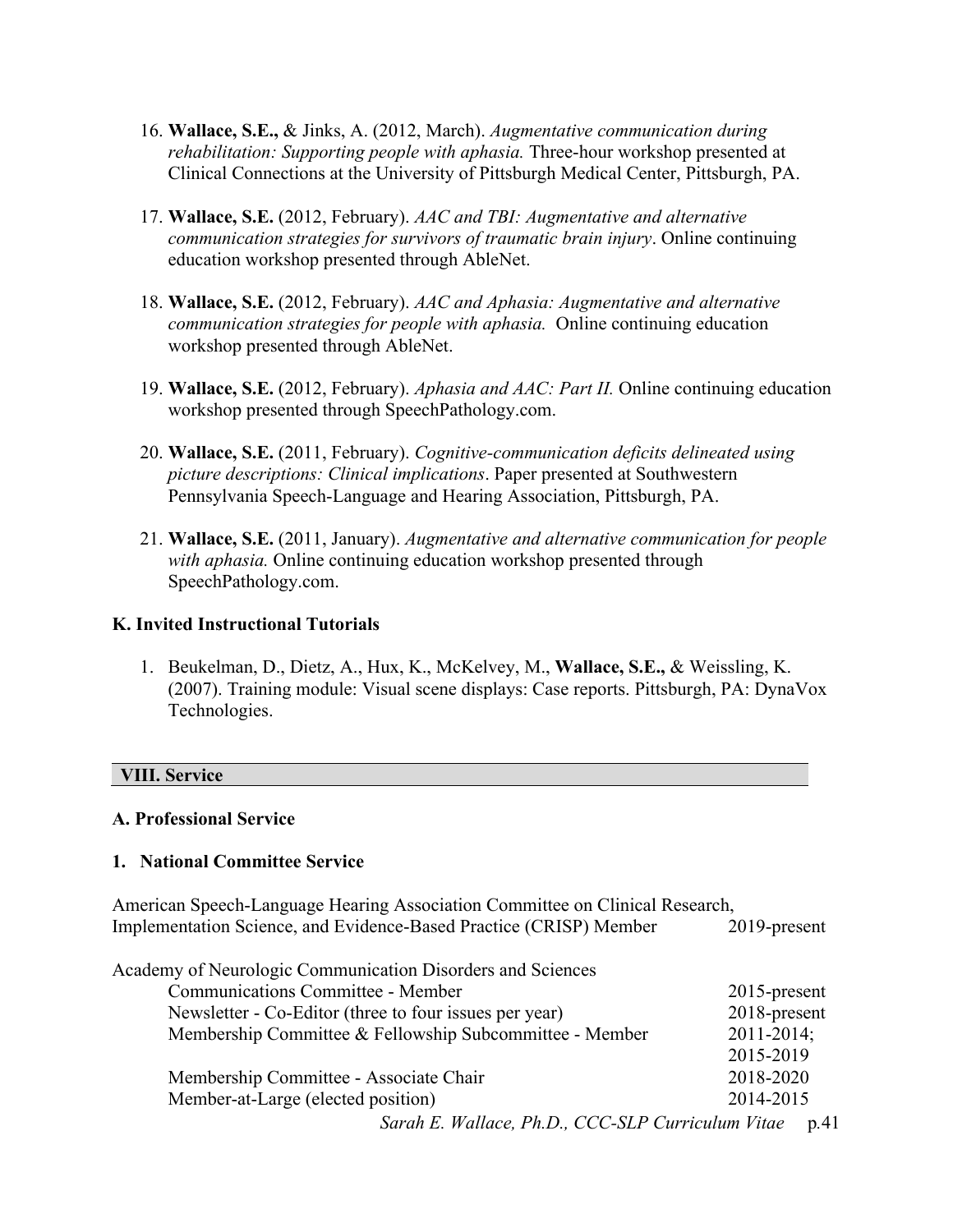| Aphasia Access                                                         |              |
|------------------------------------------------------------------------|--------------|
| <b>Board of Directors</b>                                              | 2020-present |
| Membership Committee - Member                                          | 2017-2018    |
| Membership Committee - Co-Chair/Liaison to the Board                   | 2020-present |
|                                                                        |              |
| Clinical Aphasiology Conference - Treasurer                            | 2020-present |
|                                                                        |              |
| Council of Academic Programs in Communication Sciences and Disorders   |              |
| Membership Committee - Chair                                           | 2020-present |
| PhD Scholarship Program - Reviewer                                     | 2020-2021    |
|                                                                        |              |
| American Speech-Language-Hearing Association Special Interest Group 2, |              |
| Neurogenic Communication Disorders (5,000+ affiliates)                 |              |
| Coordinator (elected position)                                         | 2015-2017    |
| Coordinating Committee Member (elected position)                       | 2013-2017    |
|                                                                        |              |
| American Congress of Rehabilitation Medicine (ACRM)                    |              |
| Early Career Committee                                                 | 2011-2015    |
|                                                                        |              |
| ACRM Stroke Interdisciplinary Special Interest Group (ISIG)            |              |
| Chair Stroke ISIG Cognitive Task Force                                 | 2014-2015    |
| Chair Stroke ISIG Communications Committee (elected position)          | 2014-2015    |
| Founding Editor Stroke ISIG Stroke Matters Newsletter                  | 2012-2014    |
| Co-chair Stoke ISIG Cognitive Task Force Aphasia Workgroup             | 2013-2015    |
| Aphasia Task Force Member                                              | 2018-present |
|                                                                        |              |
| <b>ACRM Brain Injury Interdisciplinary Special Interest Group</b>      |              |
| <b>Cognition Task Force Member</b>                                     | 2010-2015    |
|                                                                        |              |
| 2. Service as an Editor of a Scholarly Journal                         |              |
|                                                                        |              |
| Topics in Language Disorders                                           |              |
| Associate Editor                                                       | 2016-2018    |
| Co-Editor                                                              | 2019-present |
|                                                                        |              |
| American Journal of Speech-Language Pathology                          |              |
| Clinical Aphasiology Conference Special Issue                          |              |
| Associate Editor                                                       | 2016-2017    |
| Editor                                                                 | 2018-present |
| Junior Reviewer Mentor                                                 | 2018-2019    |
|                                                                        |              |
| Journal of Speech, Language, and Hearing Research                      |              |
| Editor                                                                 | 2019; 2021   |
|                                                                        |              |
| American Speech-Language-Hearing Association Perspectives SIG 2        |              |
| <b>Guest Issue Editor</b>                                              | 2018-2019    |
|                                                                        |              |
| Sarah E. Wallace, Ph.D., CCC-SLP Curriculum Vitae                      | p.42         |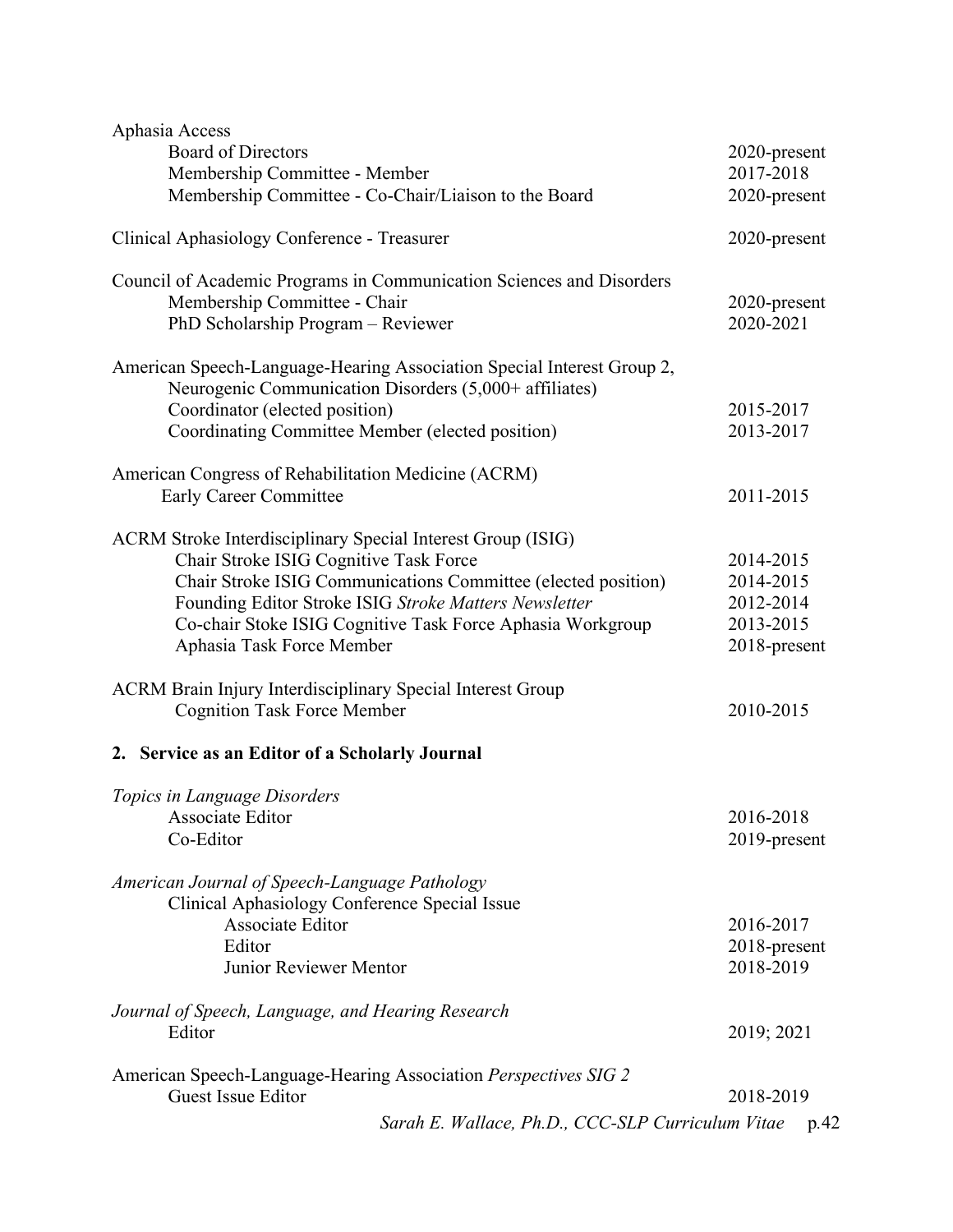# **3. Conference Program Committees (chair and member roles)**

| American Speech Language and Hearing Association Annual Convention<br>Language Disorders in Adults Program Committee - Co-Chair<br>Language Disorders in Adults Program Committee - Chair<br>Brain Injury Program Committee - Member<br>AAC Program Committee - Member<br>Language Disorders in Adults Program Committee - Member<br>Special Interest Group 2 Selected Representative | 2019-present<br>2018-2019<br>2018<br>2016-2017<br>2015-2017;<br>2011-2014<br>2012 |
|---------------------------------------------------------------------------------------------------------------------------------------------------------------------------------------------------------------------------------------------------------------------------------------------------------------------------------------------------------------------------------------|-----------------------------------------------------------------------------------|
| International Aphasia Rehabilitation Conference 2020 Scientific<br>Program Committee Member                                                                                                                                                                                                                                                                                           | 2019-2020                                                                         |
| Aphasia Access Leadership Summit Conference Co-Chair                                                                                                                                                                                                                                                                                                                                  | 2018-2019                                                                         |
| ACRM Conference Program Committee (reviewing 75+ proposals/year)                                                                                                                                                                                                                                                                                                                      | 2012-2018                                                                         |
| Pennsylvania Speech-Language-Hearing Association Annual Convention<br>Language Track Co-Chair<br>Adult Track Chair (Co-Chair beginning in 2017)<br><b>Planning Committee Member</b>                                                                                                                                                                                                   | 2020-present<br>2013-2020<br>2009-present                                         |
| The Association of Schools of Allied Health Professionals<br>Annual Conference Program Committee Member                                                                                                                                                                                                                                                                               | 2013-2018                                                                         |
| International Society of Augmentative and Alternative Communication<br>Conference Local Events Committee (Welcome Reception Chair)                                                                                                                                                                                                                                                    | 2011-2012                                                                         |
| Rehabilitation Engineering and Assistive Technology Society of North<br>America Student Development Committee Member and<br>Student Scientific Paper Competition reviewer                                                                                                                                                                                                             | 2012                                                                              |
| 4. Formal Mentoring within the Profession                                                                                                                                                                                                                                                                                                                                             |                                                                                   |
| American Speech-Language-Hearing Association<br>Advancing Academic Research Careers Award Mentor<br>(18 month funded mentoring experience) PI/Mentee: Dr. Erin Bush                                                                                                                                                                                                                   | 2017-2019                                                                         |
| American Speech-Language-Hearing Association Student to Empowered<br>Professional Mentoring Program (S.T.E.P.) Mentor (4<br>undergraduate students; 1 master's student)                                                                                                                                                                                                               | 2014-present                                                                      |
| American Speech-Language-Hearing Association Mentoring Academic-<br>Research Careers (MARC) Mentor<br>(5 doctoral students; 4 junior faculty members)                                                                                                                                                                                                                                 | $2015$ -present                                                                   |
| Sarah E. Wallace, Ph.D., CCC-SLP Curriculum Vitae                                                                                                                                                                                                                                                                                                                                     | p.43                                                                              |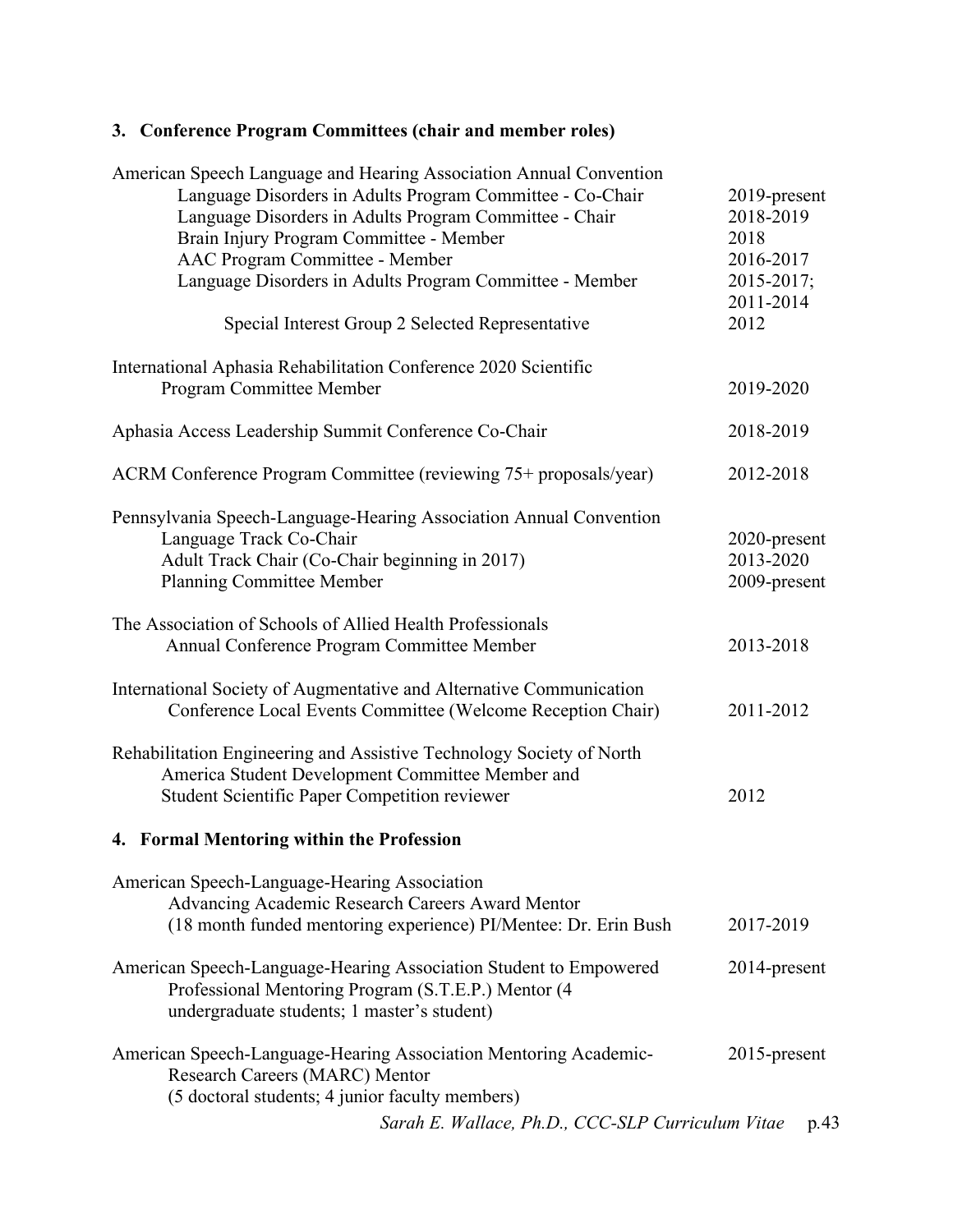| <b>Student Fellowship Award Mentor</b>                                                                                                                                                                                                                                                                   | 2011, 2012;<br>2016, 2017;<br>2020                           |
|----------------------------------------------------------------------------------------------------------------------------------------------------------------------------------------------------------------------------------------------------------------------------------------------------------|--------------------------------------------------------------|
| Promoting the Next Generation of Researchers (ASHA)<br>ASHA Convention mentor (15 total undergraduate students)                                                                                                                                                                                          | 2013-2019                                                    |
| Clinical Aphasiology Conference Steering Committee Mentorship<br>Luncheon: Junior Mentor (Invited)                                                                                                                                                                                                       | 2012                                                         |
| <b>External Grant Review Service</b><br>5.                                                                                                                                                                                                                                                               |                                                              |
| NIDILRR: RERC on Technologies to Enhance Independence and Community<br>Living for People with Cognitive Impairments Grant Review Panel                                                                                                                                                                   | 2019                                                         |
| American Speech-Language-Hearing Foundation Grant Review Panel                                                                                                                                                                                                                                           | 2018; 2020                                                   |
| External Grant Expert Reviewer for Natural Sciences and Engineering Research<br>Council of Canada                                                                                                                                                                                                        | 2014                                                         |
| <b>6. Other Professional Service</b><br>American Speech-Language-Hearing Foundation Graduate Student<br>Scholarship Reviewer                                                                                                                                                                             | 2019                                                         |
| Data Safety Monitoring Committee Member for R01 HD074693<br>(Dr. Beth Skidmore, PI, University of Pittsburgh)                                                                                                                                                                                            | 2014-2019                                                    |
| Northeast Cerebrovascular Consortium (NECC) & American Heart Association<br>Invited Panelist for Post-Acute Discharge Level of Care Delphi Study                                                                                                                                                         | 2019                                                         |
| American Speech-Language Hearing Association Practice Portal Reviewer2017                                                                                                                                                                                                                                |                                                              |
| American Speech-Language Hearing Association Continuing Education<br>Case Study Content Expert Reviewer                                                                                                                                                                                                  | 2017                                                         |
| <b>External Reviewer for Tenure and Promotion</b><br><b>Syracuse University</b><br>Portland State University<br>Vanderbilt University<br>University of New Mexico<br>University of Pretoria<br>Illinois State University<br>Old Dominion University<br>The University of Tennessee Health Science Center | 2017<br>2017<br>2017<br>2018<br>2018<br>2018<br>2019<br>2019 |
| University of Nebraska Medical Center<br>Sarah E. Wallace, Ph.D., CCC-SLP Curriculum Vitae                                                                                                                                                                                                               | 2019<br>p.44                                                 |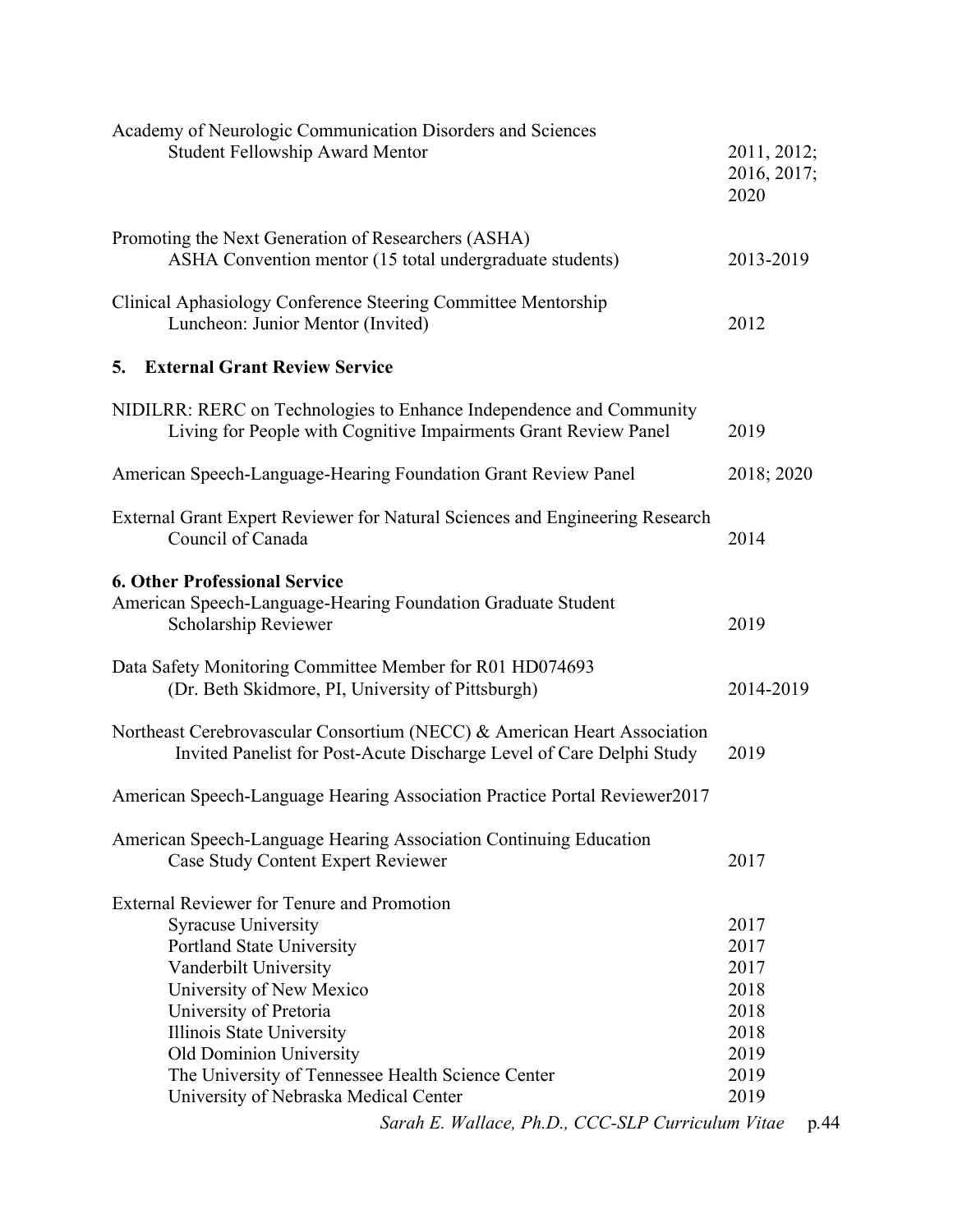| <b>Bowling Green State University</b>                                                                                                                       | 2020                                              |
|-------------------------------------------------------------------------------------------------------------------------------------------------------------|---------------------------------------------------|
| American Speech-Language Hearing Association Practice Analysis Committee                                                                                    | 2016                                              |
| American Speech-Language Hearing Association Advancing Academic<br>Research Careers (AARC) Award Reviewer                                                   | 2015-2016                                         |
| Western Michigan University Speech Pathology and Audiology<br>Alumni Committee (Invited)                                                                    | 2014-present                                      |
| <b>Education Testing Service Praxis Multistate Standard</b><br>Setting Committee (Invited)                                                                  | 2014                                              |
| American Speech-Language Hearing Association Students Preparing for<br>Academic-Research Careers (SPARC) Award Reviewer                                     | 2014                                              |
| <b>B. University Service</b>                                                                                                                                |                                                   |
| <b>1. University Committees</b>                                                                                                                             |                                                   |
| University Tenure and Promotion Committee (elected position)                                                                                                | 2018-2020<br>2015-2017                            |
| Interprofessional Education Collaborative Committee<br>Co-Chair<br>Member<br>Research Subcommittee Chair<br>Ad-hoc IPE Strategic Planning Committee (Chair) | 2017-present<br>2012-present<br>2013-2015<br>2015 |
| Core Curriculum Revision: Mission Working Group                                                                                                             | 2019-2020                                         |
| Women in STEM Mentoring Program (Mentor)                                                                                                                    | 2019-2021                                         |
| <b>Creative Teaching Award Review Committee</b>                                                                                                             | 2015-2017                                         |
| <b>Faculty Development Fund Review Committee</b>                                                                                                            | 2017                                              |
| Co-Director of the Aging Research and Teaching Consortium<br>Director of the Student Journal Club                                                           | 2015-2018<br>2016-2018                            |
| Phi Kappa Phi Undergraduate Research and Scholarship Symposium Judge                                                                                        | 2017                                              |
| Honors College Faculty Advisory Committee                                                                                                                   | 2014-2016                                         |
| Community-Engaged Teaching and Research Advisory Group<br>Service Learning Course Review Committee                                                          | 2010-2016<br>2014                                 |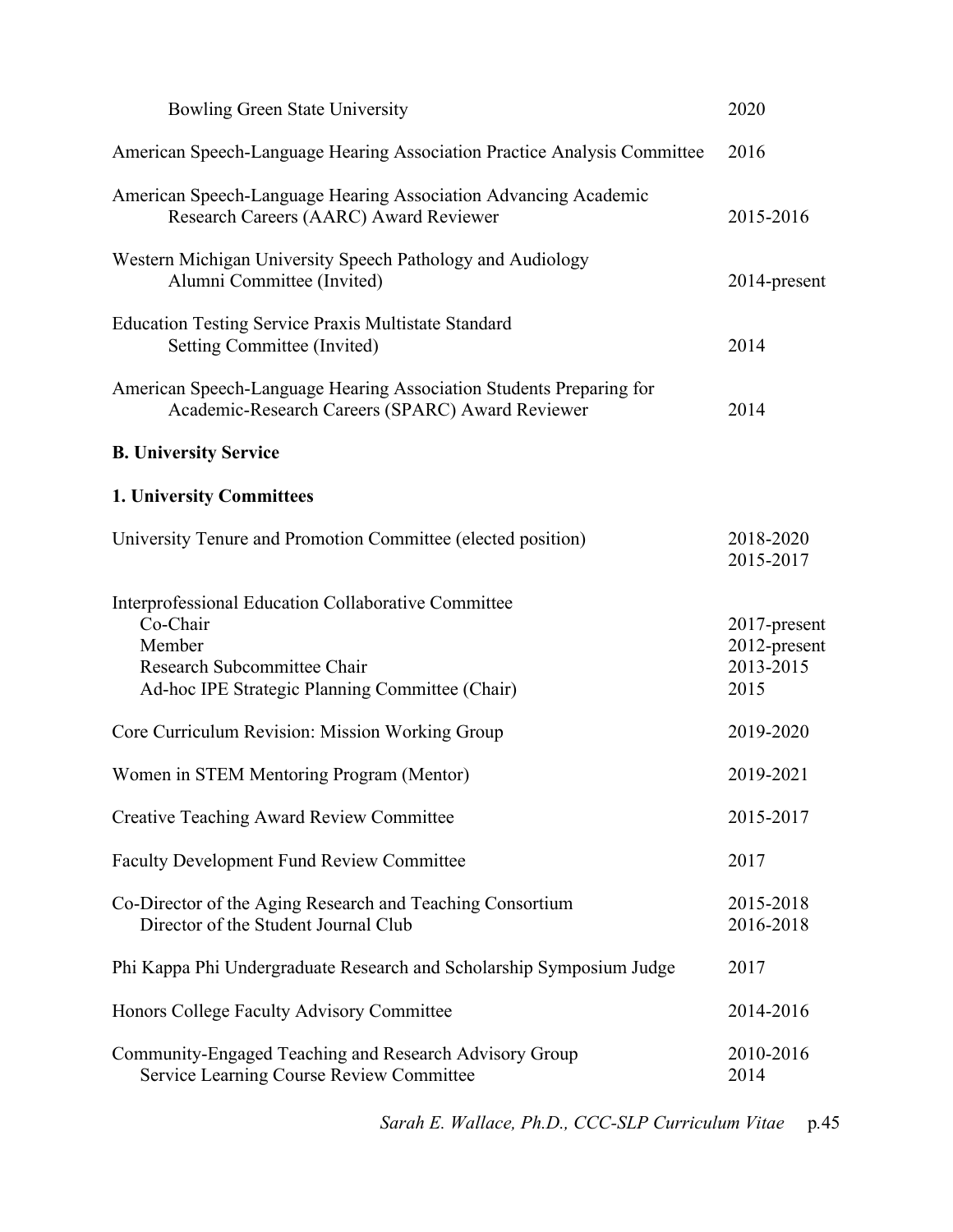| Duquesne University Crowd Funding Task Force                                                                                                                            | 2014-2016                 |
|-------------------------------------------------------------------------------------------------------------------------------------------------------------------------|---------------------------|
| Center for Teaching Excellence (CTE) Faculty Near-Peer Mentor                                                                                                           | 2012-2015                 |
| Academic Affairs Strategic Plan Educational Programing Working Group                                                                                                    | 2015                      |
| <b>CTE New Faculty Orientation Volunteer Presenter</b>                                                                                                                  | 2015                      |
| Planning Committee Member CTE workshop "Teacher-Scholar Nexus"                                                                                                          | 2014                      |
| <b>CTE New Faculty Orientation Advisory Group</b>                                                                                                                       | 2012                      |
| <b>2. University Presentations</b>                                                                                                                                      |                           |
| Documenting the Impact of your Scholarship                                                                                                                              | 2016, 2020                |
| Online Teaching and Learning Workshop: "Engaging students in Asynchronous<br>Discussion Boards"                                                                         | 2020                      |
| CTE Workshop "Those Who Do the Work, Do the Learning: Actively<br>Engaging Students in FlexTech Classrooms"                                                             | 2016                      |
| CTE Workshop "Winning Ideas and Tips on Preparing Creative Teaching<br>Award Submissions"                                                                               | 2014                      |
| CTE/Education Technology workshop "Maximizing Your Time<br>and Deepening Student Learning by Flipping Your Class"                                                       | 2013 & 2014               |
| CTE Workshop "Teacher-Scholar Nexus"                                                                                                                                    | 2014                      |
| Duquesne University New Faculty Orientation Presenter                                                                                                                   | 2012                      |
| Duquesne University Department of Theology Guest Lecture<br>Non-Denominational Christian Church Membership<br>Instructor: Dr. Maureen O'Brien                           | 2012                      |
| <b>C. School Service</b>                                                                                                                                                |                           |
| School of Health Sciences Workload Committee                                                                                                                            | 2020-present              |
| School of Health Sciences Strategic Planning Steering Committee - Member<br>Scholarship Working Group Member<br><b>Interprofessional Education Working Group Member</b> | 2018<br>2018-2019<br>2018 |
| Occupational Therapy Department Faculty Mentoring Program - Mentor                                                                                                      | 2017-present              |
| School of Health Sciences Dean's Search Committee – Member<br>Sarah E. Wallace, Ph.D., CCC-SLP Curriculum Vitae                                                         | 2016-2017<br>p.46         |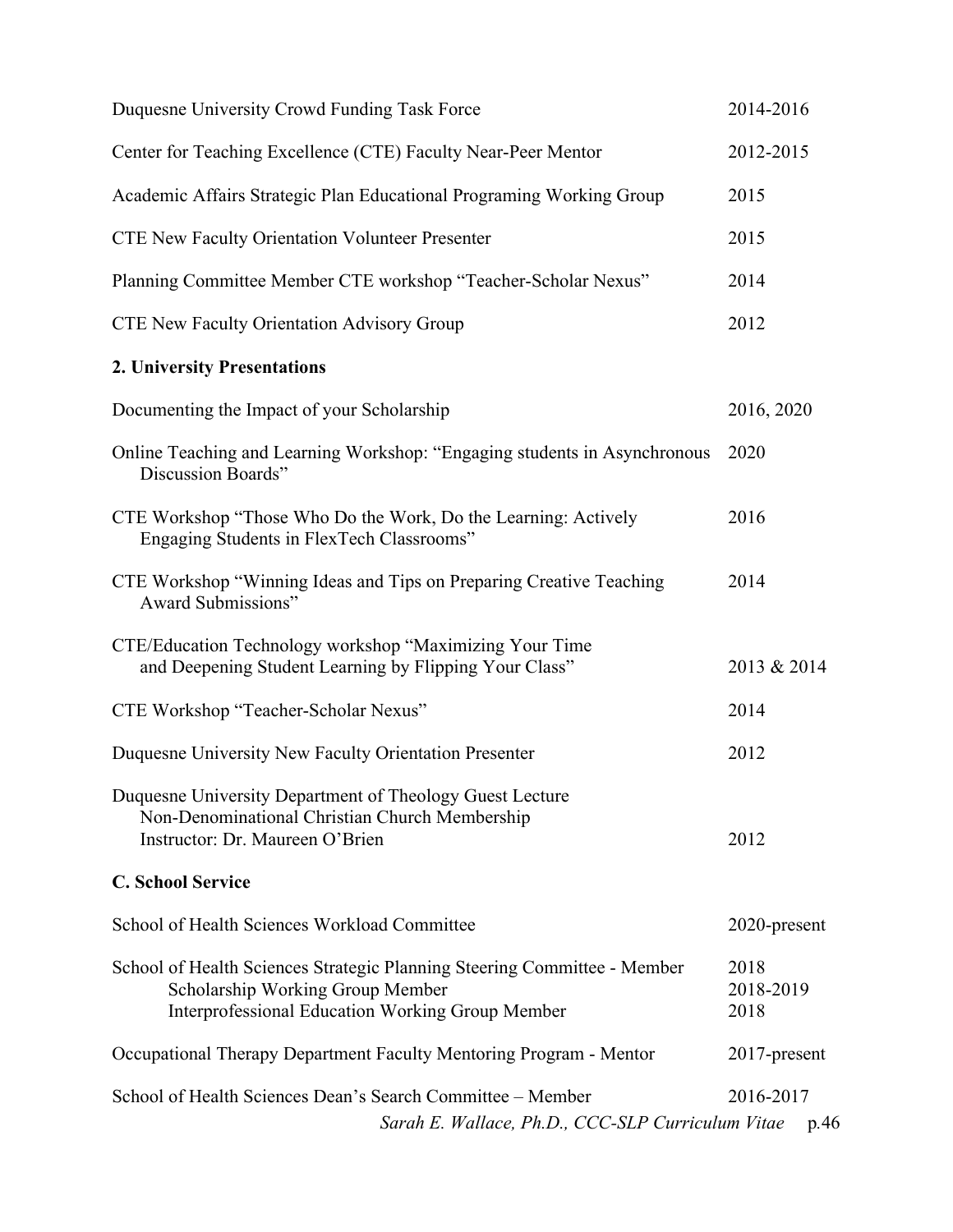| Occupational Therapy Department Faculty Search Committee - Member<br>(7 total searches for tenure and non-tenure track faculty positions)                                                                                                                                                                                                                                                                                                                                                                                                                                                                                                                                                                                                                                                                                                                                                                 | 2013-2014;<br>2015-2017                                                                                                                                                                                               |
|-----------------------------------------------------------------------------------------------------------------------------------------------------------------------------------------------------------------------------------------------------------------------------------------------------------------------------------------------------------------------------------------------------------------------------------------------------------------------------------------------------------------------------------------------------------------------------------------------------------------------------------------------------------------------------------------------------------------------------------------------------------------------------------------------------------------------------------------------------------------------------------------------------------|-----------------------------------------------------------------------------------------------------------------------------------------------------------------------------------------------------------------------|
| Athletic Training Department Faculty Search Committee - Member<br>(tenure track position)                                                                                                                                                                                                                                                                                                                                                                                                                                                                                                                                                                                                                                                                                                                                                                                                                 | 2015                                                                                                                                                                                                                  |
| 25 <sup>th</sup> Anniversary IPE Ethics Workshop Planning Committee                                                                                                                                                                                                                                                                                                                                                                                                                                                                                                                                                                                                                                                                                                                                                                                                                                       | 2015                                                                                                                                                                                                                  |
| Peer Evaluations of Teaching                                                                                                                                                                                                                                                                                                                                                                                                                                                                                                                                                                                                                                                                                                                                                                                                                                                                              | SU & FA 2015<br>SP 2016 (3)<br>FA 2016<br>SP 2017 (3)<br>SP 2018<br>SU 2018<br>FA 2018<br>SU 2019 (2)<br>FA 2019 (2)<br>FA 2020                                                                                       |
| Dean's Award for Excellence Committee - Reviewer                                                                                                                                                                                                                                                                                                                                                                                                                                                                                                                                                                                                                                                                                                                                                                                                                                                          | 2014                                                                                                                                                                                                                  |
| <b>D. Department Service</b>                                                                                                                                                                                                                                                                                                                                                                                                                                                                                                                                                                                                                                                                                                                                                                                                                                                                              |                                                                                                                                                                                                                       |
| <b>Assistant Professor Search Committee-Member</b><br>Clinical Assistant Professor Search Committee – Member<br>Curriculum Committee – Member; Chair July 2016-present<br>Teaching and Learning Committee - Chair (2016-2018)<br>Department Social Media Co-Manager<br>Student Scholarship and Award Committee (temporary member)<br>Online Curriculum Exploration Committee Member<br>Tenure Track Assistant Professor Search Committee - Chair<br>Admissions Committee - Member<br>Ad hoc Department Committee for Chair Retention - Member<br>Faculty Development Committee - Chair<br>Admissions Self Study Committee - Chair<br>Curriculum Self Study Committee - Member<br>Resources Self Study Committee - Member<br>Twenty-first Century Skills Committee - Chair<br>Sustainability Committee - Member<br>Theory to Clinical Practice Committee – Member<br><b>E. Invited Community Workshops</b> | 2020-2021<br>2020<br>2015-present<br>2015-present<br>2014-present<br>2020 Spring<br>2019-2020<br>2018-2019<br>2015-2018<br>2017<br>2015<br>2013-2014<br>2013-2014<br>2013-2014<br>2010-2014<br>2010-2014<br>2010-2014 |
|                                                                                                                                                                                                                                                                                                                                                                                                                                                                                                                                                                                                                                                                                                                                                                                                                                                                                                           |                                                                                                                                                                                                                       |

| TobiiDynavox Aphasia Expert Series Interview                 | 2020      |
|--------------------------------------------------------------|-----------|
| University of Pittsburgh CSD Department Research Round Table | 2019      |
| University of Pittsburgh SCIENCE Career Symposium            | 2018-2019 |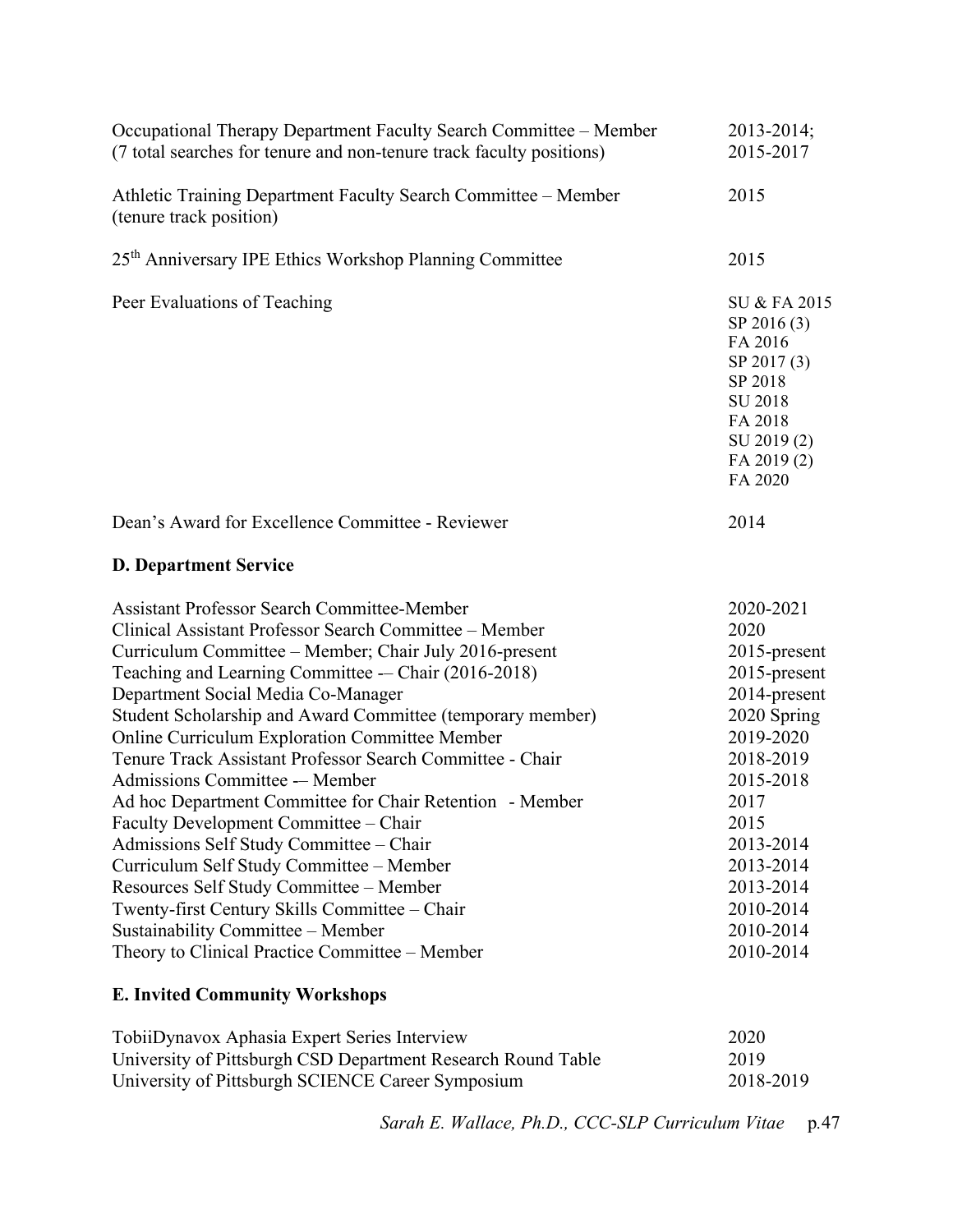| Jewish Association on Aging "Communication and Dementia"                       | 2018         |
|--------------------------------------------------------------------------------|--------------|
| Main Line Rehabilitation "Problem Solving after Brain Injury"                  | 2016         |
| Health South Sewickley Rehabilitation Team "Supporting People with Aphasia"    | 2012         |
| Stroke & Caregiver Symposium, Mercy Hospital "Communication after Stroke"      | 2012         |
| Plum Stroke Support Group "Communication after Stroke"                         | 2011         |
| Kittanning Stroke Support Group "Communication after Stroke"                   | 2010         |
| Nebraska Vocational Rehabilitation In-service "Traumatic Brain Injury"         | 2008         |
| Quality Living, Inc. "Partners in communication after stroke and brain injury" |              |
| June & Feb. 2006; Dec. & May 2007<br>Staff and Family In-Service.              |              |
| University of Nebraska Medical Center. "Communication after stroke"            |              |
| <b>Stroke Unit Medical Staff In-Service</b>                                    | 2006         |
| <b>F. Editorial Board Member</b>                                               |              |
| Journal of Speech, Language, and Hearing Research                              | 2018         |
| <b>G. Journal and Textbook Reviewer</b>                                        |              |
| Augmentative and Alternative Communication                                     | 2014-2019    |
| Aphasiology                                                                    | 2013-present |
| American Journal of Speech-Language Pathology                                  | 2011-present |
| <b>Frontiers Neurology</b>                                                     | 2019         |
| Plural Publishing (Neuroscience Text)                                          | 2019         |
| Topics in Stroke Rehabilitation                                                | 2019         |
| <b>ASHA Special Interest Group 2 Perspectives</b>                              | 2018         |
| Journal of Communication Disorders                                             | 2016-2017    |
| Teaching and Learning in Communication Sciences & Disorders                    | 2017,        |
|                                                                                | 2019-2020    |
| Journal of Speech, Language, and Hearing Research                              | 2013-2015;   |
|                                                                                | 2017-2018    |
| Topics in Language Disorders                                                   | 2015         |
| Journal of Visualized Experiments                                              | 2014         |
| Contemporary Issues in Communication Sciences and Disorders                    | 2013         |
| <b>H. Community Service</b>                                                    |              |
| Pumped to Run Volunteer Mentor                                                 | 2016-2020    |
| https://www.pump.org/events-and-programs/programs/pumped-to-run/               |              |
|                                                                                |              |

## **IX. Major Professional Development Activities**

2019 American Speech-Language-Hearing Association Inaugural Faculty Development Institute (accepted into  $program - 2.5$ -day training

2018-2019 American Speech-Language Hearing Association Leadership Mentoring Program – mentee (6-month program)